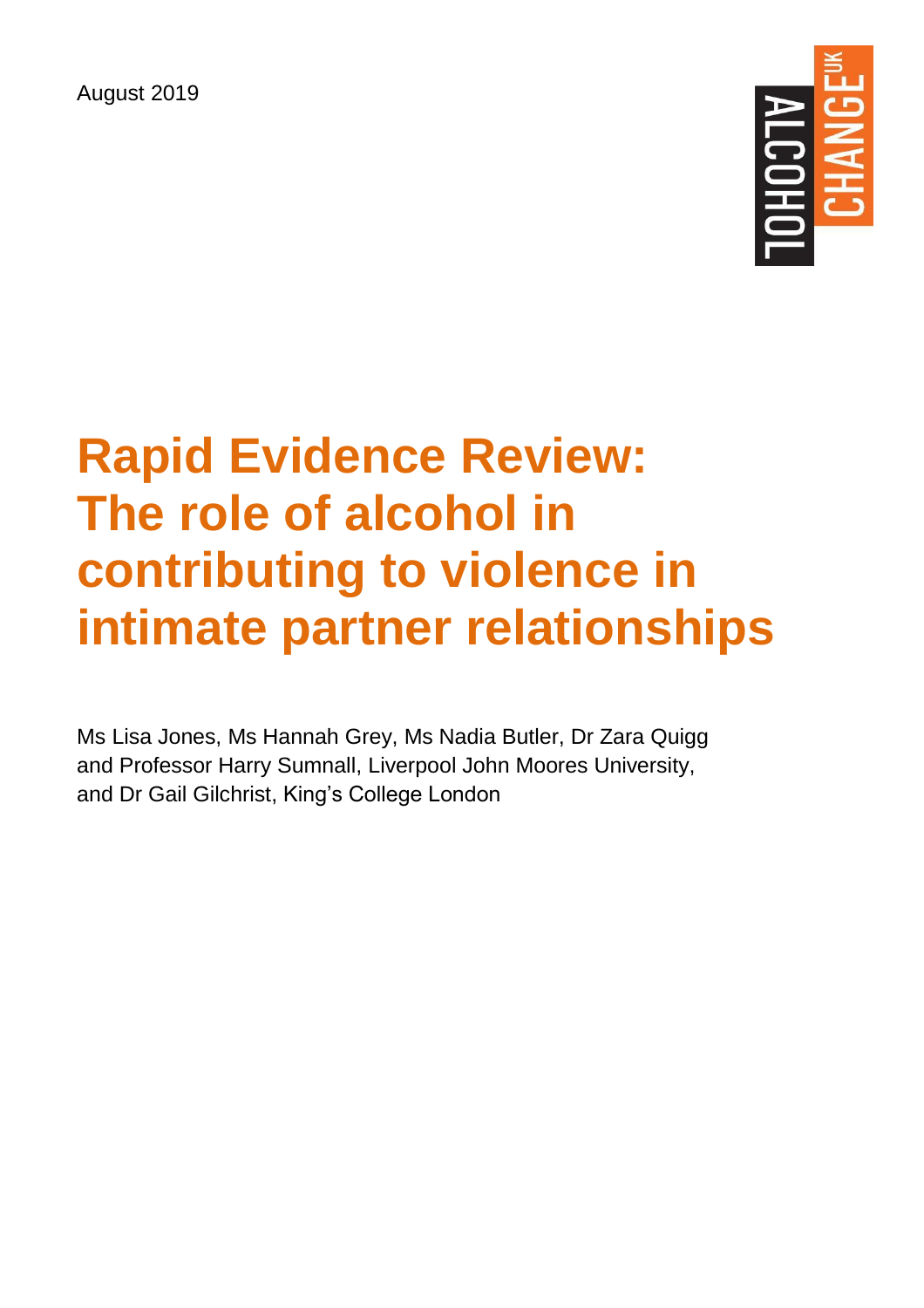# Foreword

In developing its future programme of grant-funded research, Alcohol Change UK wished to explore what is known, and what is yet to be understood, in a series of key areas, as follows:

| Topic one   | The role of alcohol in intimate partner relationships                           |
|-------------|---------------------------------------------------------------------------------|
| Topic two   | The impact of alcohol on the human brain                                        |
| Topic three | Alcohol interventions and the criminal justice system                           |
| Topic four  | The relationship between alcohol and mental health problems                     |
| Topic five  | Drinking problems and interventions in black and minority ethnic<br>communities |
| Topic six   | Digital interventions to reduce alcohol related harm                            |

These areas were selected through stakeholder engagement and consultation, as well as 'horizon-scanning' the research, policy and practice environment to identify where particular gaps appeared.

Rapid evidence reviews were commissioned on the six topics and their findings will allow Alcohol Change UK to synthesise knowledge on this particular range of subjects. This will help inform its own work, as well as leading to outward-facing publications that will allow the public, practitioners and policy-makers to better understand the research in these key areas.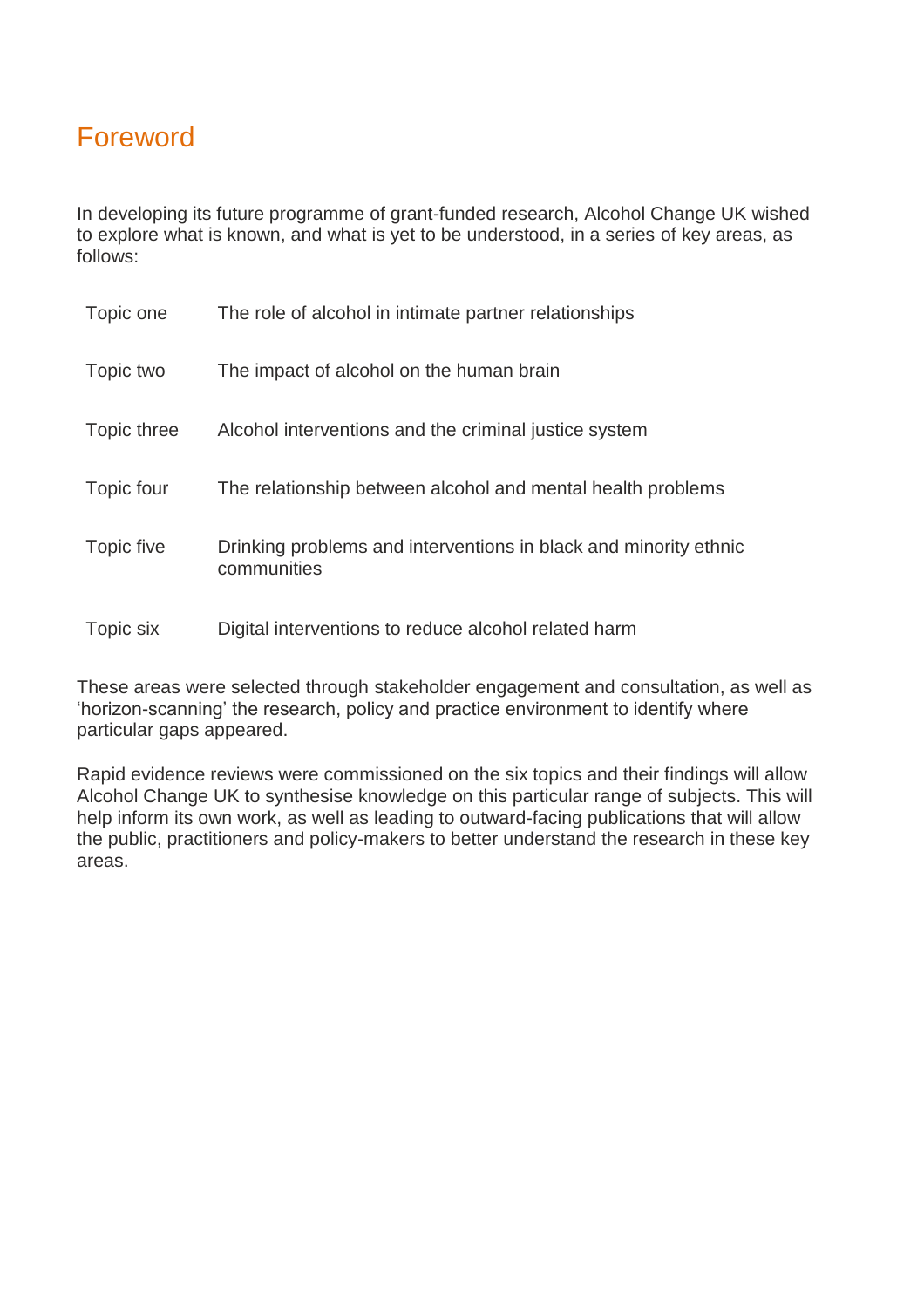### Author details

Ms Lisa Jones, Public Health Institute, Liverpool John Moores University Ms Hannah Grey, Public Health Institute, Liverpool John Moores University Ms Nadia Butler, Public Health Institute, Liverpool John Moores University Dr Gail Gilchrist, National Addiction Centre, Institute of Psychiatry, King's College London Dr Zara Quigg, Public Health Institute, Liverpool John Moores University Professor Harry Sumnall, Public Health Institute, Liverpool John Moores University

#### **Contact details**

**Ms Lisa Jones, Public Health Institute, Liverpool John Moores University** Address: 3rd Floor Exchange Station, Tithebarn Street, Liverpool L2 2QP Email: [l.jones1@ljmu.ac.uk](mailto:l.jones1@ljmu.ac.uk)

### Institutional details

At the Public Health Institute (PHI), Liverpool John Moores University we are influencing health service design and delivery, as well as health-related policy. PHI has recognised expertise in methodologies such as systematic reviews, the development of public health surveillance systems, qualitative research, the social return on investment, and developing visual and ethnographic methodologies.

### Acknowledgements

This work was commissioned by Alcohol Change UK. The authors would like to thank Mark Leyshon from Alcohol Change UK for supporting the preparation of this report. We would also like to thank David Seddon, Public Health Institute, Liverpool John Moores University for project management support.

This report was funded by **Alcohol Change UK**. Alcohol Change UK works to significantly reduce serious alcohol harm in the UK. We create evidence-driven change by working towards five key changes: improved knowledge, better policies and regulation, shifted cultural norms, improved drinking behaviours, and more and better support and treatment.

Find out more at [alcoholchange.org.uk.](https://www.alcoholchange.org.uk/)

Opinions and recommendations expressed in this report are those of the authors.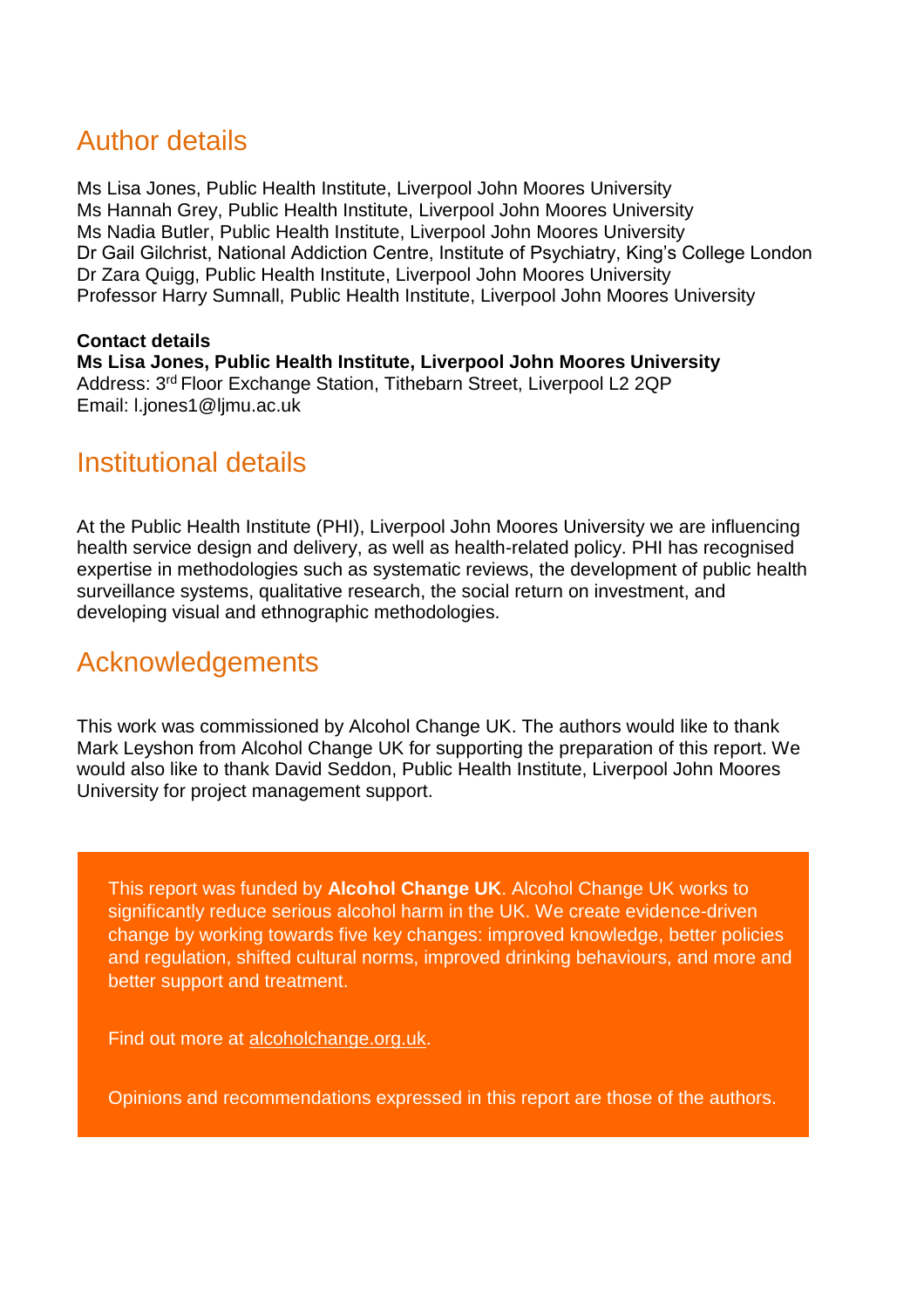# **Contents**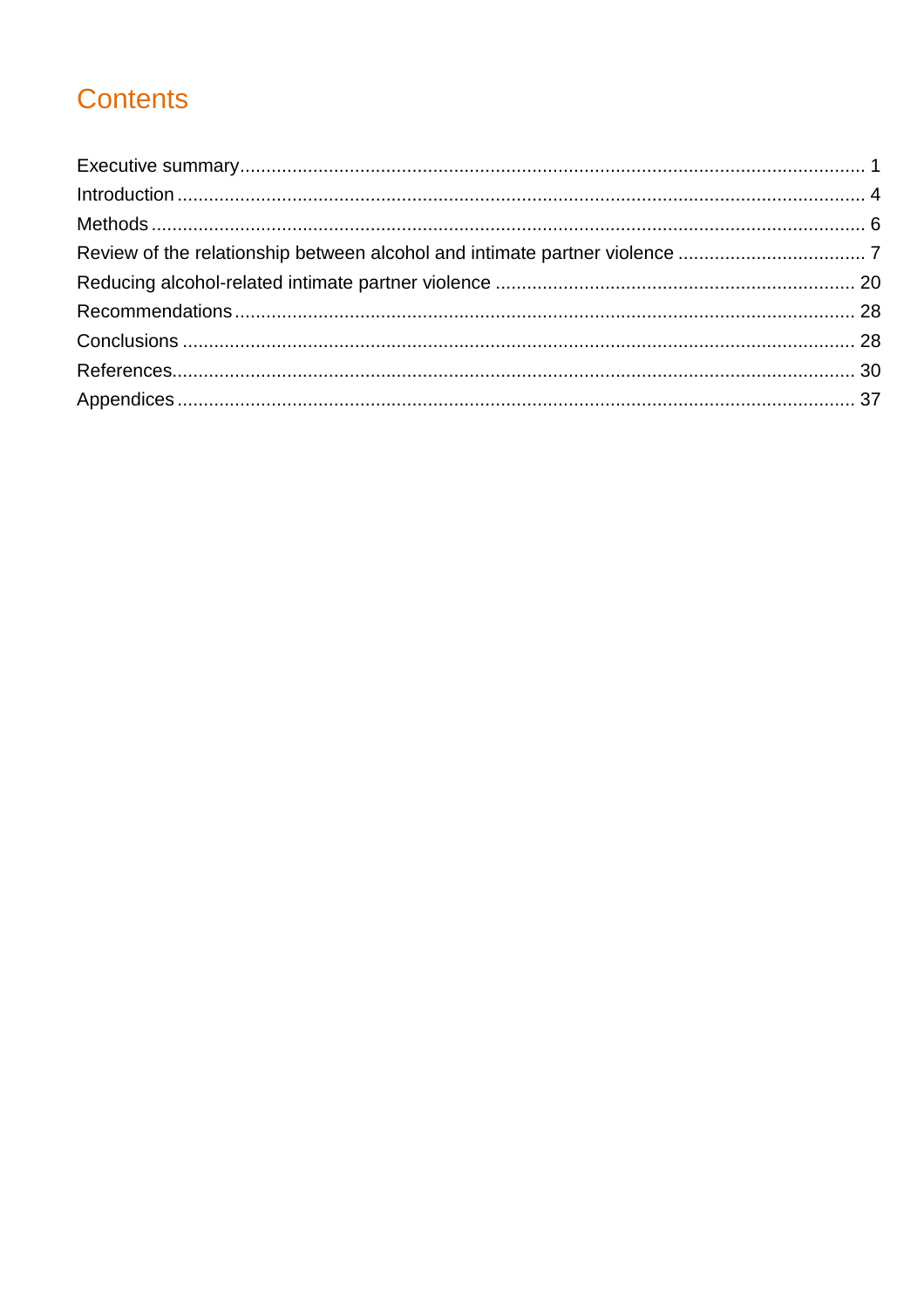# <span id="page-4-0"></span>Executive summary

#### **Background**

Research has evidenced the contribution of heavy alcohol use to a range of significant harms to people other than the drinker. Importantly, recent research highlights that alcohol-related harms to women from others largely stem from the behaviour of intimate male partners. Harms in relationships linked to alcohol use may extend from fairly minor grievances to more severe impacts, including intimate partner violence (IPV). The public health burden of IPV is considerable and alcohol use has been consistently identified as a risk factor for IPV perpetration.

#### **Methods**

This rapid review of alcohol's contribution to violence in intimate relationships was based on a review of:

- Articles that explicitly mentioned conceptual models or theories in the context of the relationship between IPV and alcohol use; and
- Meta-analyses that have examined problem alcohol use as the exposure and IPV perpetration or victimisation as the outcome of interest, and vice versa. Qualitative evidence from a recent metaethnography was used to provide further context to quantitative findings.
- Evidence for the effectiveness (and cost-effectiveness) of approaches that might impact on the relationship between alcohol and IPV perpetration and victimisation. This was achieved through a rapid review of systematic reviews.

#### **Findings**

Key findings from the review of the evidence on the relationship between alcohol use and IPV

- Different ideas and explanations link alcohol use and IPV. Whether alcohol use playsa causal, contributory or other role in IPV remains an area of debate.
- Meta-analyses show a robust association between alcohol use and IPV perpetration and victimisation in heterosexual relationships. Women appear to be at a higher risk of having physical IPV perpetrated against them by a male partner who has been drinking than vice versa.
- Alcohol-related IPV occurring in the context of lesbian, gay, bisexual and/or transgender relationships is understudied.
- Explanations for why some people who drink alcohol perpetrate IPV are complex. Considering the interplay between broader contextual and environmental influences, and relationship and individual characteristics is likely to be useful in linking models of alcohol use and IPV.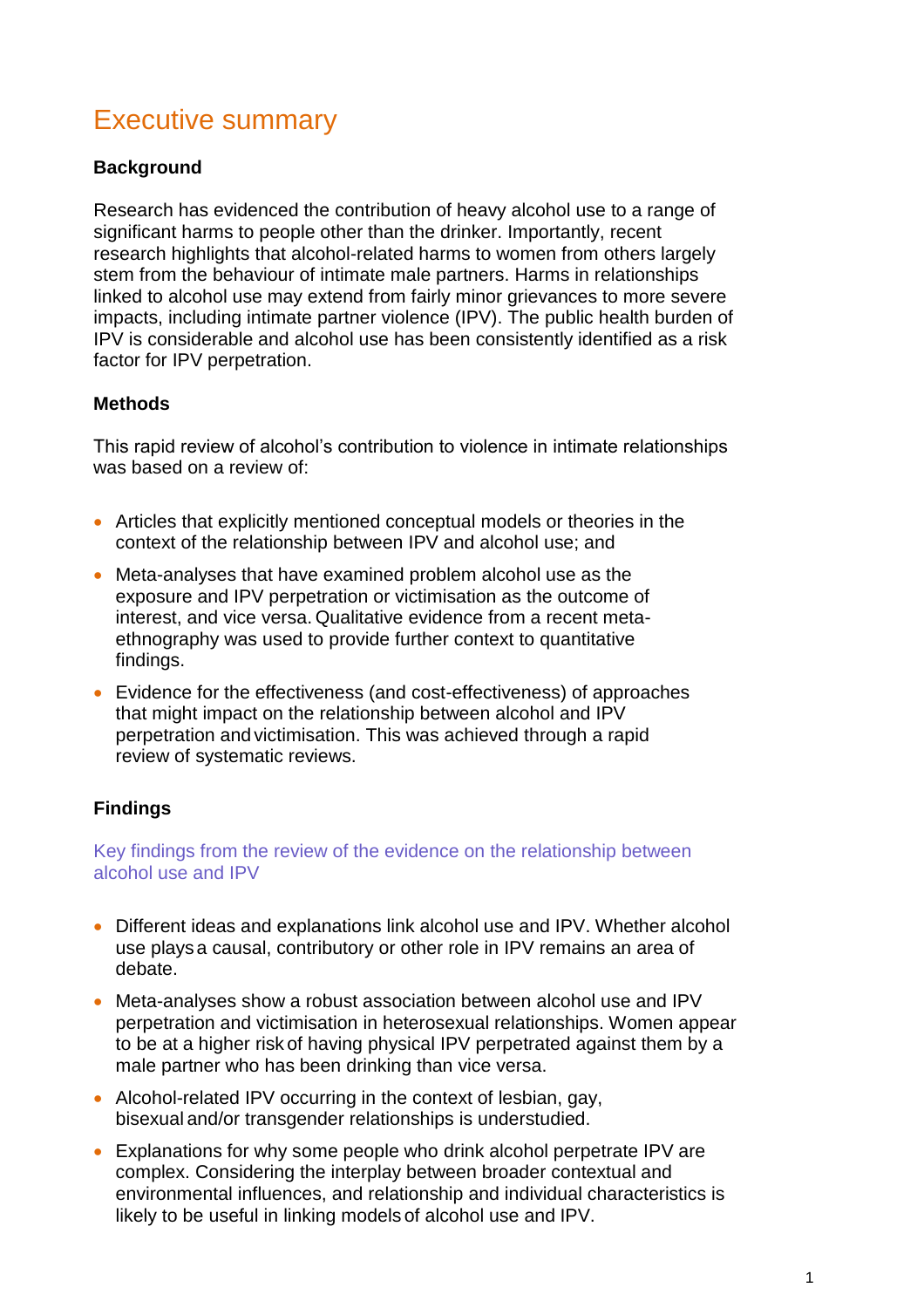#### Key finding from the review of evidence for the effectiveness of approaches to tackle alcohol-related IPV

• Systematic reviews have identified a lack of robust evidence to determine whether population-level approaches to alcohol pricing and taxation, community-level policies and interventions to reduce alcohol availability, couples-based and individual-level alcohol treatment, and integrated alcohol and IPV perpetrator interventions effectively reduce or eliminate IPV-related outcomes.

#### **Implications**

#### Implications for research

- Overall, further research is required to better understand the contextual and environmental factors that link alcohol use and IPV perpetration and victimisation. Additional qualitative research is needed to provide a richer understanding of the relationship, and to better understand the impact of alcohol-related IPV across different drinking behaviours and forms of IPV.
- Although some assessments have been undertaken, the impact of whole population approaches on alcohol-related IPV requires further investigation. More specifically, we lack a clear understanding of the effects of pricing policy measures on alcohol-related IPV.
- Few interventions exist to address IPV perpetration among men accessing treatment for their alcohol use. Further evidence-based integrated interventions need to be developed and evaluated.

#### Implications for policy

- It is clear that there is a complex relationship between alcohol use and IPV. Theoretical frameworks underpinning policy actions need to incorporate a model of alcohol-related IPV that acknowledges the contextual and environmental factors that link alcohol use and IPV perpetration.
- Although few interventions exist to reduce alcohol-related IPV perpetration, evidence about the nature and relationship of alcohol-related IPV points to a need for guidance on addressing IPV among men accessing treatment for their alcohol use.

#### **Conclusions**

Bringing together the findings from across the different review elements, we have identified that different ideas and explanations have been provided about the relationship between alcohol use and IPV. Theoretical explanations for why some people who drink alcohol perpetrate IPV are complex and whether alcohol use plays a causal, contributory or other role in IPV remains an area of debate. Considering the interplay between broader contextual and environmental influences, and relationship and individual characteristics may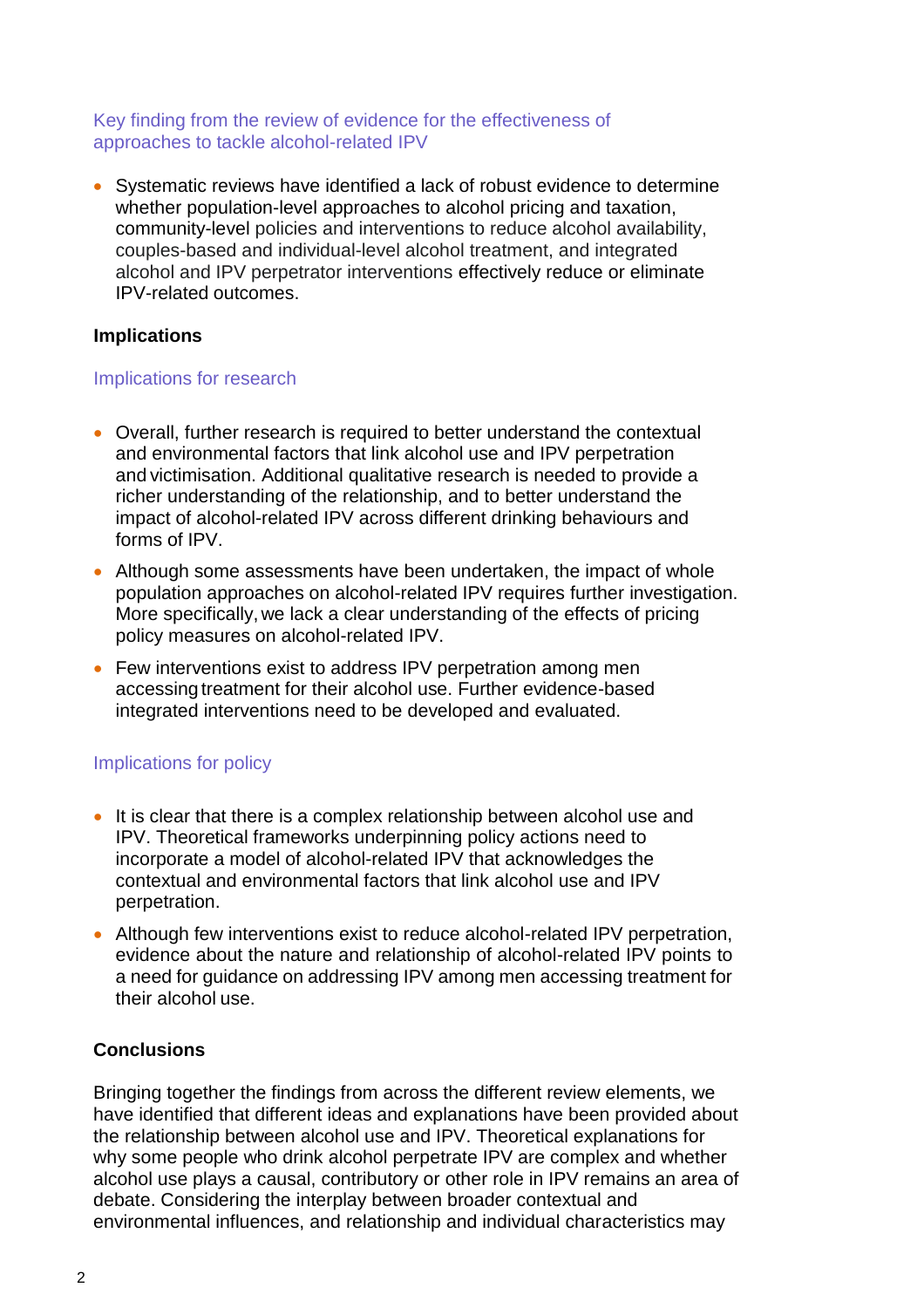be useful in linking theoretical explanations and models of the relationship between alcohol use and IPV.

Alongside these theoretical and conceptual developments and debates, metaanalyses have provided evidence of a consistent and robust association between alcohol use and IPV perpetration and victimisation. Women appear to be at a higher risk of having IPV perpetrated against them by a male partner who has been drinking than vice versa. A synthesis of qualitative studies (meta-ethnography) found that substance use (including alcohol use) plays a complex role in IPV perpetration. Being under the influence of alcohol or other substances (intoxication) is interwoven with a range of other contributing contextual factors in influencing IPV perpetration.

Systematic reviews have identified a lack of robust evidence to determine which intervention approaches most effectively reduce or eliminate IPV-related outcomes. Further research is urgently needed to address the gaps in the evidence base.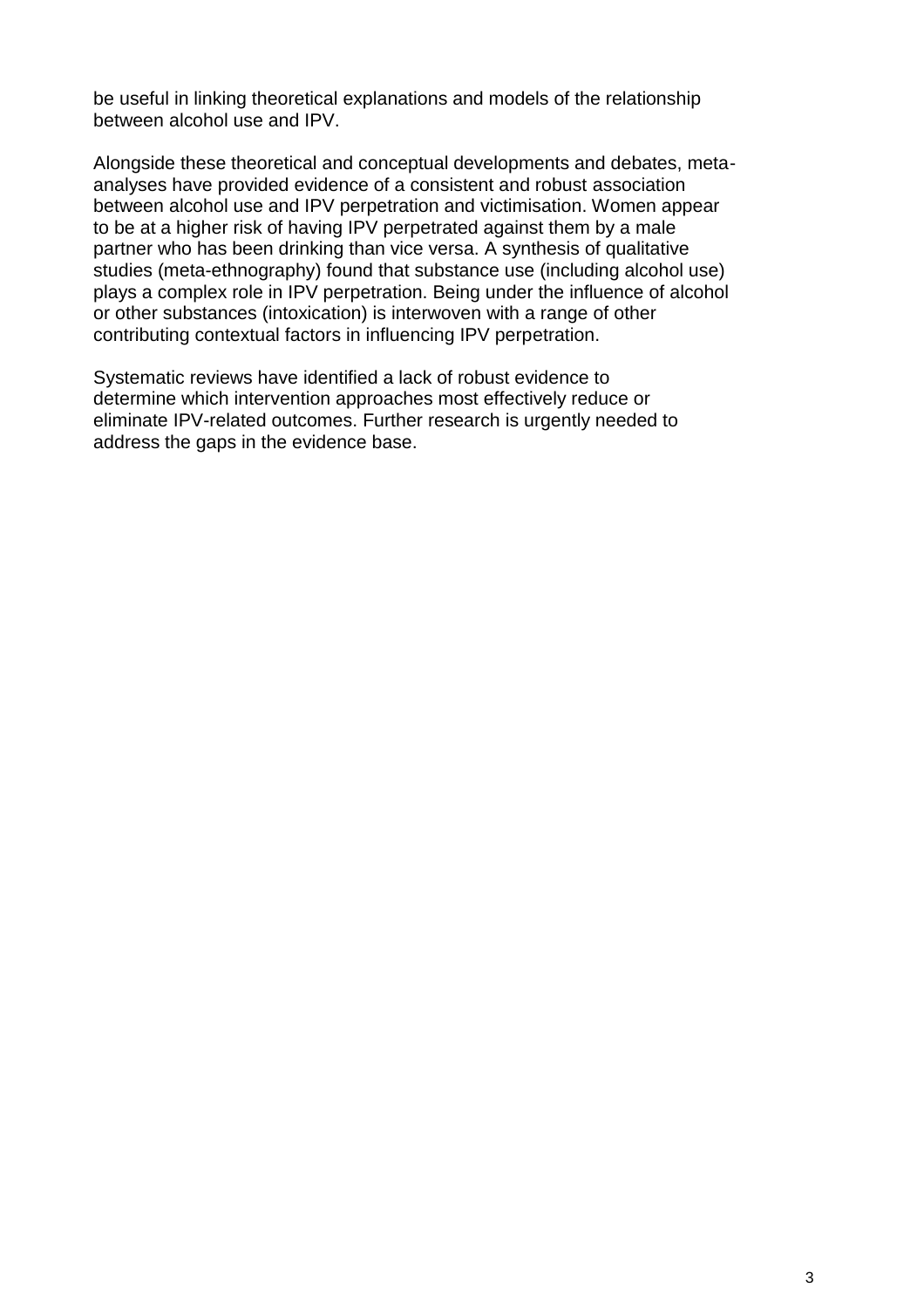# <span id="page-7-0"></span>**Introduction**

Alcohol use is one of the top five leading risk factors for death and loss of health in the UK (e.g. Murray et al., 2013). In addition to the well-established relationship between alcohol and the development of a number of different disease and health problems, alcohol use also has social and economic consequences to the drinker, others around the drinker and to society.

#### **The harms of alcohol use to intimate partners**

Our understanding of how a person's alcohol use may negatively affect the health and wellbeing of others has grown over the last decade. Research has evidenced the contribution of heavy alcohol use to a range of significant harms to people other than the drinker (Room et al., 2010; Quigg et al., 2019). These harms may affect those close to the drinker such as intimate partners and other family and household members (Laslett et al., 2011; Greenfield et al., 2015), as well as those in their wider social networks, such as friends and co-workers (Dale and Livingston, 2010; Laslett et al., 2010).

Importantly, recent research has highlighted that alcohol-related harms to women from others largely stem from the behaviour of intimate male partners. Pooling data across 10 countries, Stanesby et al. (2018) found that women were more likely to experience harm from a drinker with whom they had a close relationship, compared to harms to men, which resulted more often from drinkers who were male friends, coworkers or acquaintances. Further, an Australian study (Laslett, Jiang and Room, 2017) found that women were more likely than men to report harm from an intimate partner's drinking.

As noted by Laslett, Jiang and Room (2017), harms in relationships linked to alcohol use may extend from fairly minor grievances (*"poor performance of one's role, ignoring partners' needs, disregard for their feelings…")* to more severe impacts ("…*serious arguments, verbal abuse, physical and sexual harm*"). Any behaviour by a current or former intimate partner that causes physical, sexual or psychological harm to those in the relationship is included under contemporary definitions of intimate partner violence (IPV) (WHO, 2013b). IPV encompasses acts of physical aggression, sexual coercion, psychological abuse and other controlling and coercive behaviours (including financial abuse). Alcohol use has been consistently identified as a risk factor for IPV perpetration (Abramsky et al., 2011).

The public health burden of IPV is considerable. Experiencing IPV can lead directly to serious injury, psychological harm, disability or death and is associated with an increased risk of physical and mental health disorders (WHO/LSHTM, 2010). The total costs of domestic abuse in England and Wales for 2016/17 were estimated at over £66 billion (Oliver et al., 2019).

#### **Prevalence of alcohol-related intimate partner violence**

IPV is most frequently perpetrated by men against women (WHO/LSHTM, 2010). Although IPV may also be perpetrated by women against men, women are more likely than men to experience sexual violence, severe physical violence and to be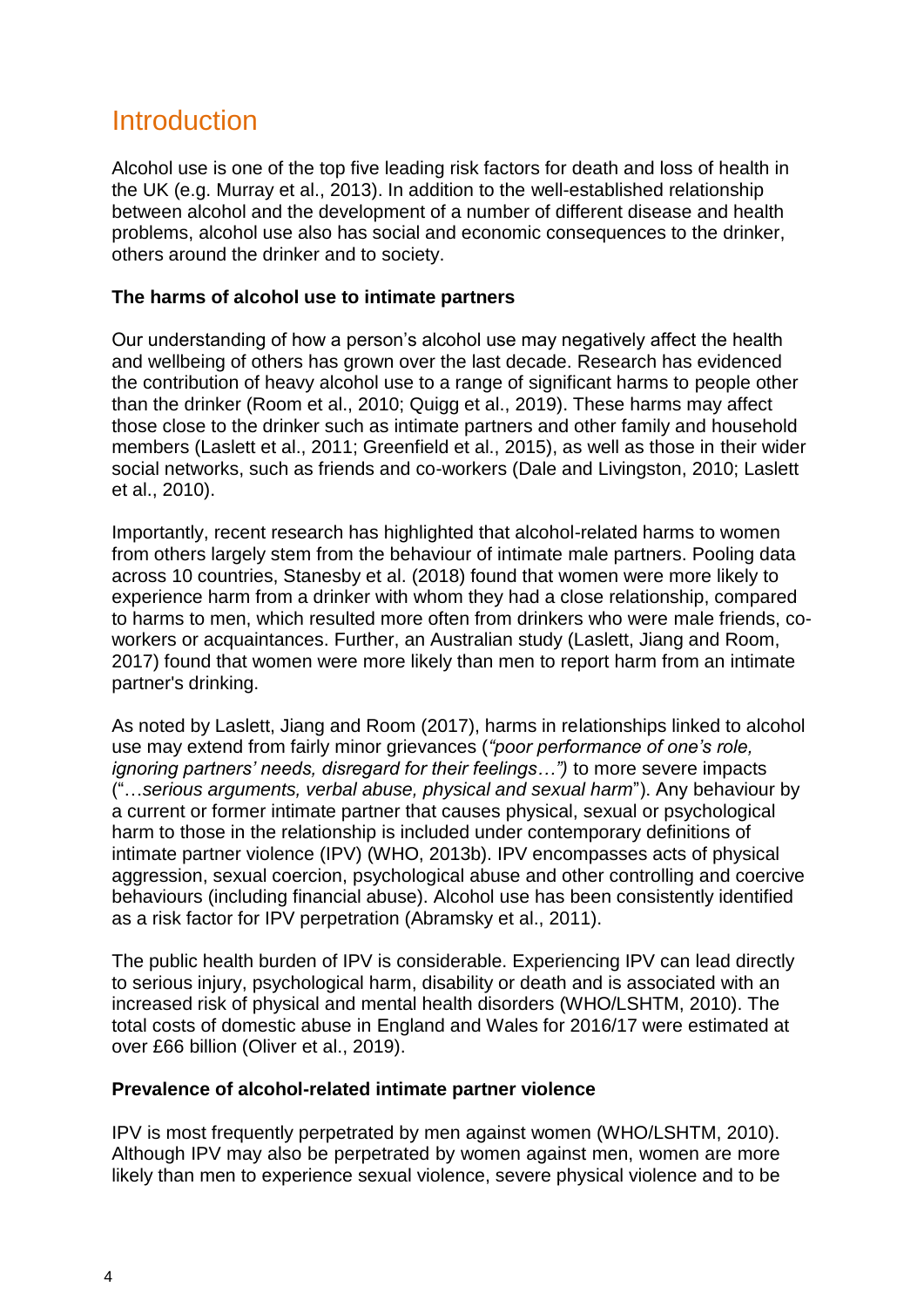murdered by their partner (WHO, 2013a). IPV can also occur in the context of lesbian, gay, bisexual and/or transgender relationships, but prevalence is difficult to ascertain (Barnes and Donovan, 2018).

IPV is the most common form of violence against women globally (WHO, 2013a). The most recent Crime Survey for England and Wales (CSEW) found that an estimated 1 million women and 451,000 men in England and Wales reported having experienced partner abuse in 2017/18 (Office for National Statistics, 2018). The estimated lifetime prevalence of physical, psychological and sexual IPV in the UK is high; 37% of participants in the Avon Longitudinal Study (of births in 1990-1992 in the Bristol area of the UK) had experienced any IPV in their lifetime, and 29% had experienced IPV between ages 18 and 21 years (Yakubovich et al., 2019).

A survey in Wales found that the frequency of experiencing violent harm from others' drinking was higher when the source of harm was a partner (Quigg et al., 2019).

Although not all drinkers experience IPV and vice versa, high rates of alcohol use have been found among perpetrators of IPV (e.g. McKinney et al., 2010). Around one in five adults in England (20%) drink at hazardous levels, with 3-4% drinking at probably harmful or dependent levels (McManus et al., 2016). Hazardous and harmful drinking is more common in younger age groups and among men. For men aged 25 and 34 years, almost one in ten drink at levels indicative of harmful drinking or mild (or probable) dependence on alcohol (McManus et al., 2016). Gilchrist et al. (2017) found that a high proportion of men in treatment for substance use in England had perpetrated IPV (64% controlling behaviours; 63% emotional IPV; 60% physical IPV and 6% sexual IPV) during their current or most recent relationship.

#### **Purpose of this rapid review**

Increasing concerns about alcohol's harm to others and the considerable public health burden of IPV, highlight the need to develop effective prevention and treatment efforts that target hazardous and harmful drinkers in close relationships.

Historically, interventions for IPV perpetrators have generally conformed to ideas and concepts understood from a feminist-informed perspective (i.e. based on ideas about power and control) or adhered to a cognitive behavioural therapy (CBT) model (Gilchrist et al., 2015). Researchers have argued that this view of IPV has restricted the development of effective interventions that accommodate the complex range of factors that may contribute to aggressive behaviour in perpetrators (e.g. trauma, substance use). Researchers have highlighted the need for integrated interventions that address substance use and IPV together (Gilchrist and Hegarty, 2017). This rapid review aims to summarise what is known about the role of alcohol in IPV and bring together the evidence about what is known (and not known) about how to reduce or eliminate alcohol-related IPV.

Our objectives were to:

- Review theories and concepts that provide explanations about the nature of the relationship between alcohol use and IPV perpetration and victimisation;
- Review the extent and strength of the association between problem alcohol use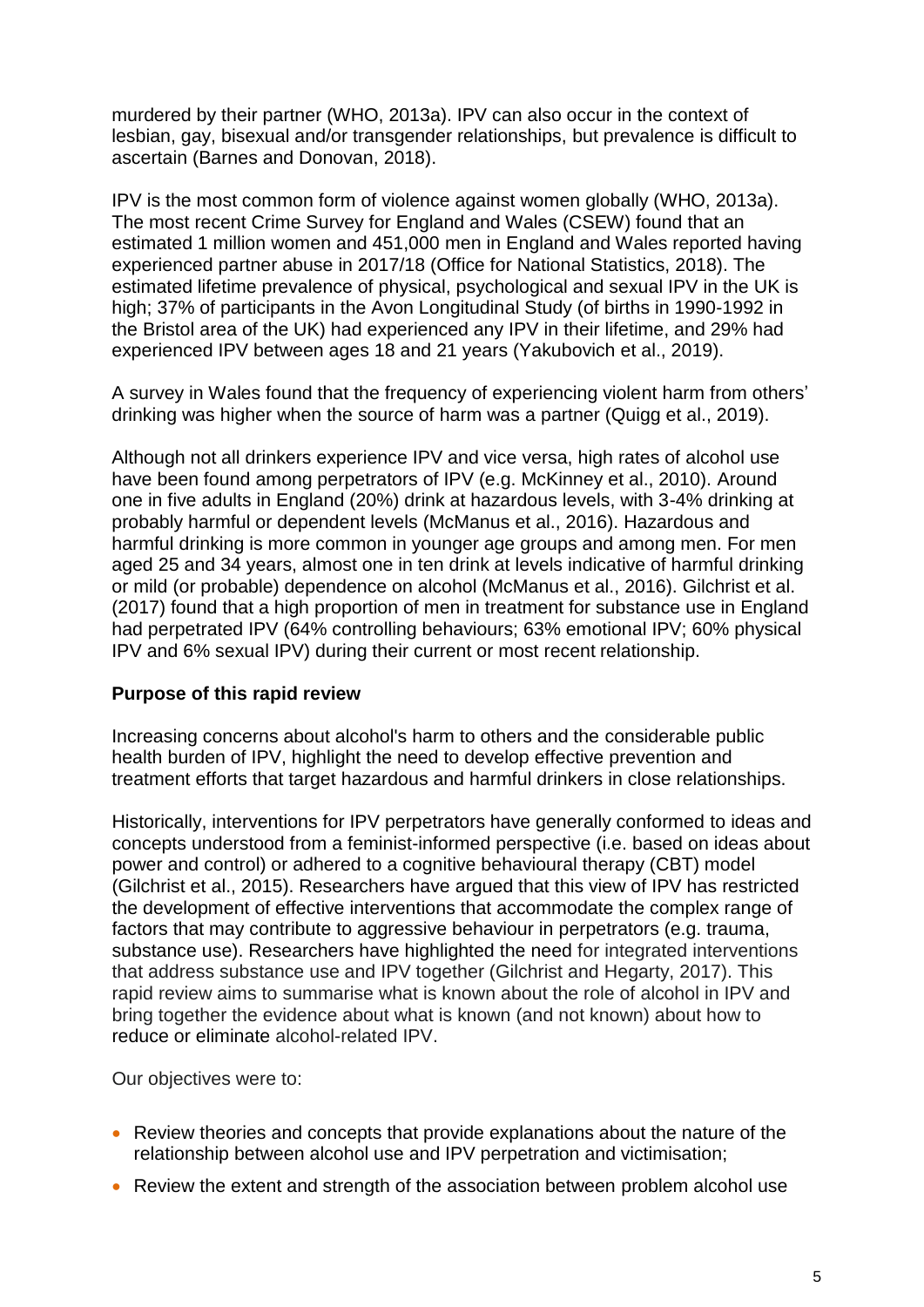and IPV perpetration and victimisation; and

• Review the extent and strength of the evidence for the effectiveness and costeffectiveness of interventions that might impact on the relationship between alcohol use and IPV perpetration and victimisation, either to prevent, respond to or treat alcoholrelated IPV.

## <span id="page-9-0"></span>Methods

This rapid review is based on a review of:

- (i) Articles that explicitly mentioned conceptual models or theories in the context of the relationship between IPV and alcohol use; and
- (ii) Meta-analyses that have examined problem alcohol use as the exposure and IPV perpetration or victimisation as the outcome of interest, and vice versa. Qualitative evidence from a recent meta-ethnography was used to provide further context to quantitative findings.
- (iii) Evidence for the effectiveness (and cost-effectiveness) of approaches that might impact on the relationship between alcohol and IPV perpetration and victimisation. This was achieved through a rapid review of systematic reviews.

The conceptual framework developed in the first stage of research guided the evidence synthesis, and the development of policy and practice recommendations.

Further details of the methods used in compiling the evidence for this report is provided in Appendix 1.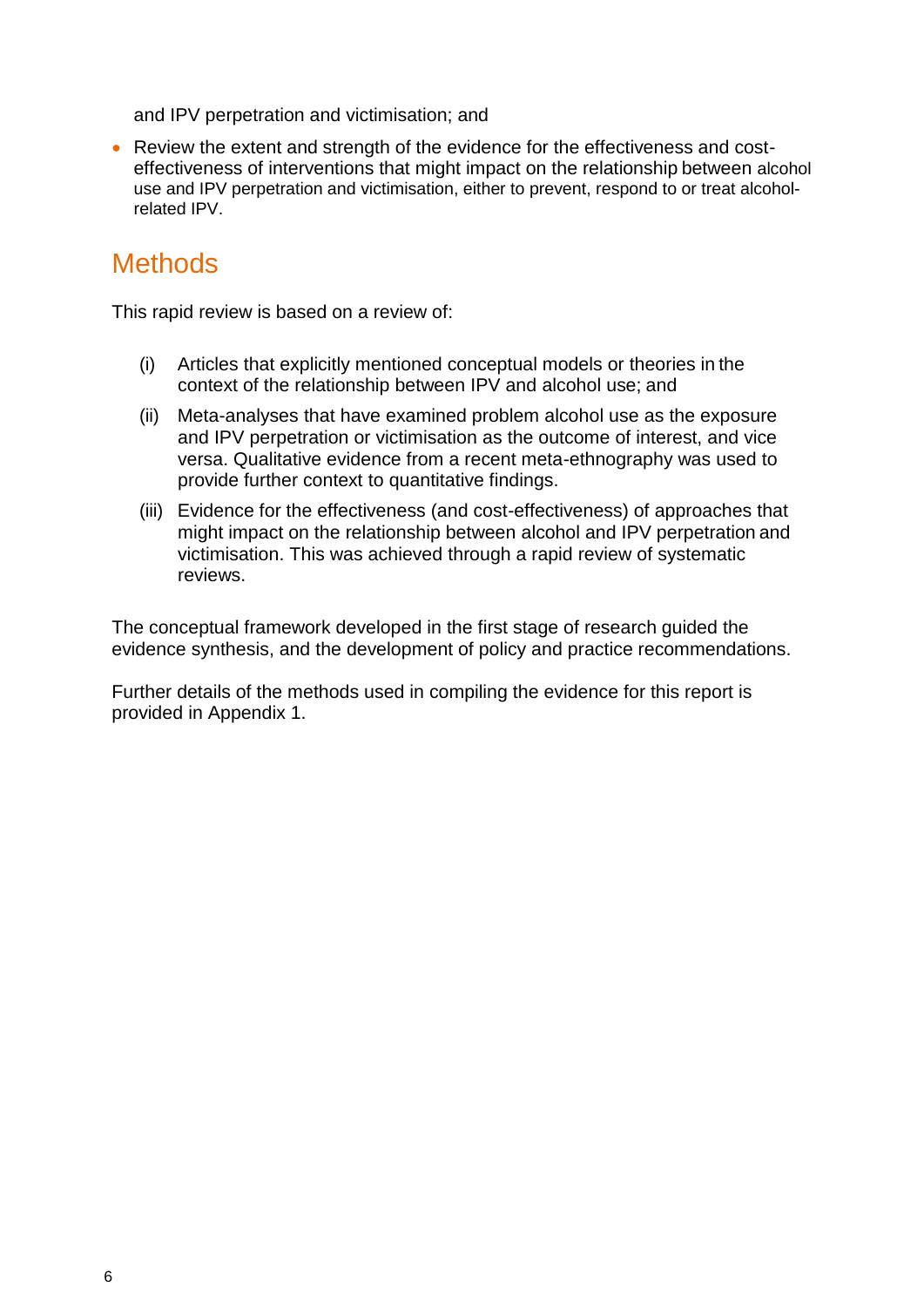## <span id="page-10-0"></span>Review of the relationship between alcohol and intimate partner violence

#### **Introduction**

No single factor explains IPV and a number of contributory risk factors are associated with IPV perpetration, including mental health disorders, exposure to child maltreatment, substance use problems, support for gender-specific roles, and acceptance of anger. Researchers have come to differing conclusions about whether alcohol use plays a causal, contributory or other role in IPV perpetration. Recently, Leonard and Quigley (2017) have described alcohol's contribution to IPV perpetration as "*approximately equal to other contributing causes such as gender roles, anger and marital functioning*".

In this section, we review the evidence on the relationship between alcohol use and IPV perpetration and victimisation and show how evidence on alcohol's role in IPV has accumulated through the development of theory and empirical research.

#### **Overview of theoretical and conceptual models**

Understandings and explanations of the relationship between alcohol use and IPV build on multidisciplinary bodies of knowledge that relate both separately and jointly to our understandings of IPV and alcohol use. As these ideas and concepts provide the starting point for developing theories and ideas about how alcohol and IPV are related, we briefly review them here.

#### Theories and concepts about IPV

Theories that offer explanations about the causes of IPV are complex and come from various perspectives. However, two sociocultural approaches have tended to dominate responses to IPV, family violence and feminist-based approaches (Lawson, 2012). Some researchers have been critical of such "*single-factor theories"*  in understandings of IPV (e.g. Heise, 1998) and have argued for theories that are more comprehensive.

Social ecological frameworks are widely used in research and policy and have formed the basis of integrative frameworks of IPV (e.g. Heise, 1998; Whitaker, Hall and Coker, 2009). For example, the WHO IPV model (WHO/LSHTM, 2010; shown in Figure 1) proposes that the manifestation of IPV is the result of influences across multiple domains in the social ecology; including at individual, relationship, community and societal levels. By highlighting the links and interactions between different level and factors, the model offers a useful framework for understanding IPV and for designing comprehensive approaches to prevent and respond to IPV.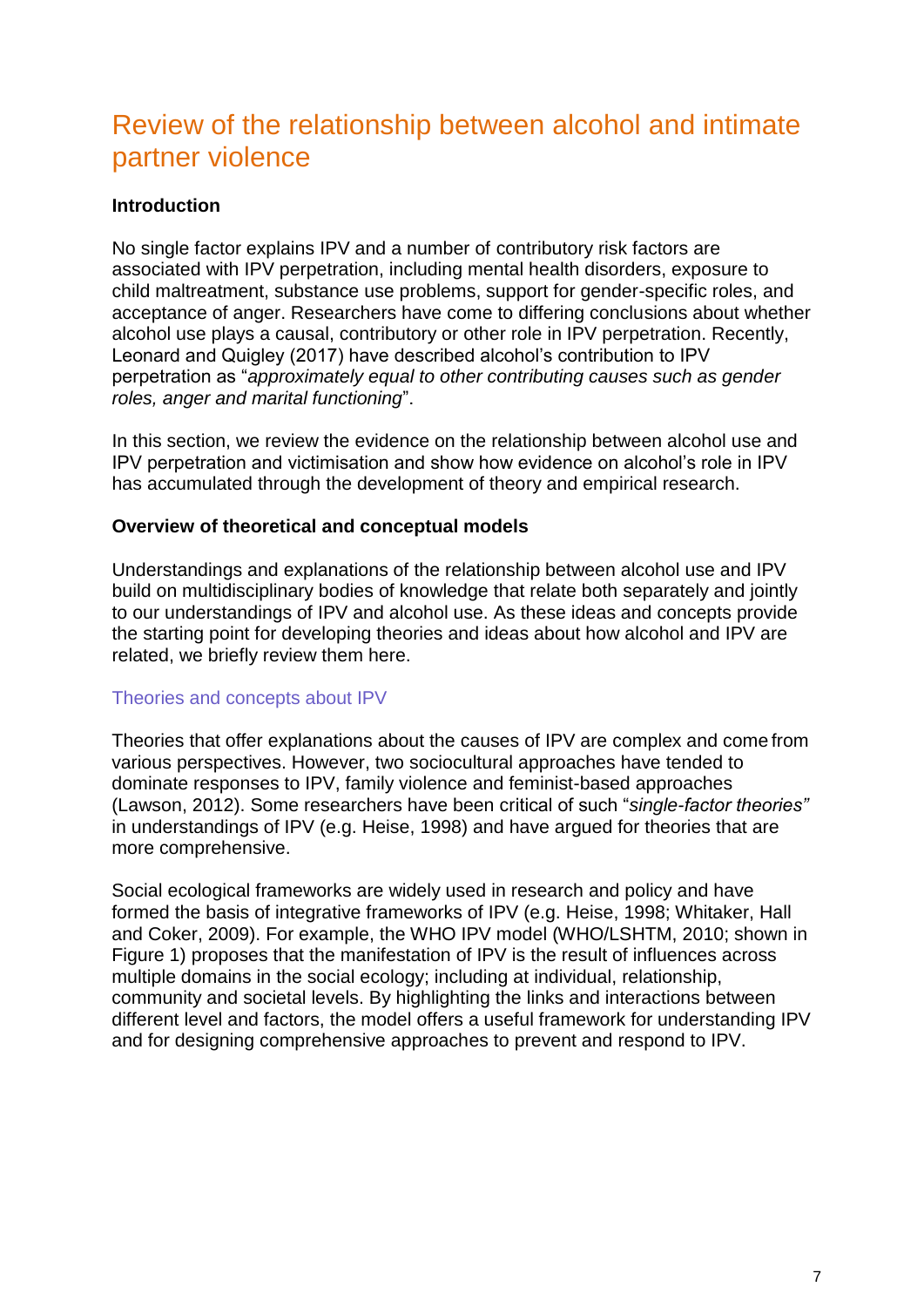| PERPETRATION BY MEN                                                   | <b>VICTIMISATION OF WOMEN</b>                                         |  |  |
|-----------------------------------------------------------------------|-----------------------------------------------------------------------|--|--|
|                                                                       | <b>INDIVIDUAL LEVEL</b>                                               |  |  |
| <b>DEMOGRAPHICS</b>                                                   | <b>DEMOGRAPHICS</b>                                                   |  |  |
| • Young age                                                           | • Young age                                                           |  |  |
| • Low socio-economic status/income                                    | • Low socio-economic status/income                                    |  |  |
| • Low education                                                       | • Low education                                                       |  |  |
| • Unemployment                                                        | • Separated/divorced marital status                                   |  |  |
| EXPOSURE TO CHILD MALTREATMENT .                                      | <b>EXPOSURE TO CHILD MALTREATMENT •</b>                               |  |  |
| Intra-parental violence                                               | Intra-parental violence                                               |  |  |
| · Sexual abuse                                                        | · Sexual abuse                                                        |  |  |
| • Physical abuse                                                      |                                                                       |  |  |
| <b>MENTAL DISORDER</b>                                                | <b>MENTAL DISORDER</b>                                                |  |  |
| • Antisocial personality                                              | • Depression                                                          |  |  |
| <b>SUBSTANCE USE</b>                                                  | SUBSTANCE USE                                                         |  |  |
| • Harmful use of alcohol                                              | • Harmful use of alcohol                                              |  |  |
| · Illicit drug use                                                    | • Illicit drug use                                                    |  |  |
| • Acceptance of violence                                              | • Acceptance of violence                                              |  |  |
| • Past history of being abusive                                       | • Exposure to prior abuse/victimization                               |  |  |
|                                                                       | <b>RELATIONSHIP LEVEL</b>                                             |  |  |
| • Educational disparity                                               | • Educational disparity                                               |  |  |
| • Multiple partners/infidelity                                        |                                                                       |  |  |
| • Low resistance to peer pressure                                     |                                                                       |  |  |
| <b>RELATIONSHIP QUALITY</b>                                           | <b>RELATIONSHIP QUALITY</b>                                           |  |  |
| • Marital dissatisfaction/discord                                     | • Marital dissatisfaction/discord                                     |  |  |
| • Gender role disputes                                                |                                                                       |  |  |
| • Marital duration                                                    |                                                                       |  |  |
|                                                                       | <b>COMMUNITY LEVEL</b>                                                |  |  |
| • Acceptance of traditional gender roles                              | • Acceptance of traditional gender roles                              |  |  |
| NEIGHBOURHOOD CHARACTERISTICS                                         | NEIGHBOURHOOD CHARACTERISTICS                                         |  |  |
| • High proportion of poverty                                          | • High proportion of poverty                                          |  |  |
| • High proportion of unemployment                                     | • High proportion of unemployment                                     |  |  |
| • High proportion of male illiteracy                                  | • High proportion of female illiteracy                                |  |  |
| • Acceptance of violence                                              | • Acceptance of violence                                              |  |  |
| . High proportion of households that use                              | • Low proportion of women with high level of                          |  |  |
| corporal punishment                                                   | autonomy                                                              |  |  |
|                                                                       | • Low proportion of women with higher<br>education                    |  |  |
| • Weak community sanctions                                            | • Weak community sanctions                                            |  |  |
|                                                                       | <b>SOCIETAL LEVEL</b>                                                 |  |  |
|                                                                       |                                                                       |  |  |
|                                                                       | • Divorce regulations by government                                   |  |  |
|                                                                       | • Lack of legislation on intimate partner violence                    |  |  |
|                                                                       | within marriage                                                       |  |  |
|                                                                       | • Protective marriage law                                             |  |  |
| • Traditional gender norms and social norms<br>supportive of violence | • Traditional gender norms and social norms<br>supportive of violence |  |  |
| Figure 1. WHO social ecological model of intimate partner violence    |                                                                       |  |  |

**(reproduced from WHO/LSHTM, 2010)**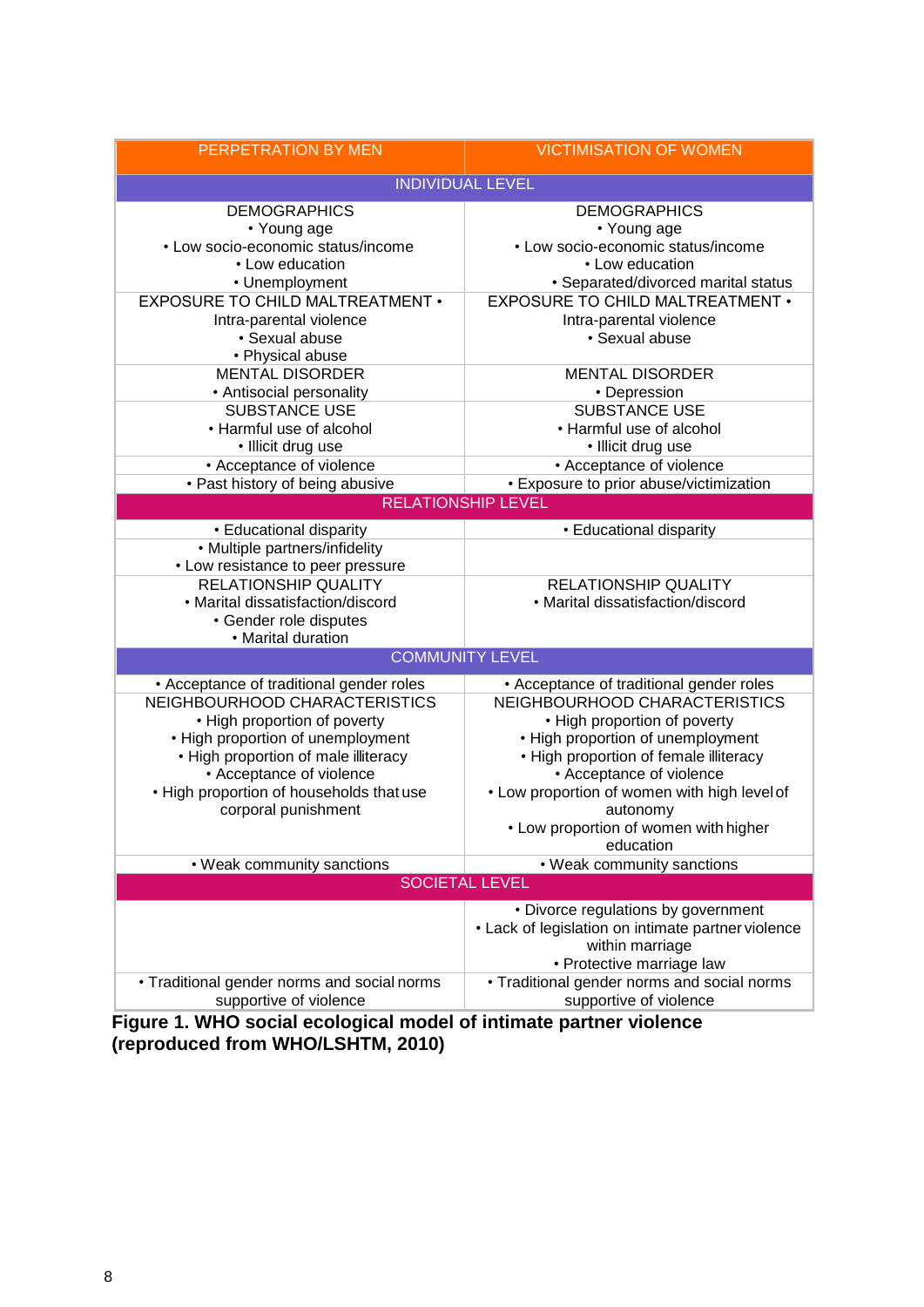Researchers have also sought to better understand the complexities of IPV, and its causes, correlates and consequences by developing different typologies of IPV based on the characteristics of the violence, the individual characteristics of the perpetrator, or a combination (Ali, Dhingra and McGarry, 2016). Johnson's typology (Kelly and Johnson, 2008) has been particularly influential and classifies IPV into four types:

- Coercive Controlling Violence ("*patterns of emotionally abusive intimidation, coercion and control coupled with physical violence*");
- Violent Resistance ("*women and men may, in attempts to get the violence to stop or to stand up for themselves, react violently to their partners*");
- Situational Couple Violence ("*types of partner violence that does not have a basis in the dynamic of power and control*"); and
- Separation-Instigated Violence ("*violence that first occurs in the relationship at separation*").

However, there are concerns about the use of IPV typologies. In the context of substance use-related IPV, Gilchrist et al. (2019) have challenged the use of discrete categories and types to classify IPV or the men who perpetrate it. They point instead to the importance of contextual factors such as *"intoxication, withdrawal and addiction, concomitant impact on the relationship, such as 'overburden' and 'hypervigilance', together with the gendered dynamics of power, control and psychological vulnerabilities that substance use coalesces with"* (Gilchrist et al., 2019).

#### Theories and concepts about alcohol-related harms

The harmful use of alcohol is a major contributor to violence and a range of other harms. Social ecological models and community systems theory position alcoholrelated harms as the interaction of individual drinker behaviours with the social and environmental features of communities in which they live. Room, Laslett and Jiang (2016) also highlight the '*rediscovery'* of harm from others' drinking in research and policy, noting a move among researchers to conceptualise "*a more social and interactional view of the nature of many problems from drinking*". Underpinning these explanations is an understanding that drinking in different settings exposes drinkers to different risks, and that these risks become greater with the continued use of alcohol (Gruenewald, Remer and Lipton, 2002).

There is a complex relationship between alcohol availability, patterns of use and harm (Skog, 1985; Stockwell and Gruenewald, 2004a). There is a need for greater empirical work on the impact of changes in availability (Gmel, 2014; Rehm, 2014) and how alcohol use has changed across birth cohorts and across the life course (Gmel, 2014; Livingston and Room, 2014; Rehm, 2014). These limitations notwithstanding, consideration of alcohol availability continues to be influential in shaping responses to harm. Whole population approaches that target alcohol availability are thought to be the most effective and efficient ways of tackling problem alcohol use across all drinkers (Anderson, Chisholm and Fuhr, 2009; Babor et al., 2010).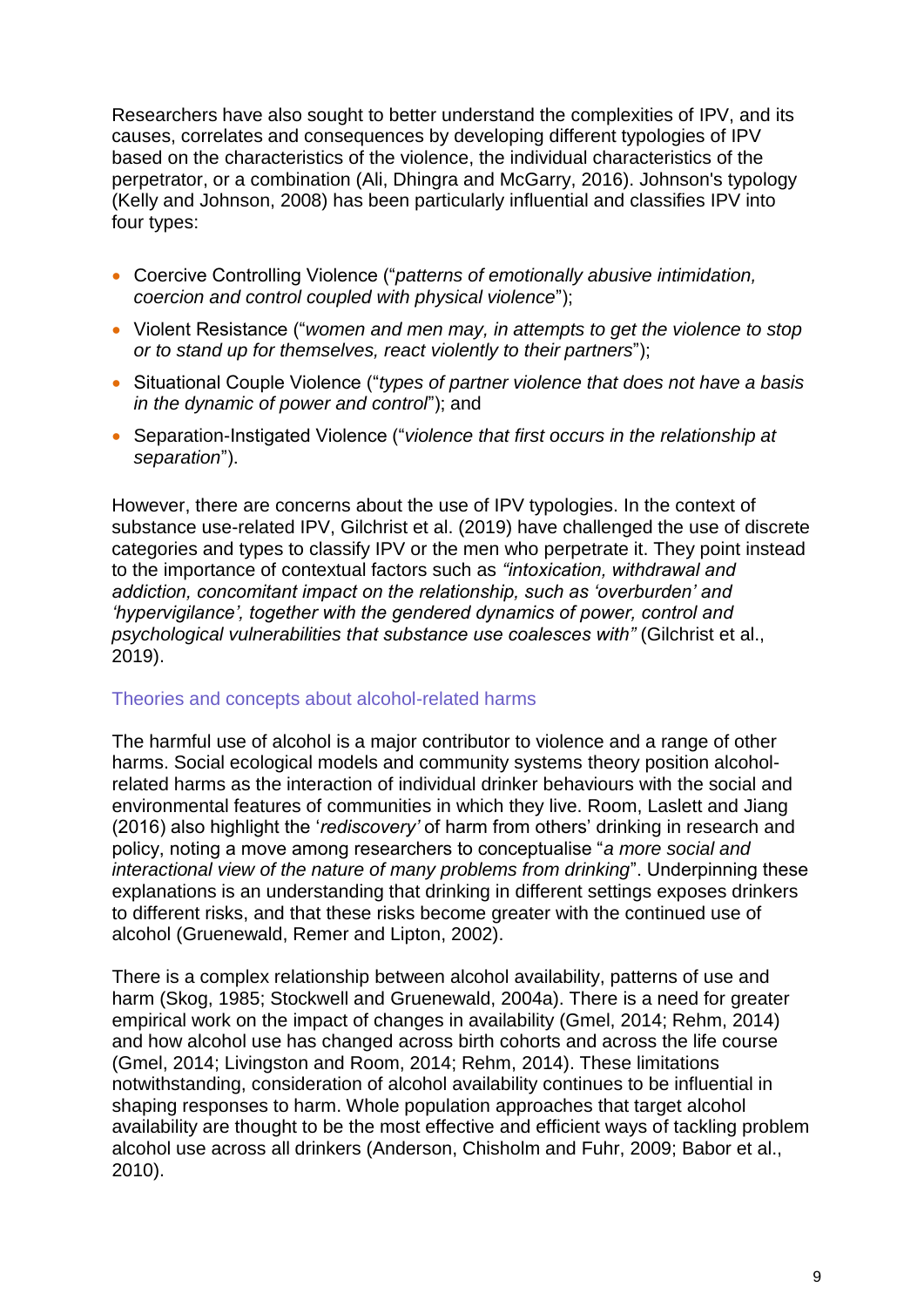Approaches to regulating alcohol availability may be divided into those that seek to reduce economic availability (e.g. by altering price through taxation; minimum alcohol unit pricing) and those that seek to reduce physical availability (e.g. laws to restrict underage sales or sales to intoxicated persons; restrictions of opening hours; restrictions on outlet density). Research from empirical studies has linked IPV to alcohol outlet density within communities (Beyer, Wallis and Hamberger, 2015). Cunradi, Mair and Todd (2014) have identified three pathways linking greater densities of alcohol outlets to IPV: (i) indirectly, as a marker for social disorganisation; (ii) by promoting alcohol consumption among at-risk couples; and (iii) by providing environments where high-risk groups form (e.g. through social stratification as described below).

Gruenewald (2007) has argued that theoretical understandings of outlet density (e.g. those based on the role of social capital and social disorganisation theory) have been limited as they do not address the dynamic social processes that shape the distributions of alcohol problems across communities. Gruenewald's niche theory and assortative drinking model (Gruenewald, 2007) proposes that over-concentration of alcohol outlets leads to the stratification of drinking groups, and that this social stratification of drinkers intensifies the levels of problems in some drinking outlets. The theory assumes that one of the reasons why drinking outlets (i.e. pubs, bars and clubs) vary by type, size and character is because each venue is competing for a market share of, and catering for, a particular segment (or strata) of the drinking population. Greater numbers of alcohol outlets provide more opportunities for drinkers to make choices about where they drink. Gruenewald's model proposes that having selected a common place to drink, drinkers are then placed at greater risk of harm because of the clustering of a particular drinker type (e.g. socially marginalised drinkers) within outlets, for example, resulting in 'hot spots' associated with hostility, aggression and heavy drinking.

#### **Theories and concepts about alcohol-related IPV**

Although understandings of the mechanisms by which alcohol may facilitate or increase the risk of IPV perpetration are still developing (Eckhardt, Parrott and Sprunger, 2015), different ideas and concepts about the nature of the relationship have emerged.

#### Individual- and situational-based models of alcohol-related IPV

At the individual level, three competing explanations have been proposed for the association between alcohol and IPV perpetration:

- (i) Alcohol use and IPV occur together but are related via a third variable that influences both IPV and alcohol use (e.g. younger age, deprivation, exposure to child maltreatment) – termed the *spurious model* (e.g. Leonard and Quigley, 1999)*.*
- (ii) Alcohol use has an indirect role in IPV as it may cause conflict and dissatisfaction in a relationship leading to events (e.g. arguments and fights) that precipitate IPV – termed the *indirect effects model* (e.g. Murphy et al., 2001)*.*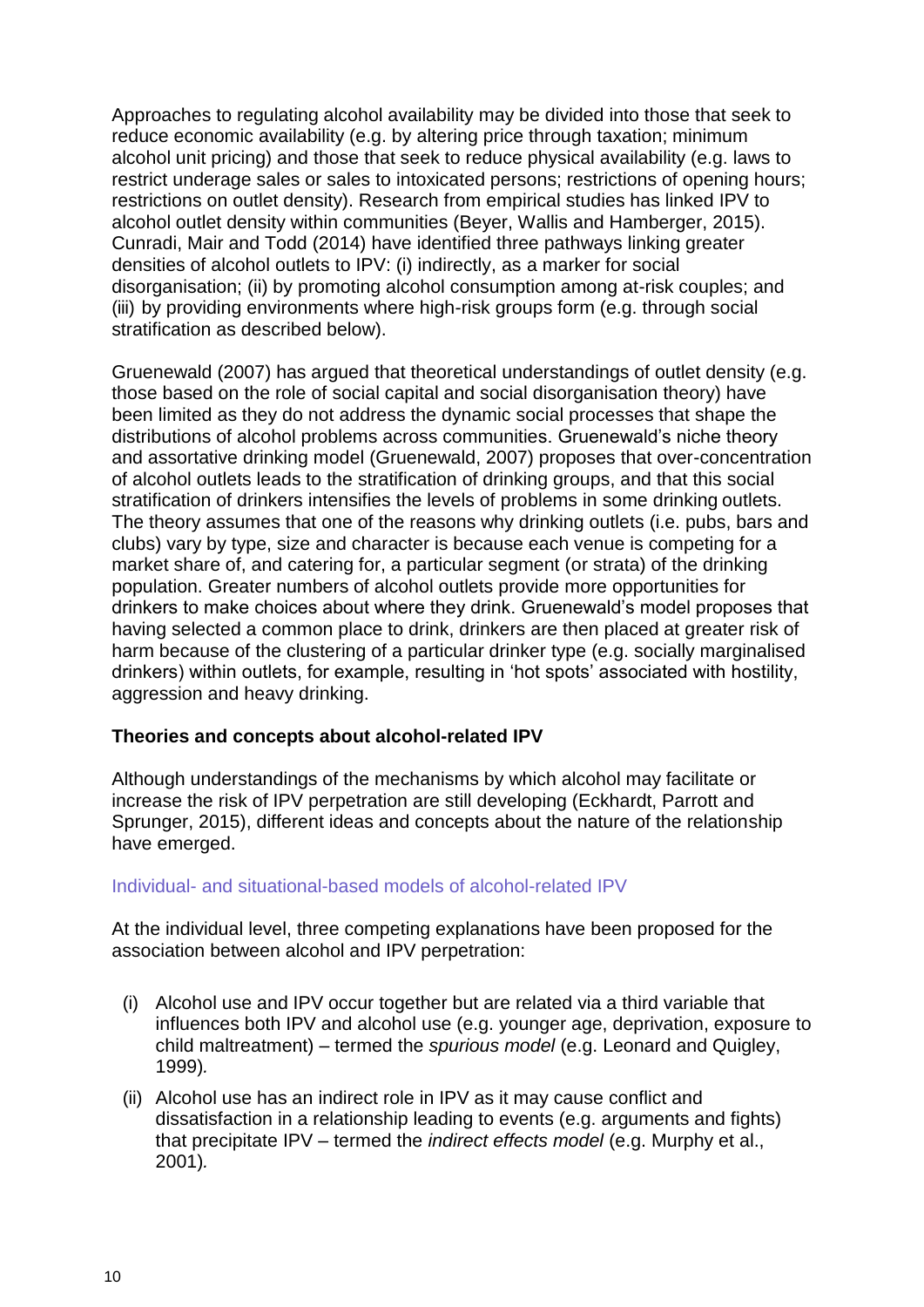(iii) Alcohol use is directly linked to IPV due to its psychopharmacological effects, alcohol-related expectancies, impaired information processing and poorer interpretation of social cues – termed the *proximal effects model* (e.g. Leonard and Roberts, 1998).

Two models that are complementary of one another, the *multiple thresholds model*  (Fals-Stewart, Leonard and Birchler, 2005; Leonard and Quigley, 2017) and *I <sup>3</sup>theory*  (Finkel, 2014) have coalesced around the idea of a "perfect storm" precipitating IPV. These models propose that alcohol's role in facilitating aggression differs according to the balance of instigating/impelling factors (e.g. high anger arousal and antisocial traits) and inhibiting factors (e.g. empathy and self-regulation) (Leonard and Quigley, 2017).

Galvani (2004) constructed an alternative theory to link alcohol to IPV, termed "*responsible disinhibition"*. The theory acknowledges that the 'choice' to perpetrate IPV is additional to alcohol's disinhibiting effects and other influencing social and cultural factors. In later work, Galvani (2006) refers to "alcohol plus…" factors that describe a recognition among women that the psychopharmacological (disinhibiting) effects of alcohol alone are insufficient to explain IPV perpetration by their male partners. These included personality-specific factors and moods, and the environmental context of the drinking (e.g. a group or crowd may act as a control on violent behaviour).

#### Relationship-based models of alcohol-related IPV

#### Intimate partners

Eckhardt, Parrott and Crane (2019) have argued that there is a need to move beyond traditional, individual-centred models of alcohol-related IPV and to understand it as *"a dyadic [relationship-focused] phenomenon that is dependent upon the characteristics of both partners"*. Intimate relationships provide a context for each partner's behaviours to have an impact on, and be affected by the other partner's behaviours (Kelley and Thibaut, 1978). In relation to alcohol use, a typology developed by Roberts and Leonard (1997) proposed that couples establish a "drinking partnership" based on both partner's drinking levels and the pattern of their reciprocal alcohol use. Although the wider literature does not consistently support such an association (Eckhardt, Parrott and Crane, 2019), a US study showed that compared to partners who share similar drinking habits, couples with major discrepancies in the amount of alcohol drank by each partner may be more likely to experience IPV within their relationship (Leadley, Clark and Caetano, 2000). Another factor at the relationship level is that perpetrators may use their partner's alcohol consumption to justify their actions (Gilchrist et al., 2014). Devries et al. (2014) note that perpetrators may *"perceive their partners to have behaved in an unacceptable way or to have transgressed a gender norm or to be a more 'deserving' victim because they have been drinking"*.

#### Family

IPV also affects the wider family and childhood exposure to IPV is associated with significant negative emotional and behavioural outcomes (McTavish et al., 2016).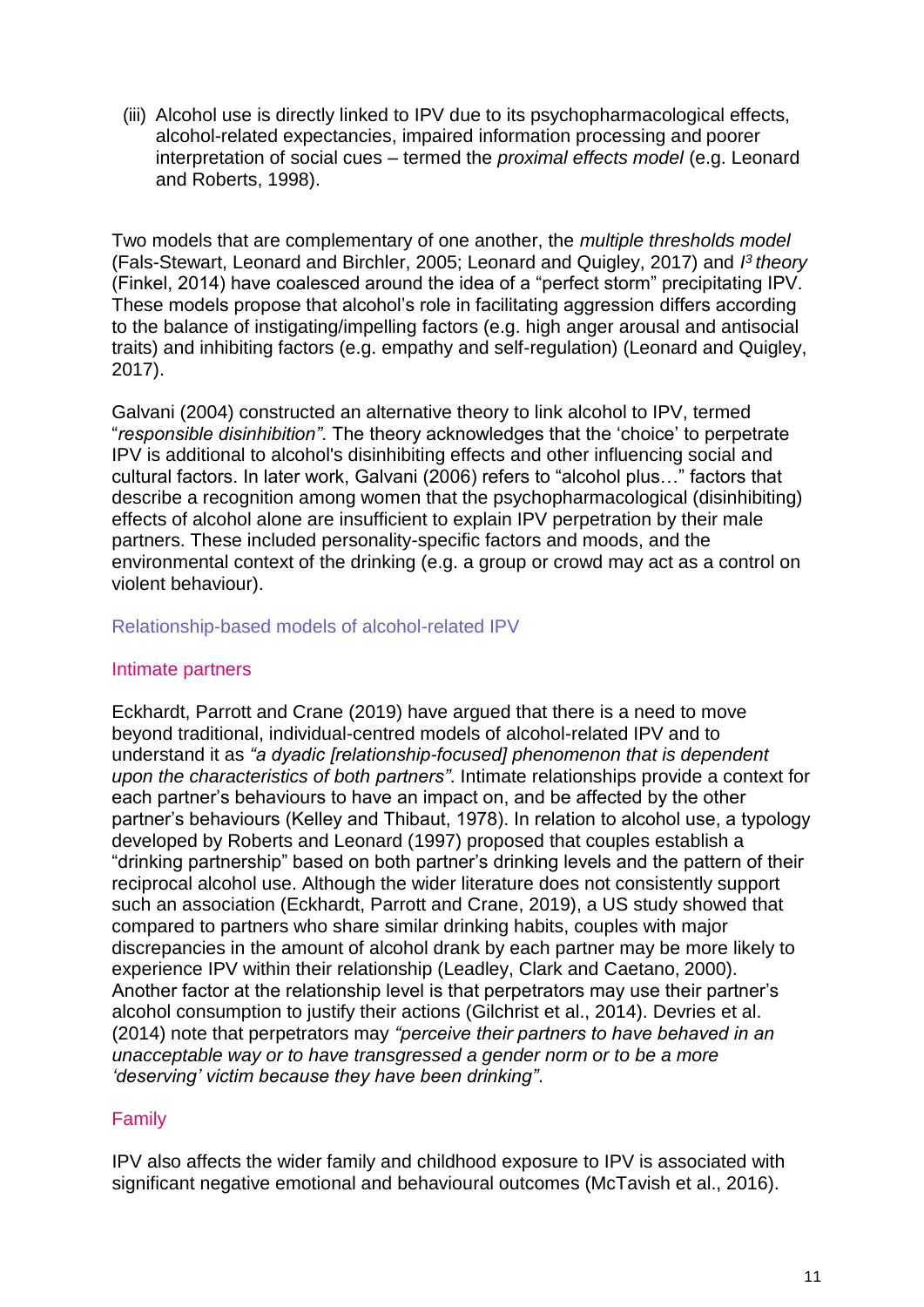Exposure to IPV in childhood has also been associated with exposure to other forms of child maltreatment (Hamby et al., 2010) and it is thought that it may contribute to intergenerational cycles of violence, whereby exposure to IPV as a child is related to later experiences of IPV (e.g. Stith et al., 2000). However, the involvement of alcohol in family functioning and violence and the mechanisms through which exposure to alcohol-related IPV influences outcomes requires further research.

#### Friends, family and neighbours

Interest in bystander intervention (or action) and its potential role in tackling IPV has grown over the last two decades. The theoretical underpinnings of bystander intervention programmes have been discussed by others (see Fenton et al., 2016) but more research is needed outside of college and university settings (Wee et al., 2016).

#### Broader contextual and environmental influences

In two recent articles (Cunradi, Mair and Todd, 2014; Graham, Wilson and Taft, 2017), researchers have sought to incorporate broader contextual and environmental influences into theories and concepts about the relationship between alcohol use and IPV. The ideas and concepts in both articles seek to build on social ecological models of IPV by incorporating explanations and understanding of mechanisms within the alcohol environment.

Graham, Wilson and Taft (2017) developed an alcohol-related IPV prevention model by situating two criminological theories (routine activities theory and situational crime prevention) within a social ecological model. This mirrors moves among other alcohol researchers towards the integration of criminological theory with availability theory (e.g. Stockwell and Gruenewald, 2004b). Routine activities theory suggests that crime occurs based on the convergence of three factors – a motivated offender, a suitable victim, and the lack of a capable guardian. Graham, Wilson and Taft (2017) drew on situational crime prevention theory to extend routine activity to include the environment and other factors that precipitate crime. The model also incorporates criminological ideas relating to 'offender handling', whereby handlers (i.e. individuals such as peers) influence perpetration through informal social control or by acting to prevent perpetration (i.e. bystander intervention). Graham, Wilson and Taft (2017) conclude that their framework expands consideration of research and interventions to address societal and cultural norms and expectations of drinking behaviour; highlights the potential role of guardians and handlers in discouraging alcohol use; and the impact of drinking generally on the relationship and perceptions of the role of victims' drinking.

A conceptual framework developed by Cunradi, Mair and Todd (2014) to link IPV to drinking contexts, builds on the developmental, social ecological model proposed by Whitaker, Hall and Coker (2009) by incorporating social ecology (Gruenewald's niche theory and assortative drinking model – discussed in Section 3.2.2) and social disorganisation theories. Social disorganisation theory suggests that disorganised neighbourhoods that lack structures to maintain social control have higher rates of 'deviant' behaviours, such as public drunkenness and IPV. From this perspective, alcohol outlets have been suggested as a marker of neighbourhood disorder. Cunradi, Mair and Todd (2014) conclude that while IPV typically occurs in the home,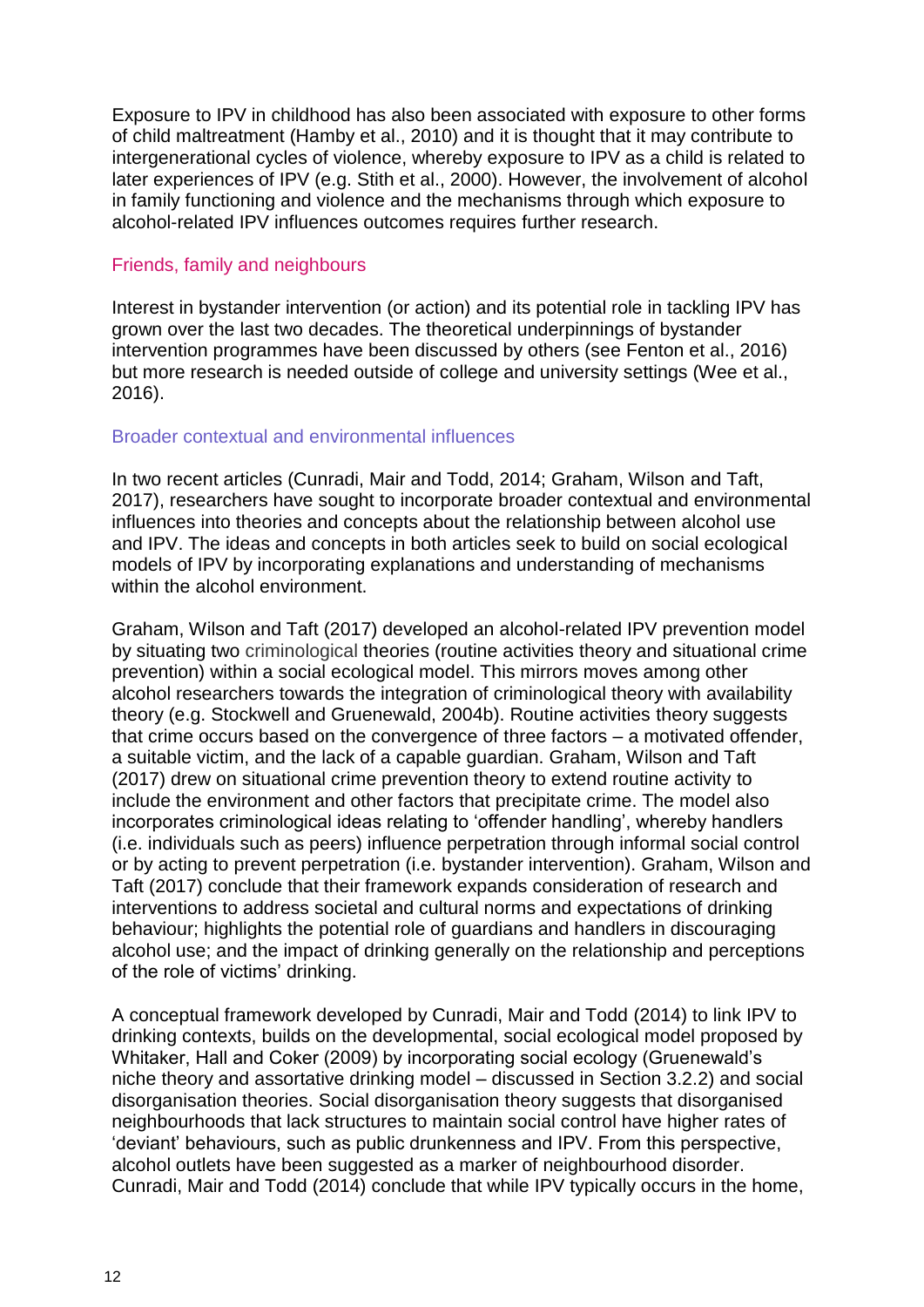the wider contextual and environmental factors, such as the use of drinking outlets and exposure to neighbourhoods' conditions, may influence the likelihood of IPV occurring.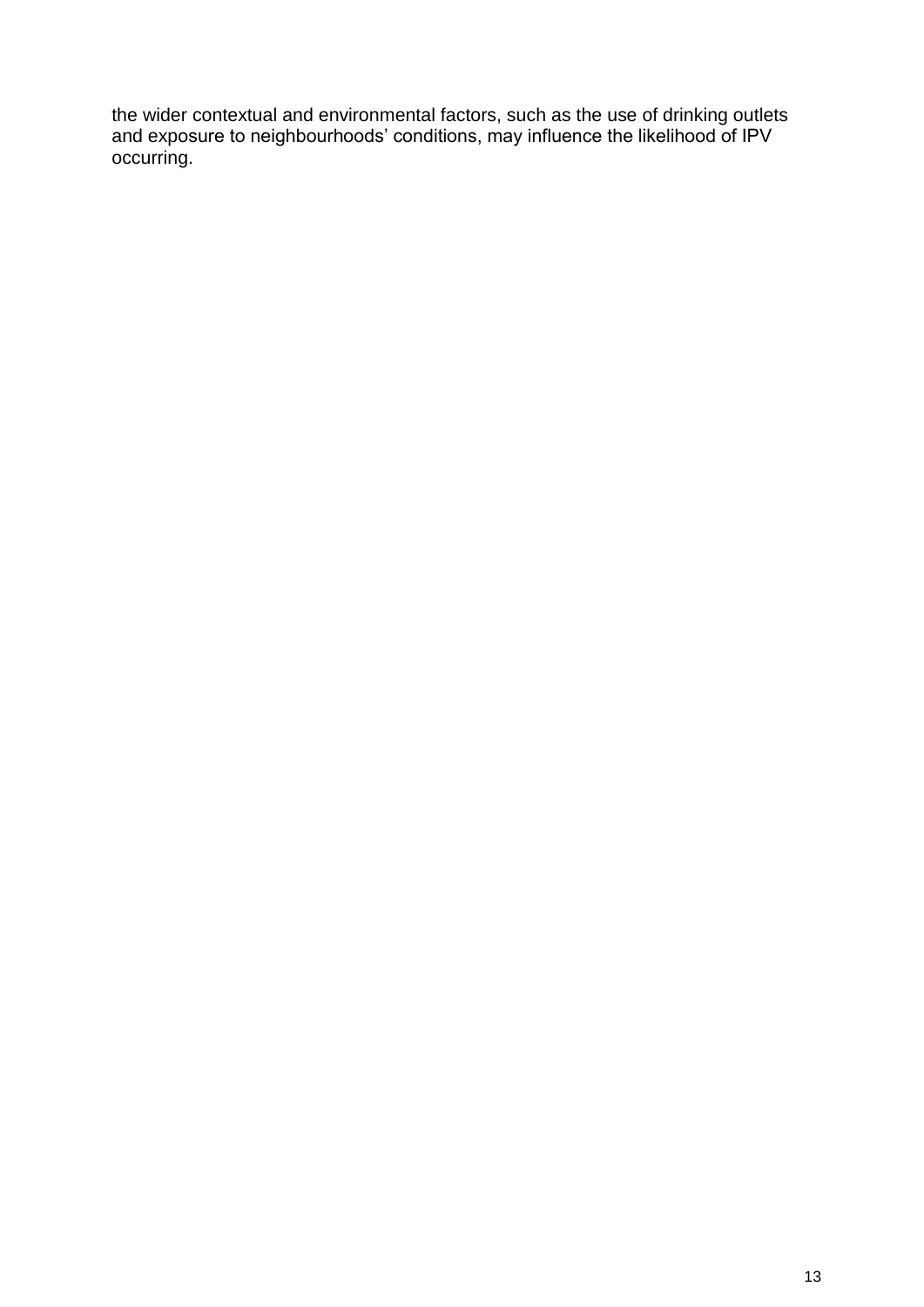#### Figure 2. Conceptual framework of the relationship between alcohol use and intimate partner violence

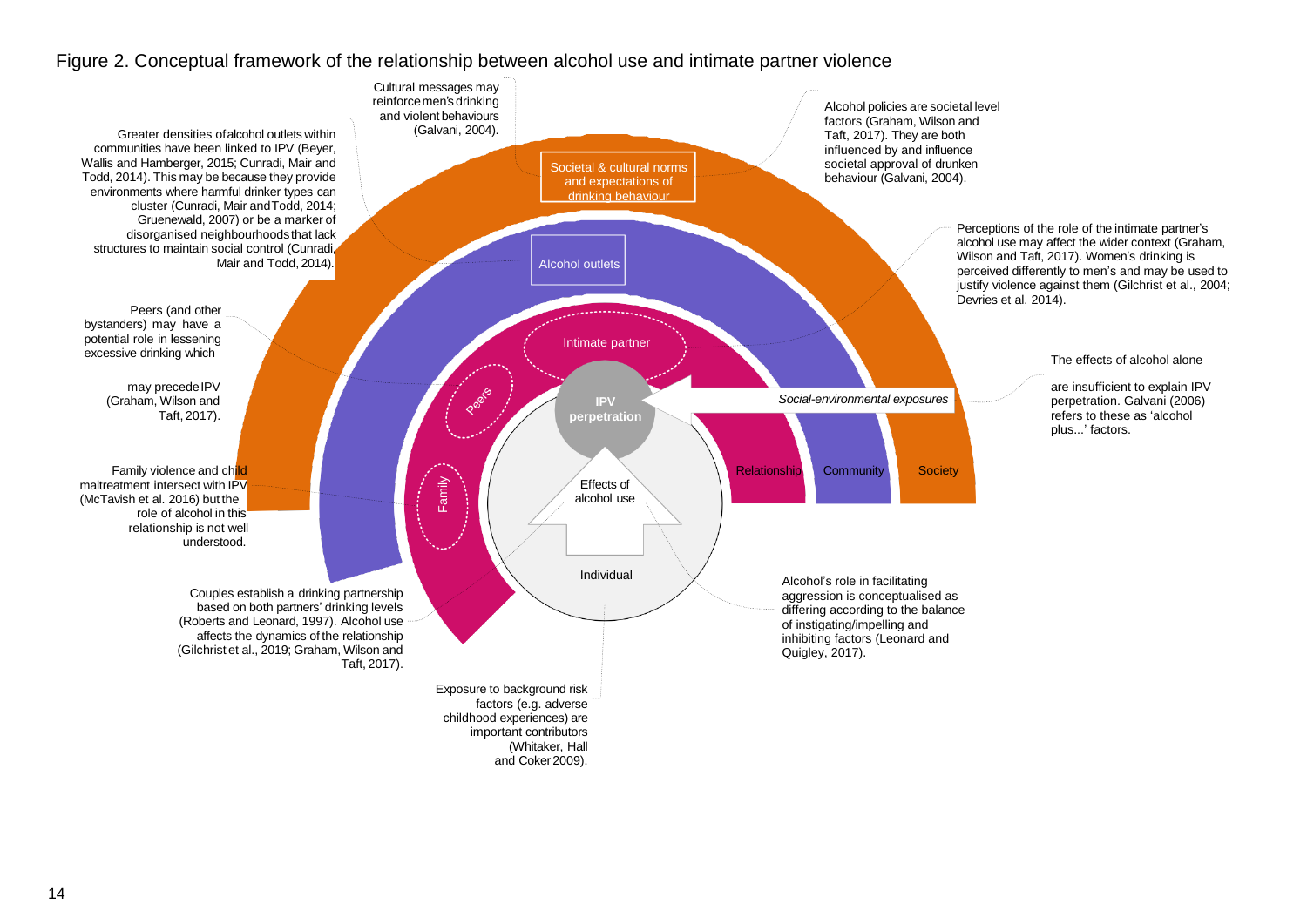#### **Is alcohol a contributory cause of intimate partner violence?**

Research suggests a consistent link between alcohol consumption and IPV. However, researchers have disagreed about whether there is enough evidence to support the hypothesis that alcohol has a causal role (Leonard, 2005; Gil-Gonzalez et al., 2006). Meta-analyses published in the last 10 years have consistently demonstrated that overall there is a statistically significant association between alcohol use and IPV perpetration and victimisation. We discuss the findings from these meta-analyses below and draw on the findings from a recently published metaethnography that provides a richer understanding of the nature of the relationship between the amount of alcohol consumed, intoxication levels and subsequent IPV.

#### Evidence from recent systematic reviews and meta-analyses

This section reports the findings from six systematic reviews and meta-analyses, which examined the associations between alcohol use, and IPV perpetration and victimisation (Gil-Gonzalez et al., 2006; Foran and O'Leary, 2008; Devries et al., 2014; Bacchus et al., 2018; Cafferky et al., 2018; Spencer, Stith and Cafferky, 2019). Findings are summarised in Table 1. This section also draws on the findings of a recent meta-ethnography of qualitative studies that explored how substance use features in survivors' and perpetrators' accounts of IPV perpetration (Gilchrist et al., 2019).

#### IPV perpetration

Alcohol use has a significant, small to moderate association with the perpetration of physical IPV by both men and women (Foran and O'Leary, 2008; Cafferky et al., 2018). A stronger association is seen between male alcohol use and IPV perpetration than between female alcohol use and IPV perpetration (Cafferky et al., 2018). Among men, heavy alcohol use (e.g. problem drinking and dependence) is more strongly associated with IPV perpetration than more moderate alcohol use (Foran and O'Leary, 2008; Cafferky et al., 2018). Men who are intoxicated or who experience withdrawal symptoms seem to be more likely to perpetrate IPV (Cafferky et al., 2018).

Difficulties have been encountered at a meta-analytic level in exploring whether alcohol is associated with increased severity of IPV (e.g. Foran and O'Leary, 2008). However, individual studies suggest that physical harm is more likely (Wupperman et al., 2009; Moore et al., 2011) and more severe (Testa, Livingston and Leonard, 2003; Graham et al., 2011) on days when drinking or heavy drinking has occurred (Shorey et al., 2014).

Drawing on qualitative evidence, Gilchrist et al. (2019) identified a complex interplay between substance use (including alcohol) and the effects of the substance (in the contexts of intoxication, withdrawal and craving), gendered power relations and controlling behaviours. They identified that both survivors and perpetrators talk about substances as changing the perpetrator's behaviours, but that survivors understood these behaviours more often as part of a pattern of abusive behaviours within a wider context (referred to as "*alcohol… plus factors*" in one study by Galvani (2006)). Perpetrators who used substances were more likely than survivors to blame their violence on intoxication or their partner's behaviour.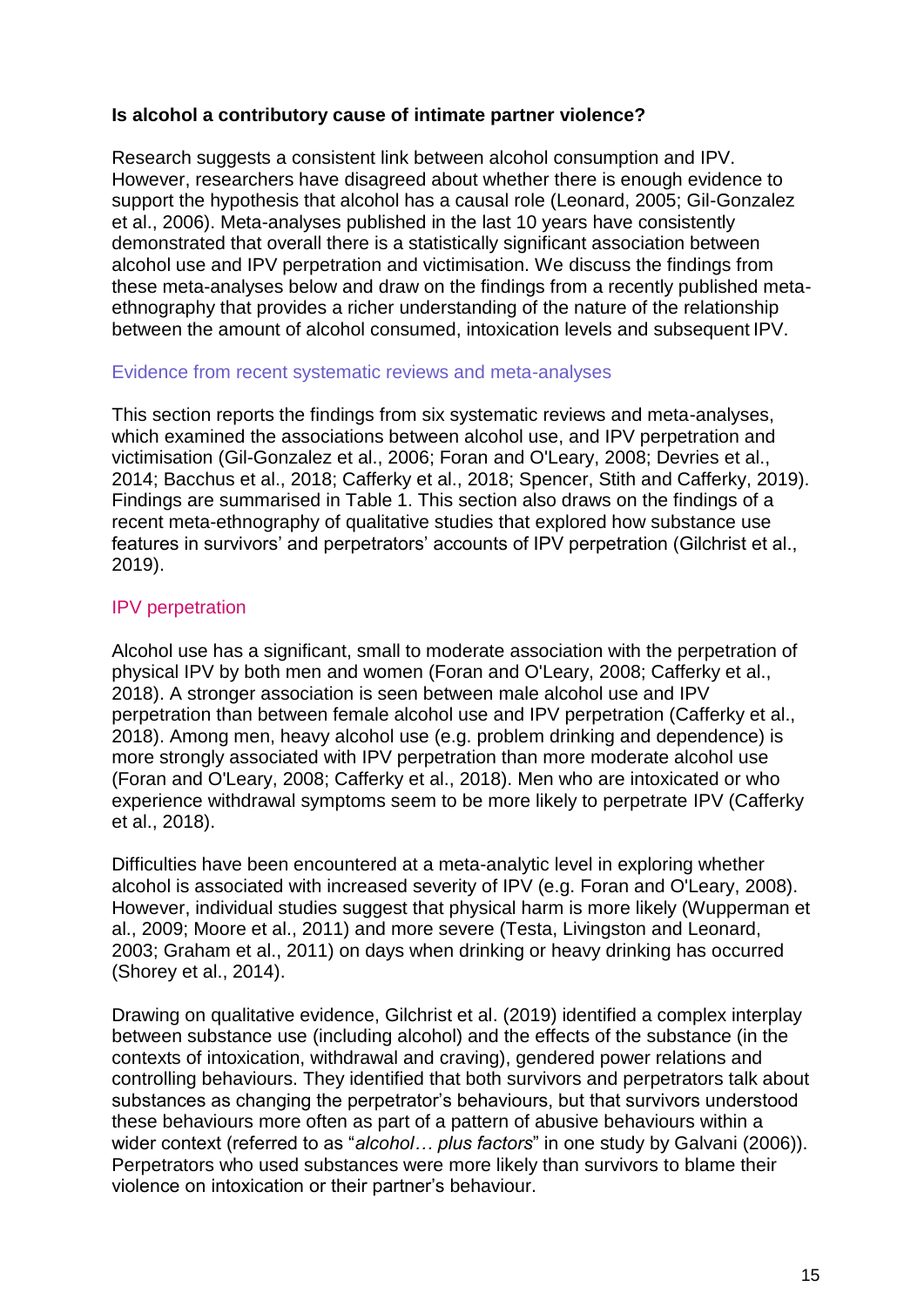#### IPV victimisation

Alcohol use also has a significant, moderate association with IPV victimisation (Devries et al., 2014; Cafferky et al., 2018). Alcohol use appears to be more strongly associated with IPV victimisation among women than it does with IPV victimisation among men (Spencer, Stith and Cafferky, 2019).

Among women, longitudinal studies (i.e. studies that follow participants over time) show that alcohol use may precede IPV victimisation, suggesting that women who drink are more likely to have experienced IPV (Devries et al., 2014). IPV victimisation is also significantly associated with later alcohol use, suggesting that women who have experienced IPV are more likely to be heavy drinkers (Devries et al., 2014). Women may use alcohol as a coping mechanism for the violence in their relationship (e.g. Testa, Livingston and Leonard, 2003). Bacchus et al. (2018) examined recent IPV victimisation among women (occurring up to and including the last 12 months), but in contrast to Devries et al. (2014), found no evidence of an association between recent IPV victimisation and alcohol use, according to whether alcohol preceded IPV or vice versa.

#### Specific groups

Four additional systematic reviews and meta-analyses (Rothman et al., 2012; Buller et al., 2014; Badenes-Ribera et al., 2016; Warmling, Lindner and Coelho, 2017) were identified that examined the relationship between alcohol use and IPV within specific groups.

#### Young people

Rothman et al. (2012) examined the relationship between alcohol use and dating violence perpetration. They found an increased risk of dating violence perpetration among young people who drank more frequently or in higher quantities, engaged in heavy episodic drinking and were problem drinkers. They identified that the association between problem alcohol use and dating violence perpetration was particularly strong.

#### Same-sex relationships

Two systematic reviews examined IPV perpetration and victimisation among samesex partners, specifically self-identified lesbians (Badenes-Ribera et al., 2016) and men who have sex with men (Buller et al., 2014). Badenes-Ribera et al. (2016) only identified one study that examined the relationship between alcohol use and IPV perpetration among self-identified lesbians, which found a positive and statistically significant relationship. Buller et al. (2014) examined associations between IPV and health, finding that IPV victimisation was associated with a significantly increased risk of substance (including alcohol) use among men who have sex with men.

#### Older people

Warmling, Lindner and Coelho (2017) examined IPV among older intimate partners (aged over 60 years). The review identified a greater prevalence of psychological violence and financial abuse than other forms of IPV. The review also found that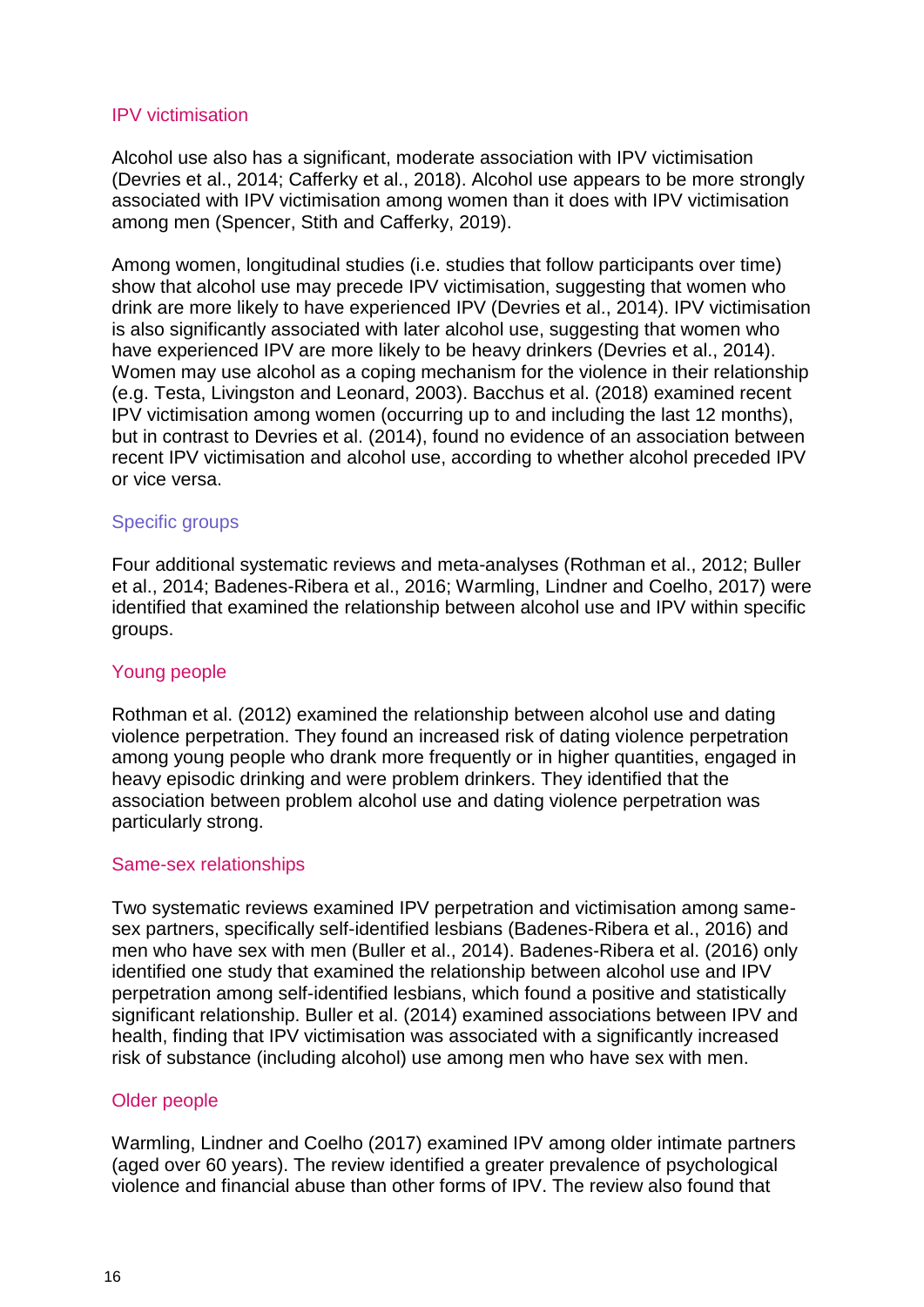alcohol use was the most frequent factor associated with IPV. However, the review authors did not clearly report whether the association between alcohol use and IPV related to perpetration or victimisation, or both.

#### Laboratory-based experimental studies

Crane et al. (2016) reviewed the experimental literature on the relationship between acute alcohol use and male-to-female aggression. The results showed a small but significant overall association between acute alcohol consumption and male-tofemale aggression in studies of experimentally manipulated alcohol use.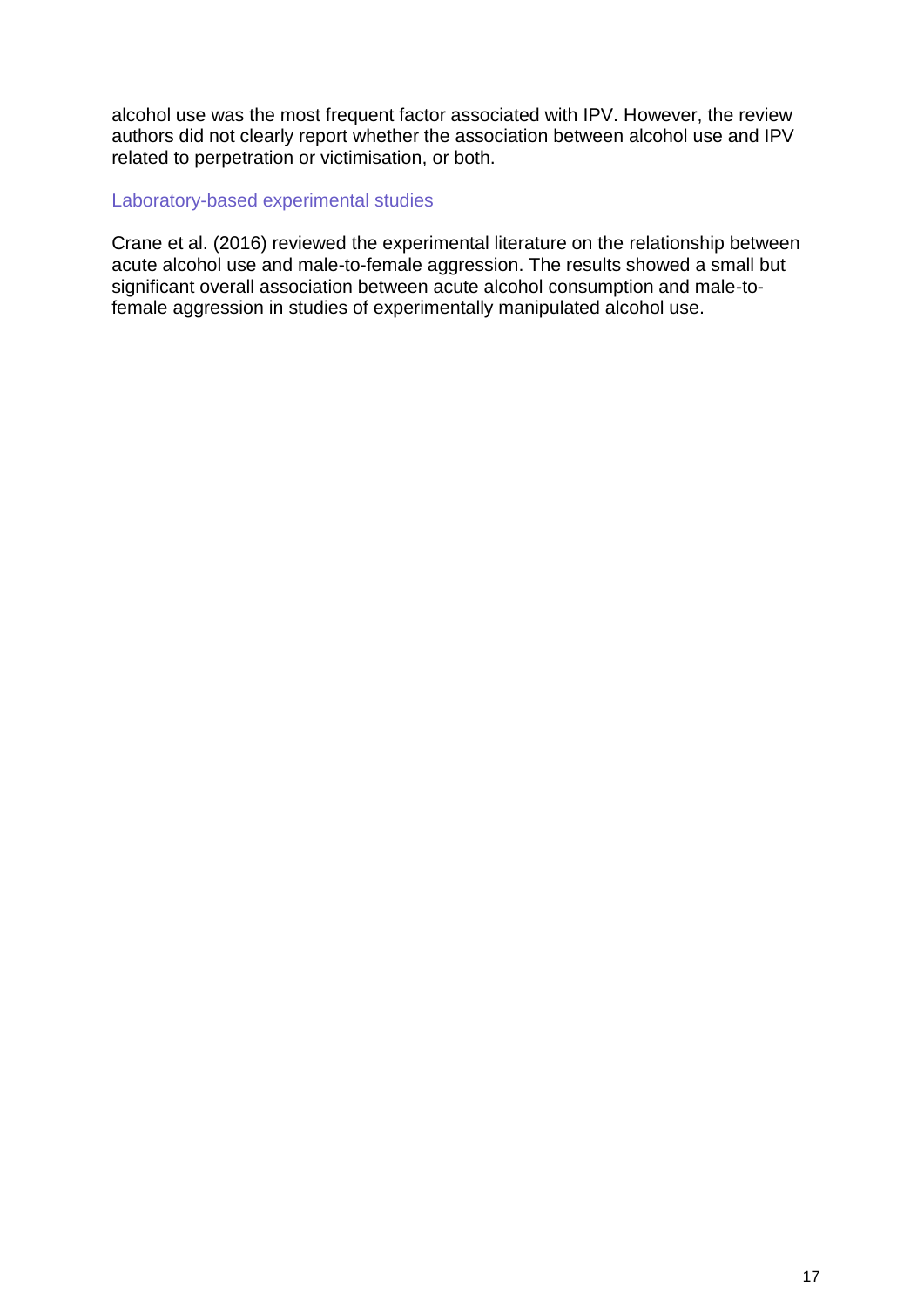#### **Table 1. Summary of findings from recent meta-analyses**

| <b>Association</b>                                                                                                                                                                                                                                                                              | Reference                    | No. of studies (Study design)                                                                               | Pooled risk estimates     |                                                                                                                     |  |
|-------------------------------------------------------------------------------------------------------------------------------------------------------------------------------------------------------------------------------------------------------------------------------------------------|------------------------------|-------------------------------------------------------------------------------------------------------------|---------------------------|---------------------------------------------------------------------------------------------------------------------|--|
|                                                                                                                                                                                                                                                                                                 |                              | Location                                                                                                    | Effect size (95% CI)      | Overall results (combined)                                                                                          |  |
| IPV perpetration by males                                                                                                                                                                                                                                                                       |                              |                                                                                                             |                           |                                                                                                                     |  |
| Alcohol use & physical IPV                                                                                                                                                                                                                                                                      | Gil-Gonzalez et<br>al., 2006 | 11 studies (2 case-control; 9 cross-sectional)<br>India, USA, Chile, Canada, Malta, South<br>Africa, Uganda | OR 4.57 (3.30, 6.35)****  | All studies showed a statistically significant<br>positive association between alcohol use<br>and IPV perpetration. |  |
| Alcohol use & physical IPV                                                                                                                                                                                                                                                                      | Foran & O'Leary,<br>2008     | 47 studies (not reported)<br>Not reported                                                                   | $r$ 0.23 (0.21, 0.24)***  | Mean overall effect size was statistically<br>significant.                                                          |  |
| Alcohol use & physical IPV                                                                                                                                                                                                                                                                      | Cafferky et al.,<br>2018     | Not reported (277 effect sizes)                                                                             | $r$ 0.22 (0.21, 0.24)**** | Mean overall effect size was statistically<br>significant.                                                          |  |
| IPV perpetration by females                                                                                                                                                                                                                                                                     |                              |                                                                                                             |                           |                                                                                                                     |  |
| Alcohol use & physical IPV                                                                                                                                                                                                                                                                      | Foran & O'Leary,<br>2008     | 8 studies (not reported)<br>Not reported                                                                    | $r$ 0.14 (0.08, 0.20)**   | Mean overall effect size was statistically<br>significant.                                                          |  |
| Alcohol use & physical IPV                                                                                                                                                                                                                                                                      | Cafferky et al.,<br>2018     | Not reported (77 effect sizes)                                                                              | $r$ 0.15 (0.12, 0.18)**** | Mean overall effect size was statistically<br>significant.                                                          |  |
| IPV victimisation of females                                                                                                                                                                                                                                                                    |                              |                                                                                                             |                           |                                                                                                                     |  |
| Alcohol use & IPV                                                                                                                                                                                                                                                                               | Spencer et al.,<br>2019      | Not reported (207 effect sizes)                                                                             | $r$ 0.19 $(0.17, 0.21)$   | Mean overall effect size was statistically<br>significant.                                                          |  |
| Alcohol use & IPV                                                                                                                                                                                                                                                                               | Cafferky et al.,<br>2018     | Not reported (162 effect sizes)                                                                             | $r$ 0.18 (0.16, 0.20)**** | Mean overall effect size was statistically<br>significant.                                                          |  |
| Alcohol-subsequent IPV                                                                                                                                                                                                                                                                          | Devries et al.,<br>2014      | 3 studies (all longitudinal)<br><b>USA</b>                                                                  | OR 1.27 (1.07, 1.52)*     | Positive association between alcohol use<br>and subsequent IPV.                                                     |  |
| IPV-subsequent alcohol<br>use                                                                                                                                                                                                                                                                   | Devries et al.,<br>2014      | 5 studies (all longitudinal)<br>New Zealand, USA                                                            | OR 1.25 (1.02, 1.52)*     | Positive association between IPV and<br>subsequent alcohol use.                                                     |  |
| Alcohol-subsequent recent<br><b>IPV</b>                                                                                                                                                                                                                                                         | Bacchus et al.,<br>2018      | 2 studies (all longitudinal)<br><b>USA</b>                                                                  | OR 1.11 (0.91, 1.35)*     | No evidence of an association between<br>alcohol use and recent IPV.                                                |  |
| Recent IPV-subsequent<br>alcohol use                                                                                                                                                                                                                                                            | Bacchus et al.,<br>2018      | 3 studies (all longitudinal)<br>New Zealand, USA                                                            | OR 1.19 (0.91, 1.55)*     | No evidence of an association between<br>recent IPV and subsequent alcohol use.                                     |  |
| IPV victimisation of males                                                                                                                                                                                                                                                                      |                              |                                                                                                             |                           |                                                                                                                     |  |
| Alcohol use & IPV                                                                                                                                                                                                                                                                               | Spencer et al.,<br>2019      | Not reported (76 effect sizes)                                                                              | $r$ 0.14 (0.11, 0.18)     | Mean overall effect size was statistically<br>significant.                                                          |  |
| Alcohol use & IPV                                                                                                                                                                                                                                                                               | Cafferky et al.,<br>2018     | Not reported (58 effect sizes)                                                                              | $r$ 0.15 (0.11, 0.18)**** | Mean overall effect size was statistically<br>significant.                                                          |  |
| *Low heterogeneity (I <sup>2</sup> =0-25%). **Moderate heterogeneity (I <sup>2</sup> =30–60%). ***Significant, substantial heterogeneity (I <sup>2</sup> =50–90%). ****Significant, considerable heterogeneity<br>$(I2=75-100\%)$ .<br>CI=confidence interval; RR=relative risk; OR=odds ratio. |                              |                                                                                                             |                           |                                                                                                                     |  |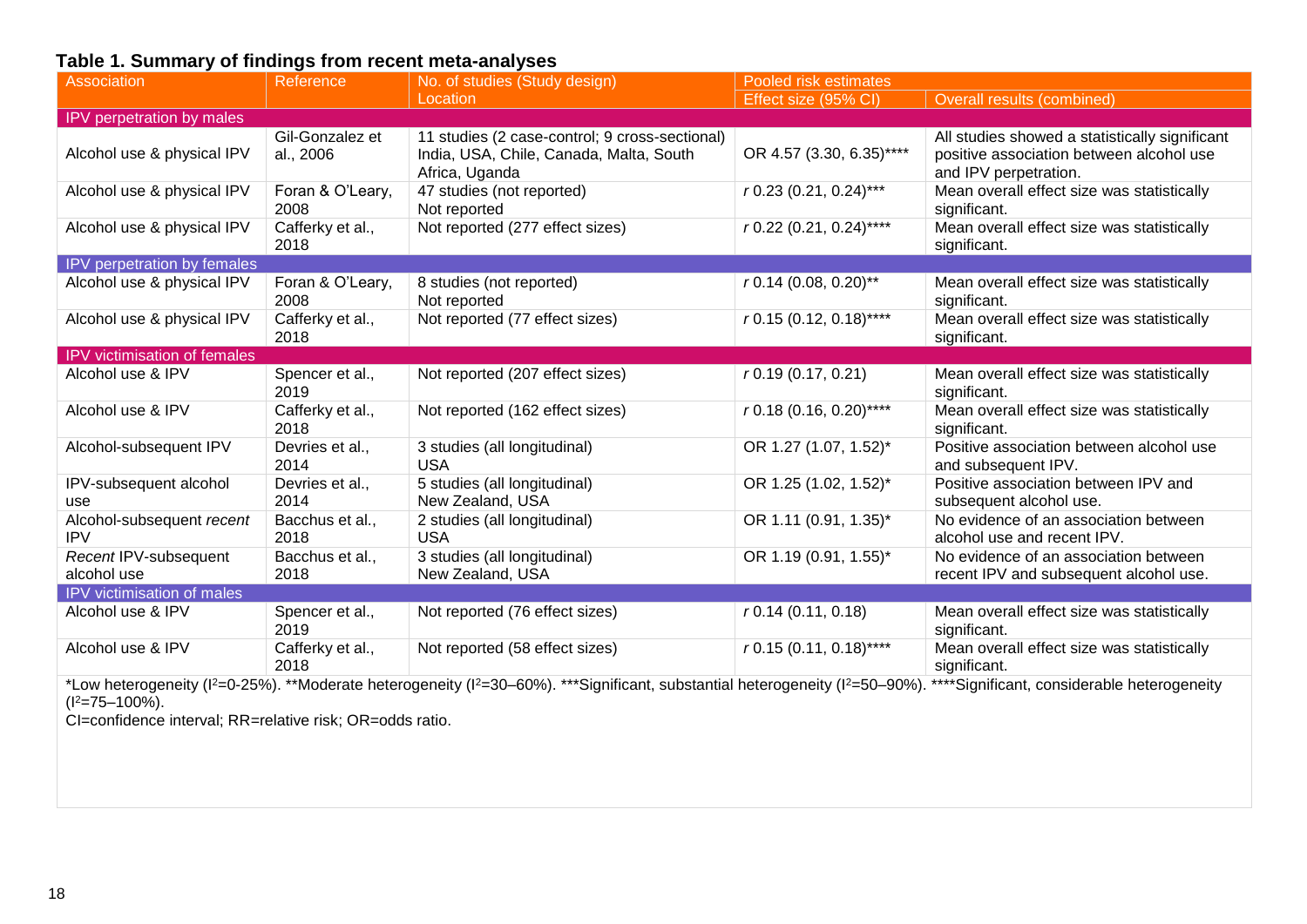#### **Summary**

#### Key findings

- This section sought to review the evidence on the relationship between alcohol use and IPV perpetration and victimisation.
- Different ideas and explanations link alcohol use and IPV. Whether alcohol use plays a causal, contributory or other role in IPV remains an area of debate.
- Meta-analyses show a robust association between alcohol use and IPV perpetration and victimisation in heterosexual relationships. Women appear to be at a higher risk of having IPV perpetrated against them by a male partner who has been drinking than vice versa.
- Alcohol-related IPV occurring in the context of lesbian, gay, bisexual and/or transgender relationships is understudied.
- Explanations for why some people who drink alcohol perpetrate IPV are complex. Considering the interplay between broader contextual and environmental influences, and relationship and individual characteristics is likely to be useful in linking models of alcohol use and IPV.

Different ideas and explanations have been provided about the relationship between alcohol use and IPV. Theoretical explanations for why some people who drink alcohol perpetrate IPV are complex and whether alcohol use plays a causal, contributory or other role in IPV remains an area of debate. Considering the interplay between broader contextual and environmental influences, and relationship and individual characteristics may be useful in linking theoretical explanations and models of the relationship between alcohol use and IPV.

Alongside these theoretical and conceptual developments and debates, metaanalyses provide evidence of a consistent and robust association between alcohol use and IPV perpetration and victimisation in heterosexual relationships. Women appear to be at a higher risk of having IPV perpetrated against them by a male partner who has been drinking than vice versa. A synthesis of qualitative studies (meta-ethnography) found that substance use (including alcohol use) plays a complex role in IPV perpetration. Being under the influence of alcohol or other substances (intoxication) is interwoven with a range of other contributing contextual factors in influencing IPV perpetration.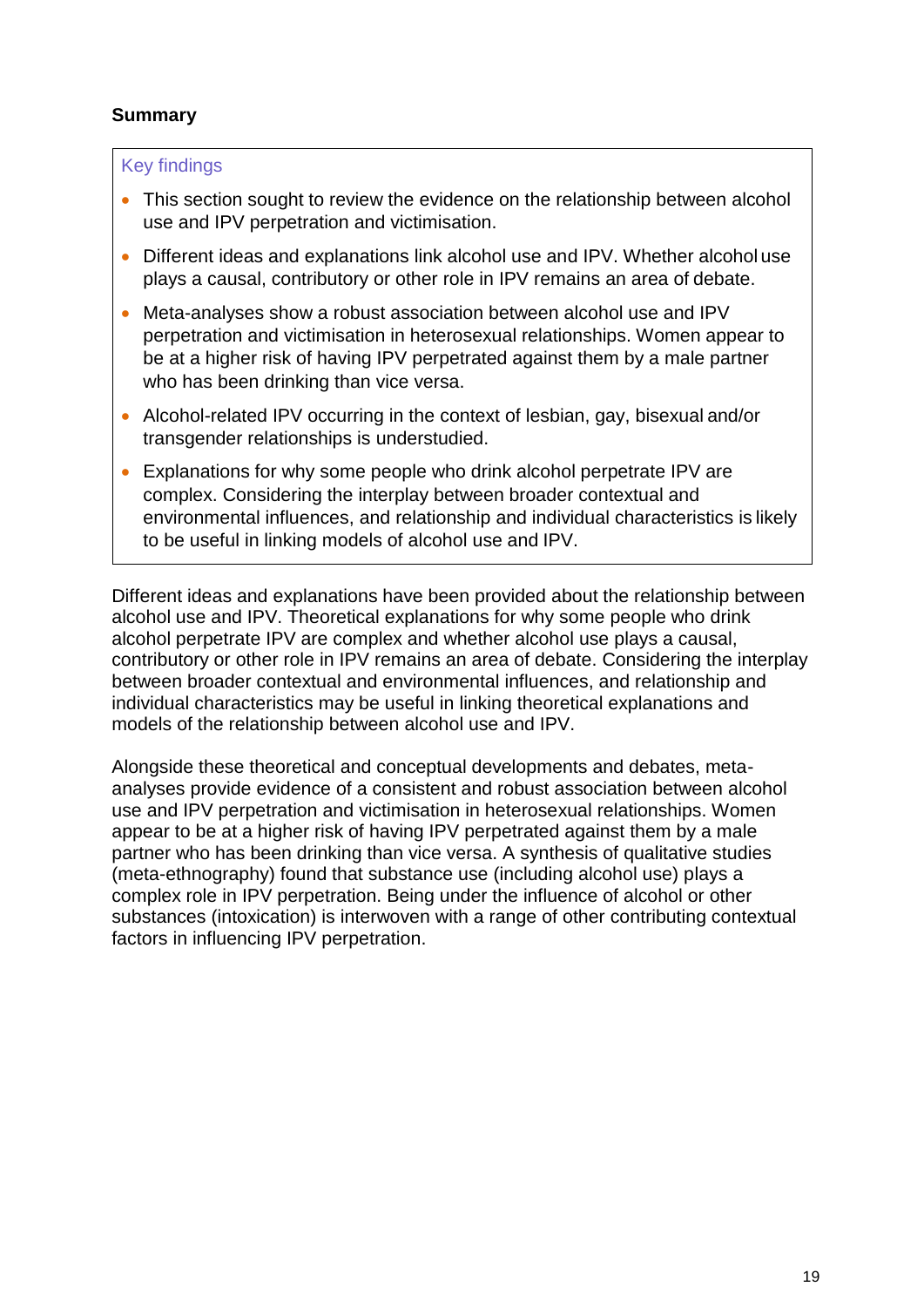# <span id="page-23-0"></span>Reducing alcohol-related intimate partner violence

A comprehensive approach to tackling alcohol-related IPV should include a range of interventions that target the multi-level factors characterised in the socio-ecological model (Figure 2, pg 12). Both generic strategies to treat heavy alcohol use and address IPV perpetration, and measures to reduce the availability and harmful use of alcohol may be important approaches (WHO/LJMU, 2006; WHO/LJMU, 2009). This section reports the findings from five systematic reviews and meta-analyses, which examined interventions that aim to prevent, respond to or treat alcohol-related IPV. Although systematic reviews of cost-effectiveness studies were eligible for inclusion, none were identified.

#### **Individual-level intervention approaches**

Five systematic reviews (Wilson, Graham and Taft, 2014; Gilchrist, Munoz and Easton, 2015; Tait and Lenton, 2015; Tarzia et al., 2017; Stephens-Lewis et al., under review) included studies of individual-level intervention approaches. Studies examined intervention that: (i) addressed IPV in the context of alcohol treatment; and (ii) addressed alcohol use in the context of (or as an adjunct to) IPV perpetrator programmes.

#### Online alcohol brief interventions

Online or computer-delivered screening and brief intervention programmes have been highlighted as one means of addressing alcohol use and its related harms among university/college students. Tait and Lenton (2015) identified four studies that examined online brief interventions and reported outcomes for sexual assault or IPV. Only one of the interventions (SafERteens) contained components that targeted interpersonal violence but these were not specific to IPV. There is therefore insufficient evidence to evaluate the effectiveness of online brief alcohol interventions in reducing IPV.

#### Alcohol treatment interventions

Wilson, Graham and Taft, 2014 identified 12 studies that evaluated alcohol treatment interventions for individuals, including alcohol treatment only, and combined alcohol treatment and perpetrator programme approaches. Only three studies met the design criteria for inclusion, all of which were primarily perpetrator interventions. These are discussed below. Of the studies that did not meet the design criteria, there was only weak evidence from three studies that suggested that improvements in alcohol treatment outcomes were also associated with improvements in IPV outcomes.

#### Interventions targeting perpetrators of IPV

Across four systematic reviews (Wilson, Graham and Taft, 2014; Gilchrist, Munoz and Easton, 2015; Tarzia et al., 2017; Stephens-Lewis et al., under review), 13 studies were identified that examined a range of interventions targeting IPV perpetration in the context of co-occurring alcohol (or other substance) use. Intervention approaches included: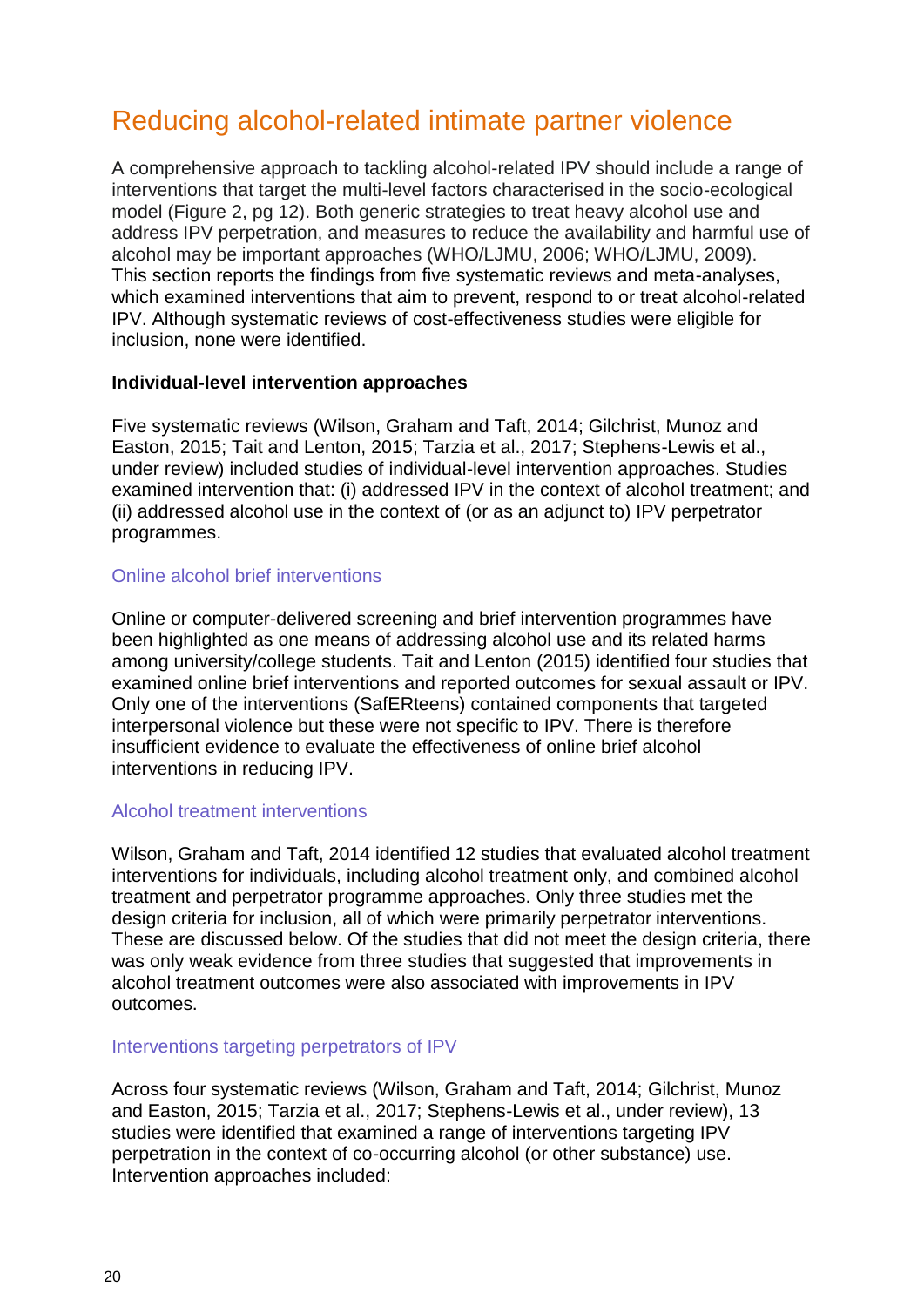- Integrated alcohol (or other substance) use treatment and IPV perpetrator interventions (Wilson, Graham and Taft, 2014; Gilchrist, Munoz and Easton, 2015; Tarzia et al., 2017; Stephens-Lewis et al., under review)
- IPV perpetrator interventions with adjunct brief/motivational alcohol treatment interventions (Wilson, Graham and Taft, 2014; Stephens-Lewis et al., under review) [and vice versa (Wilson, Graham and Taft, 2014; Tarzia et al., 2017)]
- Other approaches, including standalone IPV perpetrator interventions (Stephens-Lewis et al., under review) and a pharmacological intervention (a serotonin reuptake inhibitor, fluoxetine) (Wilson, Graham and Taft, 2014).

Further, Gilchrist, Munoz and Easton (2015) specifically examined CBT interventions with anger management components and identified four studies for inclusion; one of which (an integrated intervention) overlapped with those included in the other systematic reviews.

The approaches examined across the included studies were diverse. The authors of all four systematic reviews considered the evidence too limited or insufficient to draw clear conclusions about effectiveness. Findings from the studies included across the four systematic reviews are summarised in Table 2.

#### **Relationship-level intervention approaches**

#### Couples-based treatment

It has been suggested that couples-based treatment interventions for alcohol and drug use disorders (e.g. behavioural couples therapy) may achieve better outcomes than individual-based treatment for some married or cohabiting individuals seeking help for alcohol and other substance use disorders (Powers, Vedel and Emmelkamp, 2008). Although couples therapy originated as an intervention specifically for men with alcohol dependence and their partners, the effects of the intervention on IPV have also been explored. There is controversy over the indications for couple therapy in cases of IPV and whether it is appropriate, effective or safe (McCollum and Stith, 2007).

Wilson, Graham and Taft (2014) identified five studies that evaluated the impact of couples-based alcohol treatment on IPV outcomes, but only one met the design criteria for inclusion in their review. Tarzia et al. (2017) also included two studies of couples-based alcohol treatment (one study overlapped with those included by Wilson, Graham and Taft, 2014). Both systematic reviews found that the evidence for effectiveness of couples-based treatment in reducing IPV was weak and that study design issues affected the interpretation of effects. Findings from the studies included across the two systematic reviews are summarised in Table 2.

#### **Community-level intervention approaches**

#### Reducing physical availability

Reducing or regulating alcohol outlet density is one approach to limiting the physical availability of alcohol and evidence strongly suggests that alcohol outlet density has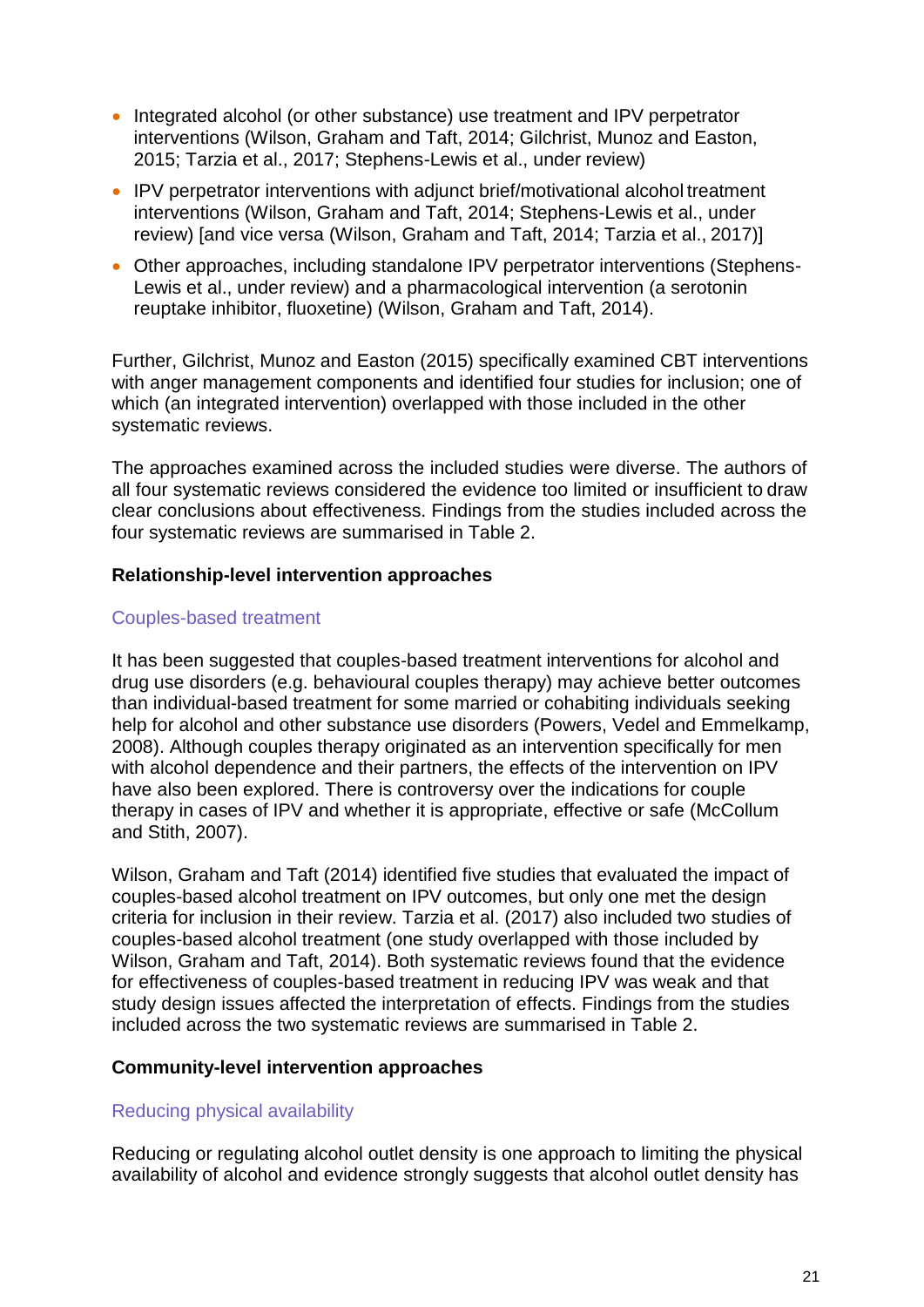an impact on drinking patterns and problems (Popova et al., 2009; Jackson et al., 2010). Another approach is to maintain limited, or introduce reductions in, days and hours of sale. Wilson, Graham and Taft (2014) identified 11 studies (both longitudinal and cross-sectional designs) that examined the relationship between alcohol outlet density and IPV and one study that evaluated the impact of restrictions on the hours and days of sale of alcohol. Overall, the evidence in support of an association between alcohol availability restrictions and a reduction in IPV was weak. Among the included longitudinal studies, two studies from Australia the USA, respectively, found positive associations between IPV and "off-premises" outlet density. The review also provides some insight into the potential mediating role of alcohol consumption in the relationship between outlet density and IPV, suggesting that there may be a link between the amount of alcohol sold/consumed and IPV. Findings from these studies are summarised in Table 2.

#### **Societal-level intervention approaches**

#### Pricing and taxation

A large literature has established that alcohol prices and taxes are inversely related to drinking (Wagenaar, Salois and Komro, 2009). It follows therefore, that increasing the price of alcohol may be expected to reduce the frequency and severity of IPV as an extension of its effect at reducing the amount of alcohol consumed by potential perpetrators of alcohol-related IPV. Wilson, Graham and Taft (2014) identified four studies that evaluated the relationship between alcohol pricing/taxation and IPV, of which three met the review inclusion criteria. Overall, they identified only weak or indirect evidence that increasing the price of alcohol reduces IPV. All three studies were conducted in the USA and only one found a significant relationship between the price of alcohol and IPV. Findings from these studies are summarised in Table 2.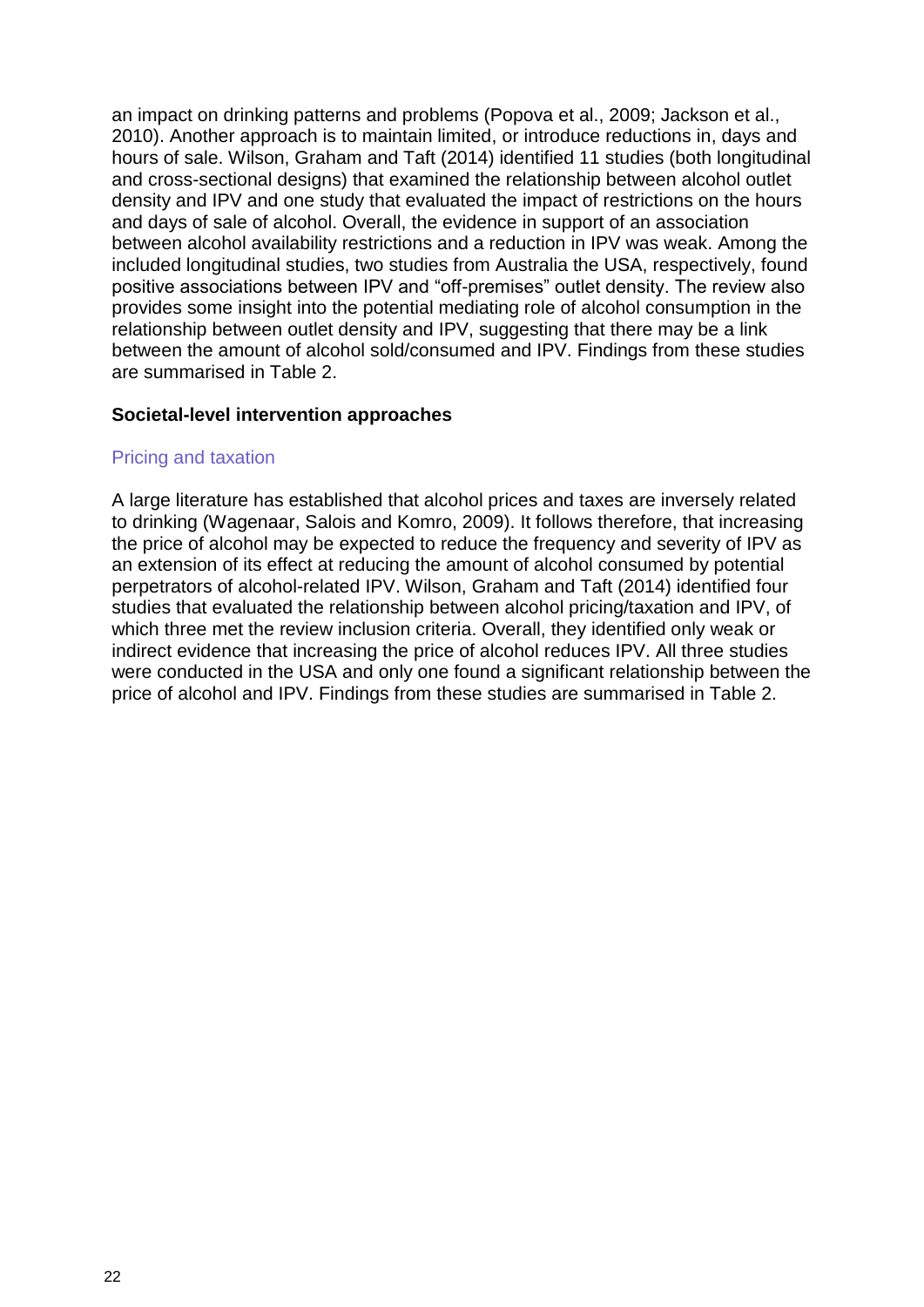#### **Table 2. Summary of findings from studies of interventions that aim to prevent, respond to or treat alcohol-related IPV**

| <b>Level</b><br><b>Intervention</b><br><b>Author (year),</b><br><b>Country, Study</b><br><b>Design</b> | <b>Setting</b>                                                  | <b>Population</b>                                                                                               | <b>Intervention and Control</b><br>condition                                                                                                                       | <b>IPV</b> outcome<br>measure(s)<br><b>Follow-up</b>                  | <b>Change in IPV</b><br>outcome(s)                                                                                                                                | <b>Review</b>         |
|--------------------------------------------------------------------------------------------------------|-----------------------------------------------------------------|-----------------------------------------------------------------------------------------------------------------|--------------------------------------------------------------------------------------------------------------------------------------------------------------------|-----------------------------------------------------------------------|-------------------------------------------------------------------------------------------------------------------------------------------------------------------|-----------------------|
| Individual-level                                                                                       |                                                                 |                                                                                                                 |                                                                                                                                                                    |                                                                       |                                                                                                                                                                   |                       |
| Online alcohol brief interventions                                                                     |                                                                 |                                                                                                                 |                                                                                                                                                                    |                                                                       |                                                                                                                                                                   |                       |
|                                                                                                        |                                                                 |                                                                                                                 | Tait and Lenton (2015) identified four studies but none specifically targeted IPV or reported change in IPV-related outcomes.                                      |                                                                       |                                                                                                                                                                   |                       |
| <b>Alcohol treatment</b>                                                                               |                                                                 |                                                                                                                 |                                                                                                                                                                    |                                                                       |                                                                                                                                                                   |                       |
| perpetrators.                                                                                          |                                                                 |                                                                                                                 | Wilson, Graham and Taft (2014) identified 12 studies of which three met the design criteria for inclusion. These studies are detailed under Intervention targeting |                                                                       |                                                                                                                                                                   |                       |
| Intervention targeting perpetrators                                                                    |                                                                 |                                                                                                                 |                                                                                                                                                                    |                                                                       |                                                                                                                                                                   |                       |
| Alexander (2010),<br>USA, RCT                                                                          | Community setting<br>serving victims and<br>perpetrators of IPV | 528 court ordered male<br>substance abusers; sober<br>for at least one month                                    | Stages of change MI +<br>group-based CBT vs.<br>group-based CBT alone                                                                                              | CTS2 (psychological<br>and physical<br>aggression)<br>6 and 12 months | No significant difference<br>between groups in<br>psychological IPV.<br>Reduction in partner<br>reports of physical IPV at<br>follow-up in intervention<br>group. | (4)                   |
| <b>Brannen and Rubin</b><br>(1996), USA, RCT                                                           | Criminal justice<br>setting                                     | 49 court ordered males,<br>part of a couple. Alcohol<br>identified as recurrent<br>problem in the relationship. | Couples group intervention<br>vs. gender-specific group<br>intervention (feminist<br>model)                                                                        | Modified CTS (physical<br>and verbal aggression)<br>6 months          | No significant difference<br>between groups                                                                                                                       | (4)                   |
| Dunford (2000),<br>USA, RCT                                                                            | Family service<br>centres and Navy<br>medical facilities        | 861 couples with active-<br>duty husbands who had<br>physically assaulted their<br>wives                        | Men's group, conjoint<br>group or rigorous<br>monitoring group vs. no<br>treatment                                                                                 | Modified CTS (physical)<br>6 and 12 months                            | No significant difference<br>between groups                                                                                                                       | (4)                   |
| Easton (2007), USA,<br><b>RCT</b>                                                                      | Outpatient<br>substance abuse<br>treatment facility             | 75 alcohol dependent<br>males arrested for IPV<br>within past year.                                             | Group-based CBT<br>integrated treatment<br>approach vs. TSF                                                                                                        | CTS2 (psychological<br>and physical<br>aggression)<br>3 months        | No significant difference<br>between groups                                                                                                                       | (2); (3);<br>(4); (5) |
| Easton, Crane and<br>Mandel (2018),<br>USA, RCT                                                        | Outpatient<br>substance abuse<br>treatment facility             | 63 alcohol dependent<br>males arrested for DV in<br>past year                                                   | Individually delivered CBT<br>integrated treatment<br>approach vs. modified CBT<br>approach                                                                        | CTS2 (physical)<br>3 months                                           | No significant difference<br>between groups                                                                                                                       | (5)                   |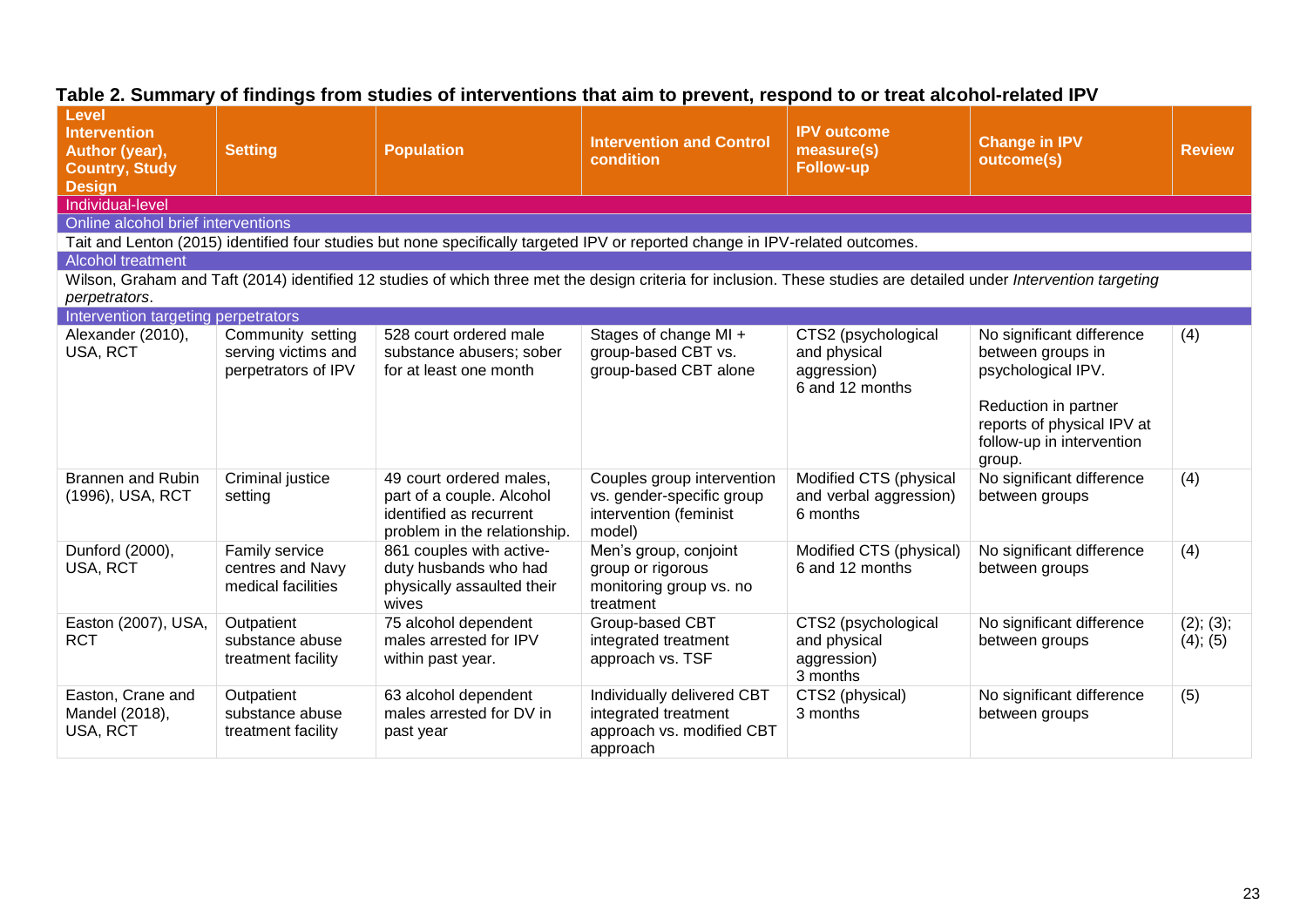| <b>Level</b><br><b>Intervention</b><br>Author (year),<br><b>Country, Study</b><br><b>Design</b> | <b>Setting</b>                                          | <b>Population</b>                                                                                                                           | <b>Intervention and Control</b><br>condition                                                                         | <b>IPV</b> outcome<br>measure(s)<br><b>Follow-up</b>                                | <b>Change in IPV</b><br>outcome(s)                                                  | <b>Review</b>                   |
|-------------------------------------------------------------------------------------------------|---------------------------------------------------------|---------------------------------------------------------------------------------------------------------------------------------------------|----------------------------------------------------------------------------------------------------------------------|-------------------------------------------------------------------------------------|-------------------------------------------------------------------------------------|---------------------------------|
| Kistenmacher<br>(2008), USA, RCT                                                                | Psychology clinic                                       | 33 court ordered men and<br>women in current intimate<br>relationship with IPV,<br>diagnosis of alcohol or<br>Substance<br>abuse/dependence | Individually delivered MI<br>vs. no MI                                                                               | CTS <sub>2</sub><br>2 weeks                                                         | No significant difference<br>between groups                                         | (5)                             |
| Kraanen et al.<br>(2013), The<br>Netherlands, RCT                                               | Outpatient<br>substance abuse<br>treatment facility     | 52 alcohol or substance<br>abusing/dependent and<br>perpetrated IPV in past<br>year                                                         | Integrated treatment (I-<br>Stop) using evidence-<br>based CBT approaches<br>and MI techniques vs.<br>manualised CBT | CTS2 (physical)<br>Post-treatment only                                              | No significant difference<br>between groups                                         | (5)                             |
| Mbilinyi et al.<br>(2011), USA, RCT                                                             | Community self-<br>referral                             | 124 male IPV perpetrators<br>with substance use<br>disorder                                                                                 | <b>Personalised MET</b><br>delivered by telephone vs.<br>mailed education materials                                  | CTS2 (physical and<br>psychological)<br>30 days                                     | No significant difference<br>between groups                                         | (2); (5)                        |
| Murphy et al.<br>(2018), USA, RCT                                                               | Community<br>domestic violence<br>agencies              | 228 males IPV perpetrators<br>(within past year) showing<br>signs of hazardous drinking                                                     | MET (providing feedback<br>on both alcohol use and<br>IPV) vs. alcohol education                                     | TLFB-SV and CTS<br>(physical)<br>12 months                                          | No significant difference<br>between groups                                         | (5)                             |
| Palmstierna et al.<br>(2012), Norway,<br><b>RCT</b>                                             | Specialised<br>outpatient mental<br>health service      | 26 male perpetrators<br>voluntarily seeking therapy                                                                                         | Group-based CBT vs.<br>waiting list                                                                                  | CTS2 (physical,<br>material, any<br>violence, verbal<br>aggression)<br>15 weeks     | Reduction in self-reported<br>violence in intervention<br>group                     | (5)                             |
| Satyanarayana<br>(2016), India, RCT                                                             | Inpatient psychiatric<br>services                       | 177 alcohol dependent<br>married males and had<br>perpetrated IPV in past 6<br>months                                                       | Integrated CBT vs. routine<br>care (pharmacotherapy<br>and psychoeducation)                                          | Index of Spouse Abuse<br>(physical and non-<br>physical violence)<br>1 and 3 months | Reduction in severity of<br>violence in intervention<br>group                       | (3); (5)                        |
| Schumacher (2011),<br>USA, RCT                                                                  | Outpatient<br>substance abuse<br>treatment<br>programme | 23 alcohol dependent men,<br>married or cohabiting, had<br>perpetrated IPV in previous<br>year                                              | MI + self-help handout and<br>list of resources vs.<br>community resource list<br>only                               | TLFB-SV and CTS<br>(physical and verbal<br>aggression)<br>3 and 6 months            | No significant difference<br>between groups                                         | excluded<br>from $(2)$ ;<br>(3) |
| Stuart et al. (2013;<br>2016), USA, RCT                                                         | <b>Batterer intervention</b><br>programme               | 252 hazardous drinking<br>men in batterer intervention<br>programmes                                                                        | SBP + one-off motivational<br>alcohol intervention vs.<br><b>SBP</b>                                                 | CTS2 (physical and<br>psychological)<br>3, 6 and 12 months                          | No significant difference<br>between groups in<br>physical IPV (primary<br>outcome) | (2); (5)                        |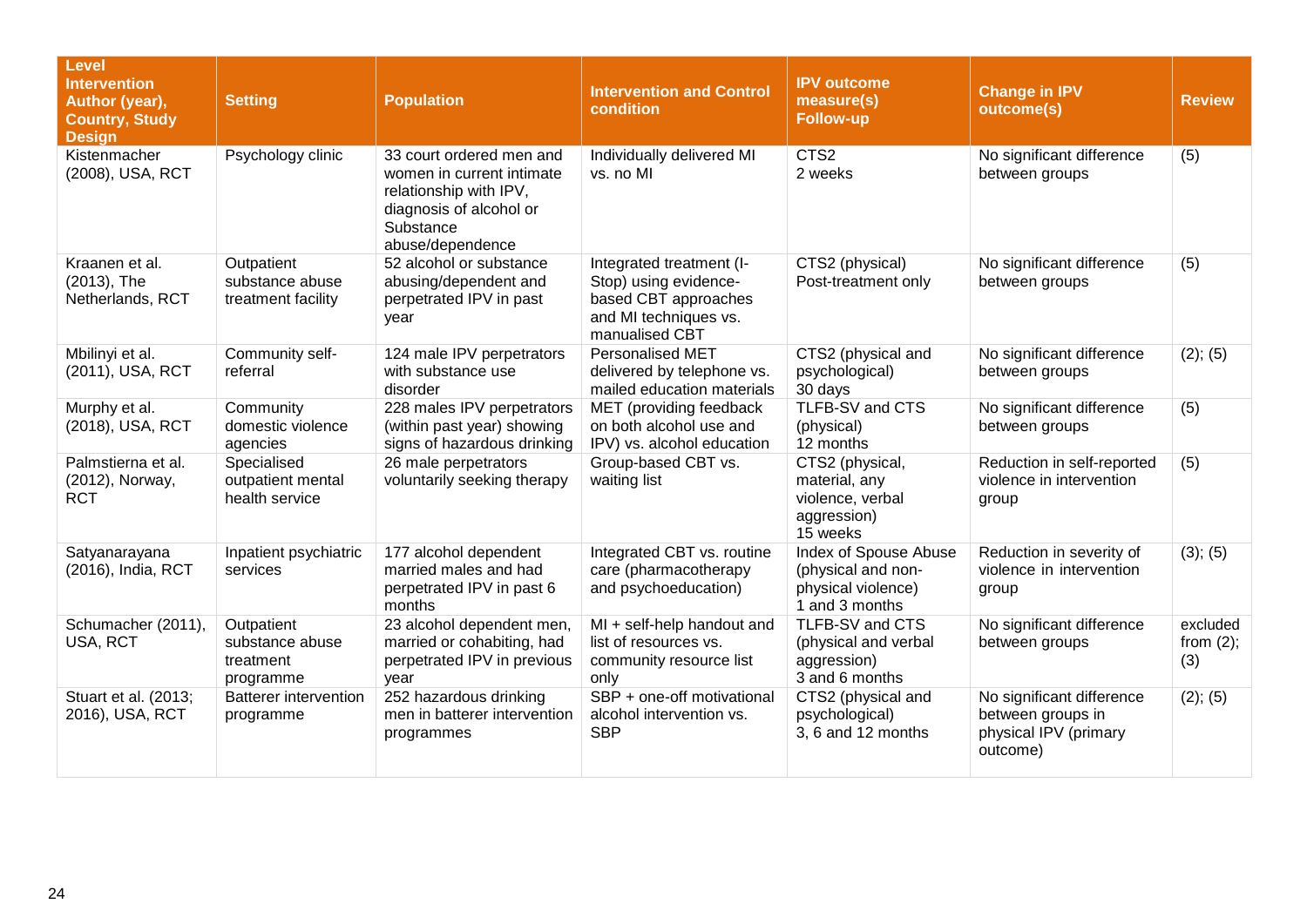| <b>Level</b><br><b>Intervention</b><br>Author (year),<br><b>Country, Study</b><br>design | <b>Setting</b>                                           | <b>Population</b>                                                                                    | <b>Intervention and Control</b><br>condition                                                                                                                      | <b>IPV</b> outcome<br>measure(s)<br><b>Follow-up</b>      | <b>Change in IPV</b><br>outcome(s)                                                                                                                   | <b>Review</b>                   |
|------------------------------------------------------------------------------------------|----------------------------------------------------------|------------------------------------------------------------------------------------------------------|-------------------------------------------------------------------------------------------------------------------------------------------------------------------|-----------------------------------------------------------|------------------------------------------------------------------------------------------------------------------------------------------------------|---------------------------------|
| Relationship-level                                                                       |                                                          |                                                                                                      |                                                                                                                                                                   |                                                           |                                                                                                                                                      |                                 |
| <b>Couples based treatment</b>                                                           |                                                          |                                                                                                      |                                                                                                                                                                   |                                                           |                                                                                                                                                      |                                 |
| Woodin and O'Leary<br>(2010), USA, RCT                                                   | State university                                         | 49 dating college couples<br>with at least one act of<br>male perpetration of<br>physical aggression | Individualized motivational<br>feedback targeting physical<br>aggression and risk factors<br>(including alcohol use) vs.<br>minimal, non-motivational<br>feedback | CTS2 (physical and<br>psychological)<br>3, 6 and 9 months | Reduction in physical IPV<br>in the intervention group<br>No significant difference<br>between groups in<br>psychological IPV                        | (2)                             |
| Fals-Stewart and<br>Clinton-Sherrod<br>(2009), USA, RCT                                  | Outpatient<br>substance abuse<br>clinic                  | 207 men admitted to<br>treatment programme and<br>their female partners<br>(married/cohabiting)      | Partner involved BCT +<br>individual TSF vs.<br>individual TSF alone                                                                                              | TLFB-SV and CTS<br>(physical)<br>12 months                | Reduction in male-to-<br>female percentage of days<br>with (any or severe)<br>violence in the intervention<br>group*                                 | (3)                             |
| O'Farrell et al.<br>(2004), USA, Case-<br>control study                                  | Outpatient<br>substance abuse<br>treatment<br>programmes | 303 couples where male<br>partner was alcohol<br>dependent                                           | BCT vs. case-matched<br>non-alcoholic individuals                                                                                                                 | CTS (physical and<br>verbal aggression)<br>1 and 2 years  | Reduced within cases but<br>significantly higher than<br>controls                                                                                    | excluded<br>from $(2)$ ;<br>(3) |
| <b>Community-level</b>                                                                   |                                                          |                                                                                                      |                                                                                                                                                                   |                                                           |                                                                                                                                                      |                                 |
| Reducing physical availability of alcohol                                                |                                                          |                                                                                                      |                                                                                                                                                                   |                                                           |                                                                                                                                                      |                                 |
| Duailibi et al. (2007),<br>Brazil, Longitudinal                                          | Diadema, São<br>Paulo, Brazil                            | All residents                                                                                        | New licensing law<br>introduced closing all bars<br>at 11pm from July 2002                                                                                        | Police-recorded<br>assaults against<br>women<br><b>NA</b> | No association with police-<br>recorded assaults against<br>women                                                                                    | (2)                             |
| Livingston (2011),<br>Australia,<br>Longitudinal TS                                      | Melbourne, Australia                                     | All residents                                                                                        | Increase in the number and<br>density of alcohol outlets                                                                                                          | Police-recorded IPV<br>incidents<br><b>NA</b>             | Increase in alcohol outlets<br>associated with an<br>increase in police-<br>recorded DV incidents                                                    | (2)                             |
| Cunradi et al.<br>(2011), USA,<br>Longitudinal                                           | Sacramento,<br>California, USA                           | All residents                                                                                        | Increase in the number and<br>density of alcohol outlets                                                                                                          | IPV-related police calls<br><b>NA</b>                     | Off-premises outlet density<br>associated with an<br>increase in IPV-related<br>police calls<br>No association<br>with on-premises outlet<br>density | (2)                             |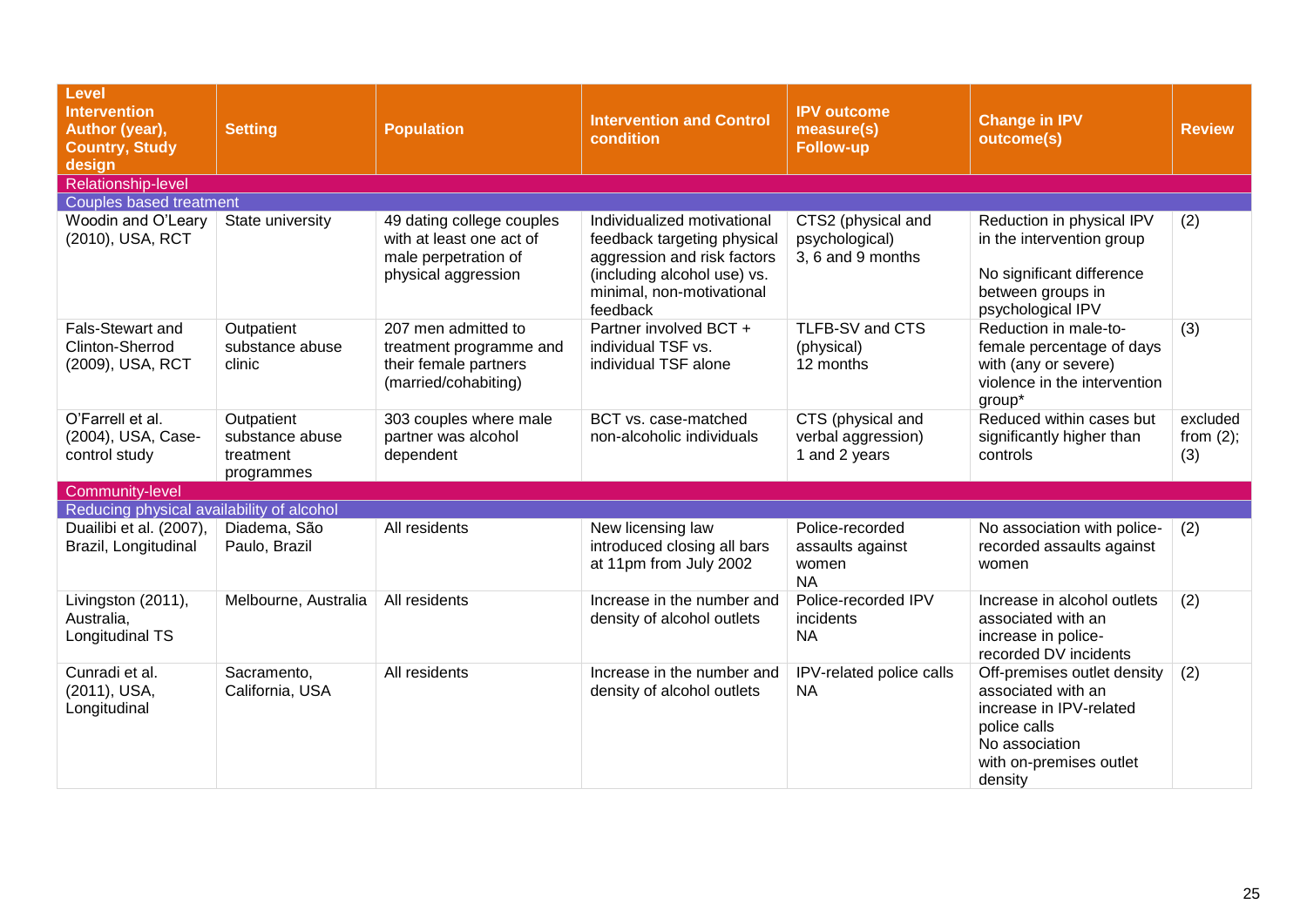| Level<br><b>Intervention</b><br>Author (year),<br><b>Country, Study</b><br><b>Design</b> | <b>Setting</b>                     | <b>Population</b>                                                                                        | <b>Intervention and Control</b><br>condition                                                                                                                                                                                                                                                                       | <b>IPV</b> outcome<br>measure(s)<br><b>Follow-up</b>               | <b>Change in IPV</b><br>outcome(s)                                                                                                                                                                                                     | <b>Review</b> |
|------------------------------------------------------------------------------------------|------------------------------------|----------------------------------------------------------------------------------------------------------|--------------------------------------------------------------------------------------------------------------------------------------------------------------------------------------------------------------------------------------------------------------------------------------------------------------------|--------------------------------------------------------------------|----------------------------------------------------------------------------------------------------------------------------------------------------------------------------------------------------------------------------------------|---------------|
| Cunradi et al.<br>(2012), USA,<br>Longitudinal                                           | State of California,<br><b>USA</b> | All residents                                                                                            | Increase in the number and<br>density of alcohol outlets                                                                                                                                                                                                                                                           | <b>IPV-related ED visits</b><br><b>NA</b>                          | On-premises outlet density<br>associated with an<br>increase in IPV-related ED<br>visits<br>Off-premises outlet density<br>associated with an<br>increase in IPV-related ED<br>visits (but weaker<br>association than on-<br>premises) | (2)           |
| Societal-level                                                                           |                                    |                                                                                                          |                                                                                                                                                                                                                                                                                                                    |                                                                    |                                                                                                                                                                                                                                        |               |
| Pricing and taxation                                                                     |                                    |                                                                                                          |                                                                                                                                                                                                                                                                                                                    |                                                                    |                                                                                                                                                                                                                                        |               |
| Durrance et al.<br>(2011), USA,<br>Longitudinal                                          | National                           | 46 US states and DC                                                                                      | Changes in state-level<br>beer, wine and liquor taxes<br>(1990-2004); increase in<br>Federal-level beer, wine<br>and liquor (spirits) tax<br>$(1991 - 2004)$                                                                                                                                                       | State-level female<br>homicide victimization<br>rates<br><b>NA</b> | No association between<br>tax changes and state-<br>level female homicide<br>victimization rates                                                                                                                                       | (2)           |
| Markowitz (2000),<br>USA, Repeated<br>measures/CS                                        | National                           | National representative<br>population of<br>married/cohabiting<br>couples, prices calculated<br>by state | Changes in the prices of<br>liquor, wine & beer                                                                                                                                                                                                                                                                    | CTS (physical)<br><b>NA</b>                                        | Changes in price<br>associated with a reduced<br>probability of severe male-<br>to-female IPV                                                                                                                                          | (2)           |
| Zeoli and Webster<br>(2010), USA,<br><b>Multiple TS</b>                                  | National                           | 46 US states                                                                                             | Changes in Federal, State<br>and local beer excise taxes                                                                                                                                                                                                                                                           | Intimate partner<br>homicide<br><b>NA</b>                          | No association between<br>tax changes and intimate<br>partner homicide                                                                                                                                                                 | (2)           |
|                                                                                          |                                    |                                                                                                          | BCT= Behavioural Couples Therapy. CBT = cognitive behavioural therapy. CS = cross-sectional. CTS = Conflict Tactics Scale. CTS2 = Revised Conflict Tactics Scale. ED<br>on the case MET and distributed a chairman contribution of the contribution of the contraction of the contract of the contract of the CDD. |                                                                    |                                                                                                                                                                                                                                        |               |

= emergency department. MET = motivational enhancement therapy. MI = motivational interviewing. NA = not applicable. RCT = randomised controlled trial. SBP = standard batterer programme. TLFB-SV = Timeline Followback interview-Spousal Violence. TS = time series. TSF = Twelve Step Facilitation.

\*Tarzia et al. (2017) note that the reduction is not clinically meaningful.

**Systematic reviews:** (1) Tait and Lenton (2015); (2) Wilson, Graham and Taft (2014); (3) Tarzia et al. (2017); (4) Gilchrist, Munoz and Easton (2015); (5) Stephens-Lewis et al. (under review)

References to the primary studies are provided in Appendix 4.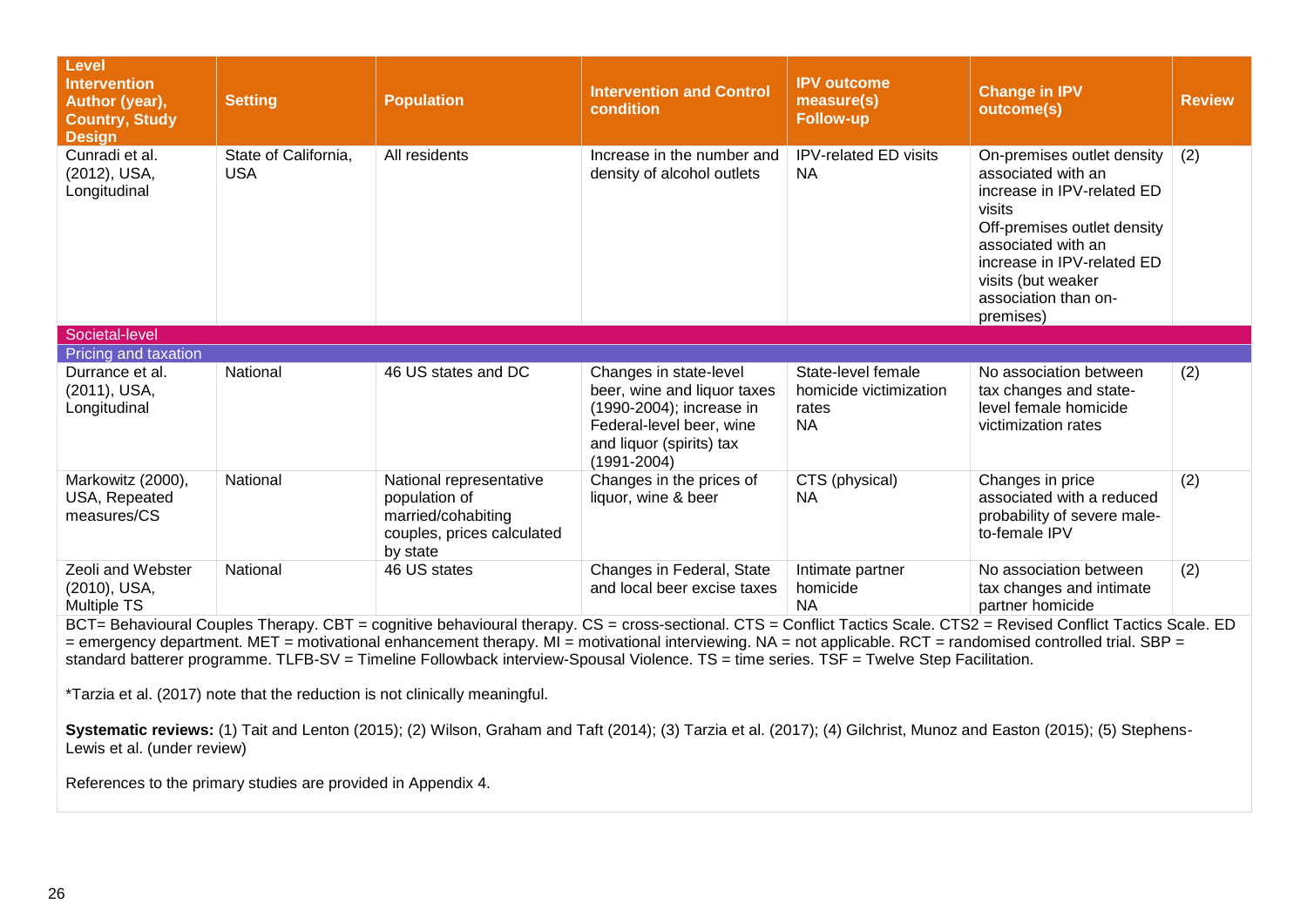#### **Summary**

#### Key finding

• Systematic reviews have identified a lack of robust evidence to determine whether population-level approaches to alcohol pricing and taxation, community-level policies and interventions to reduce alcohol availability, couples-based and individual-level alcohol treatment, and integrated alcohol and IPV perpetrator interventions effectively reduce or eliminate IPV-related outcomes.

This rapid review has shown that intervention and prevention research targeting alcohol-related IPV covers population-level approaches to pricing and taxation, community-level policies and interventions to reduce alcohol availability, couplesbased and individual-level alcohol treatment, and integrated alcohol and IPV perpetrator interventions. However overall, few studies have been undertaken in the area and there is currently a lack of robust evidence to determine whether these approaches effectively reduce or eliminate IPV-related outcomes.

At an individual-level, few interventions exist to reduce alcohol-related IPV perpetration and further evidence-based integrated interventions need to be developed and evaluated (Wilson, Graham and Taft, 2014; Stephens-Lewis et al., under review).

Whole population approaches remain the focus of the public health approach to alcohol policy, and these approaches are considered likely to have the greatest impact on alcohol use and consequently generate the greatest reductions in alcoholrelated harm (including IPV). However, currently there is insufficient evidence to support a population level approach to alcohol use as an effective means of reducing or eliminating IPV. To address the gaps in our understanding, Wilson, Graham and Taft (2014) suggest that we need more robust evaluations of alcohol pricing changes (including measures that can distinguish the effects on alcohol-related IPV) and assessment of the extent to which those with heavy or binge drinking patterns are sensitive to changes in alcohol price. They also suggest that we need further research to understand the relationship between alcohol-related IPV and drinking location, and how this might be linked to outlet density.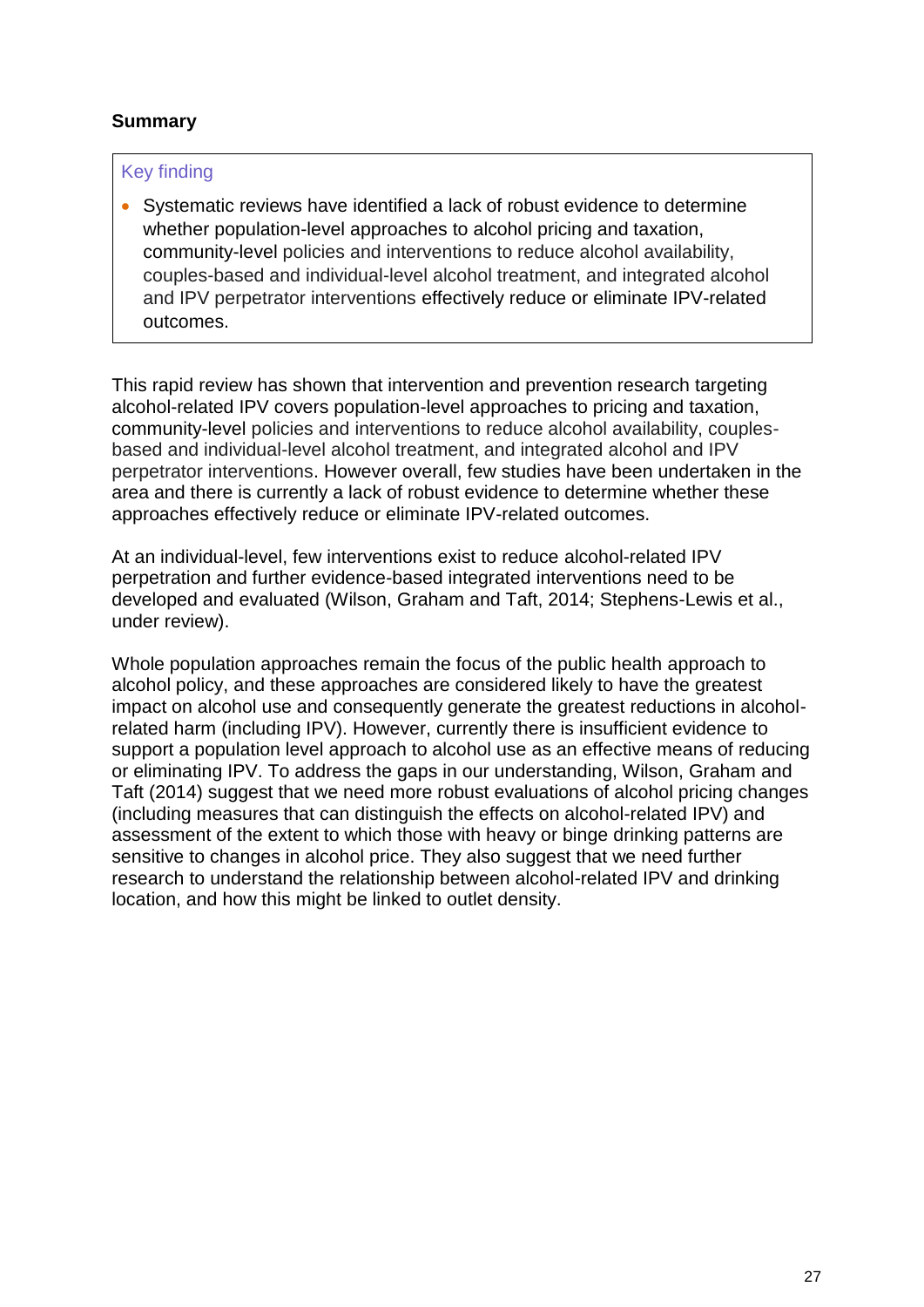# <span id="page-31-0"></span>Recommendations

#### **Research recommendations**

- Overall, further research is required to better understand the contextual and environmental factors that link alcohol use and IPV perpetration and victimisation. Additional qualitative research is needed to provide a richer understanding of the relationship, and to better understand the impact of alcohol-related IPV across different drinking behaviours and forms of IPV.
- Although some assessments have been undertaken, the impact of whole population approaches on alcohol-related IPV requires further investigation. More specifically, we lack a clear understanding of the effects of pricing policy measures on IPV-related outcomes.
- Few interventions exist to address IPV perpetration among men accessing treatment for problems with their alcohol use. Further evidence-based, integrated interventions need to be developed and evaluated.

#### **Policy recommendations**

- It is clear that there is a complex relationship between alcohol use and IPV. Theoretical frameworks underpinning policy actions need to incorporate a model of alcohol-related IPV that acknowledges the contextual and environmental factors that link alcohol use and IPV perpetration.
- Although few interventions exist to reduce alcohol-related IPV perpetration, evidence about the nature and relationship of alcohol-related IPV points to a need for guidance on addressing IPV among men accessing treatment for their alcohol use.

# <span id="page-31-1"></span>**Conclusions**

This rapid review of theoretical and conceptual models, and systematic reviews and meta-analyses sought to better understand the relationship between alcohol use and IPV, and the extent and strength of evidence for the effectiveness of interventions that might reduce or eliminate alcohol-related IPV.

Different ideas and explanations have been provided about the relationship between alcohol use and IPV. Meta-analyses provide evidence of a consistent and robust association between alcohol use and IPV perpetration and victimisation. Women appear to be at a higher risk of having IPV perpetrated against them by a male partner who has been drinking than vice versa.

Explanations for why some people who drink alcohol perpetrate IPV are complex and whether alcohol use plays a causal, contributory or other role in IPV remains an area of debate. Considering the interplay between broader contextual and environmental influences, and relationship and individual characteristics may be useful in linking theoretical explanations and models of the relationship between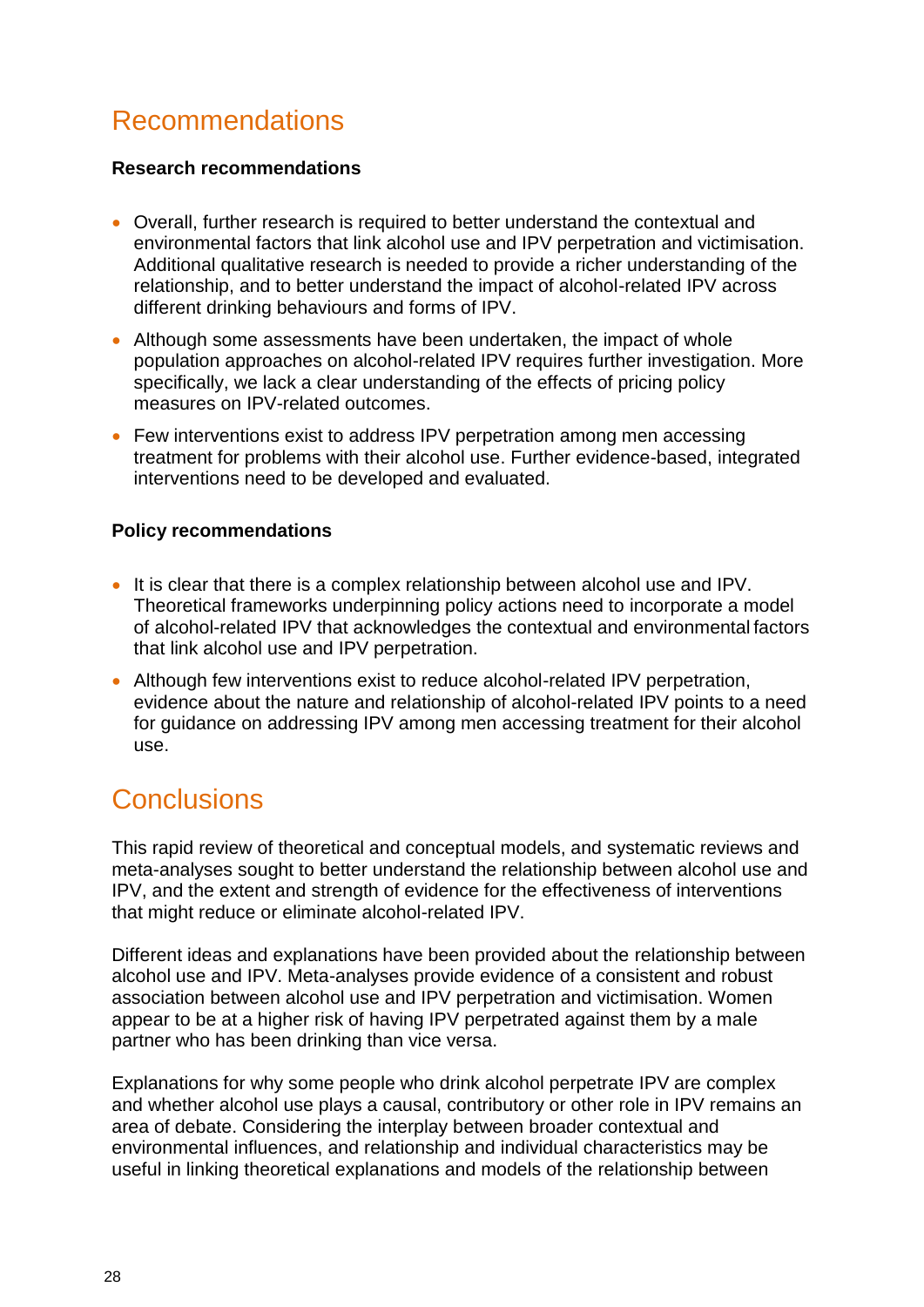alcohol use and IPV.

Systematic reviews have identified a lack of robust evidence to determine whether population-level approaches to alcohol pricing and taxation, community-level policies and interventions to reduce alcohol availability, couples-based and individual-level alcohol treatment, and integrated alcohol and IPV perpetrator interventions effectively reduce or eliminate IPV-related outcomes. Further research is urgently needed to address the gaps in the evidence base.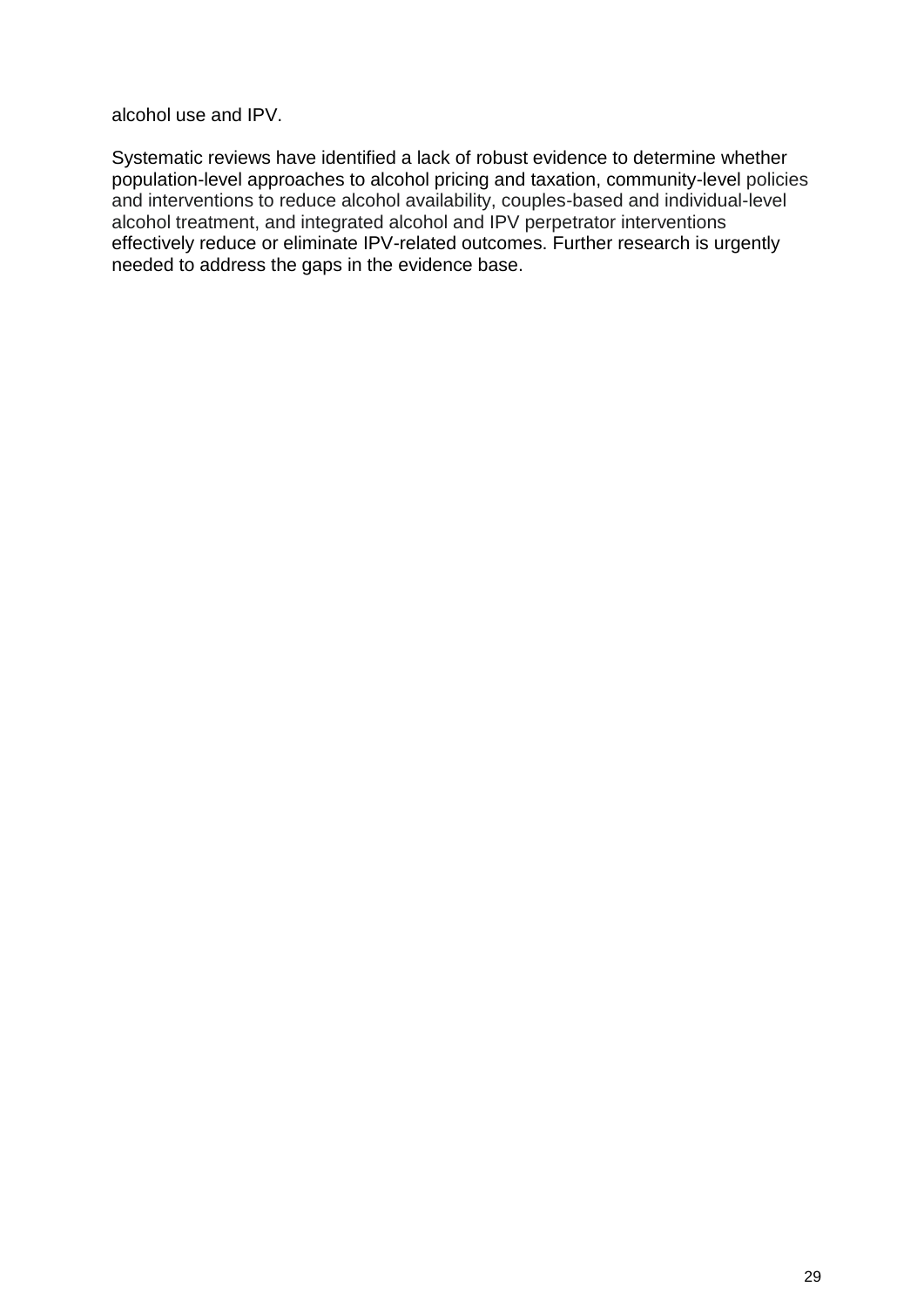### <span id="page-33-0"></span>References

Abramsky, T., Watts, C.H., Garcia-Moreno, C., Devries, K., Kiss, L., Ellsberg, M., Jansen, H.A. and Heise, L. (2011) What factors are associated with recent intimate partner violence? findings from the WHO multi-country study on women's health and domestic violence. *BMC Public Health*, 11, 109-109.

Ali, P.A., Dhingra, K. and McGarry, J. (2016) A literature review of intimate partner violence and its classifications. *Aggression and Violent Behavior*, 31, 16-25.

Anderson, P., Chisholm, D. and Fuhr, D.C. (2009) Effectiveness and costeffectiveness of policies and programmes to reduce the harm caused by alcohol. *Lancet*, 373, 2234-2246.

Babor, T.F., Caetano, R., Casswell, S., Edwards, G., Giesbrecht, N., Graham, K., Grube, J., Gruenewald, P., Hill, L., Holder, H., Homel, R., Livingston, M., Österberg, E., Rehm, J., Room, R. and Rossow, I. (2010) *Alcohol: no ordinary commodity. Research and public policy*. New York: Oxford University Press.

Bacchus, L.J., Ranganathan, M., Watts, C. and Devries, K. (2018) Recent intimate partner violence against women and health: a systematic review and metaanalysis of cohort studies. *BMJ Open*, 8 (7), e019995.

Badenes-Ribera, L., Bonilla-Campos, A., Frias-Navarro, D., Pons-Salvador, G. and Monterde, I.B.H. (2016) Intimate Partner Violence in Self-Identified Lesbians: A Systematic Review of Its Prevalence and Correlates. *Trauma Violence & Abuse*, 17 (3), 284-297.

Barnes, R. and Donovan, C. (2018) Domestic violence in lesbian, gay, bisexual and/or transgender relationships. In: Lombard, N. (ed.) *The Routledge Handbook of Gender and Violence.* Abingdon: Routledge.

Beyer, K., Wallis, A.B. and Hamberger, L.K. (2015) Neighborhood Environment and Intimate Partner Violence:A Systematic Review. *Trauma, Violence, & Abuse*, 16 (1), 16-47.

Buller, A.M., Devries, K.M., Howard, L.M. and Bacchus, L.J. (2014) Associations between Intimate Partner Violence and Health among Men Who Have Sex with Men: A Systematic Review and Meta- Analysis. *Plos Medicine*, 11 (3).

Cafferky, B.M., Mendez, M., Anderson, J.R. and Stith, S.M. (2018) Substance use and intimate partner violence: A meta-analytic review. *Psychology of Violence*, 8 (1), 110-131.

Crane, C.A., Godleski, S.A., Przybyla, S.M., Schlauch, R.C. and Testa, M. (2016) The Proximal Effects of Acute Alcohol Consumption on Male-to-Female Aggression: A Meta-Analytic Review of the Experimental Literature. *Trauma Violence & Abuse*, 17 (5), 520-531.

Cunradi, C.B., Mair, C. and Todd, M. (2014) Alcohol outlet density, drinking contexts and intimate partner violence: a review of environmental risk factors. *Journal of Drug Education*, 44 (1-2), 19-33.

Dale, C. and Livingston, M. (2010) The burden of alcohol drinking on coworkersin the Australian workplace. *Medical Journal of Australia*, 193, 138-140.

Devries, K.M., Child, J.C., Bacchus, L.J., Mak, J., Falder, G., Graham, K., Watts,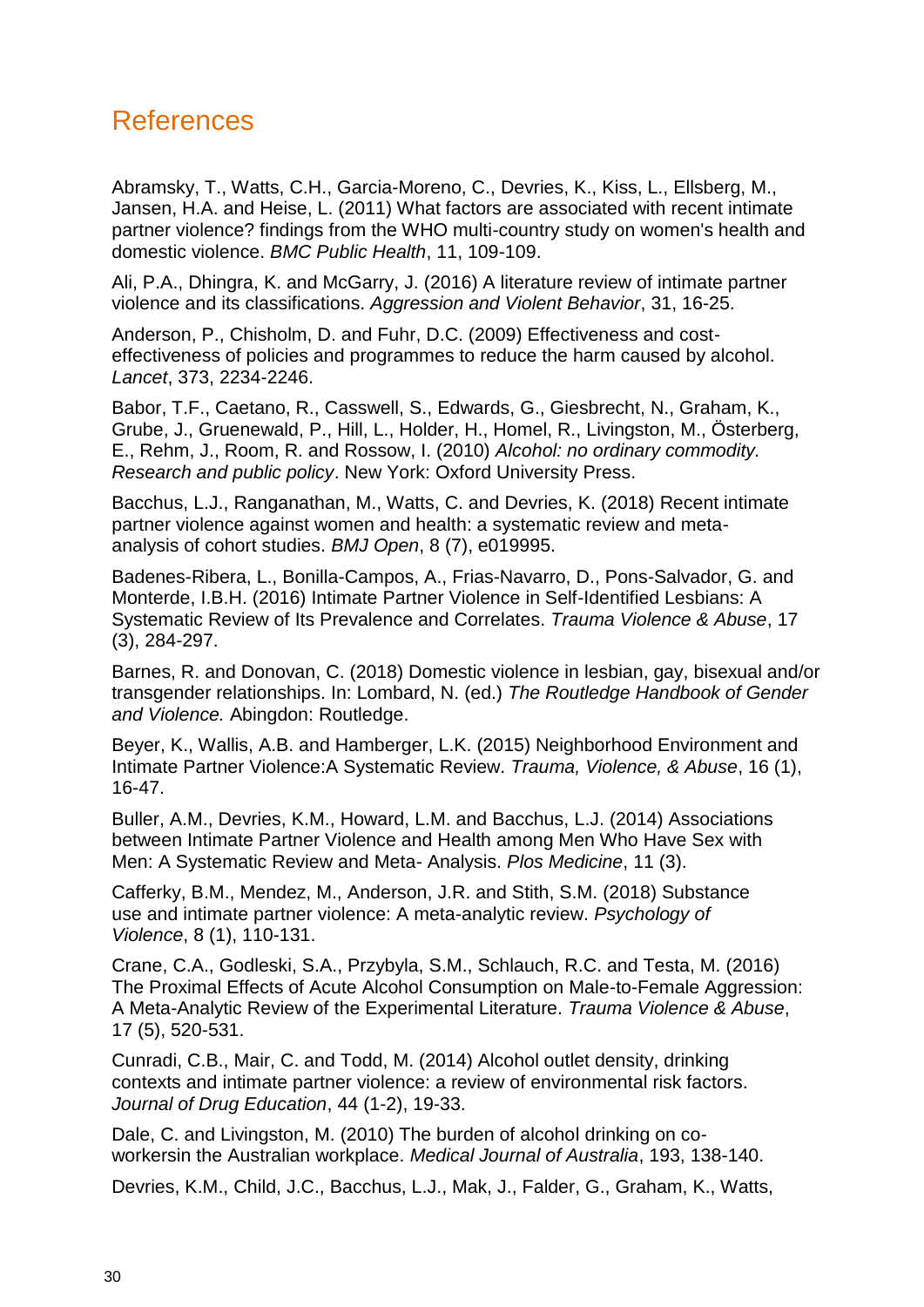C. and Heise, L. (2014) Intimate partner violence victimization and alcohol consumption in women: A systematic review and meta‐analysis. *Addiction*, <sup>109</sup> (3), 379-391.

Eckhardt, C.I., Parrott, D.J. and Crane, C.A. (2019) Alcohol, conflict, and aggression in intimate relationships: A dyadic approach. *Journal of Social and Personal Relationships*, 36 (5), 1459-1475.

Eckhardt, C.I., Parrott, D.J. and Sprunger, J.G. (2015) Mechanisms of Alcohol-Facilitated Intimate Partner Violence. *Violence Against Women*, 21 (8), 939-957.

Fals-Stewart, W., Leonard, K.E. and Birchler, G.R. (2005) The occurrence of maleto-female intimate partner violence on days of men's drinking: the moderating effects of antisocial personality disorder. *J Consult Clin Psychol*, 73 (2), 239-248.

Fenton, R.A., Mott, H.L., McCartan, K. and Rumney, P.N.S. (2016) *A review of evidence for bystander intervention to prevent sexual and domestic violence in universities*. London: Public Health England.

Finkel, E.J. (2014) Chapter One - The I3 Model: Metatheory, Theory, and Evidence. In: Olson, J. M. and Zanna, M. P. (ed.) *Advances in Experimental Social Psychology.* Academic Press. pp. 1-104.

Foran, H.M. and O'Leary, K.D. (2008) Alcohol and intimate partner violence: a metaanalytic review.

*Clinical Psychology Review*, 28 (7), 1222-1234.

Galvani, S. (2004) Responsible disinhibition: Alcohol, men and violence to women. *Addiction Research & Theory*, 12 (4), 357-371.

Galvani, S. (2006) Alcohol and domestic violence. Women's views. *Violence Against Women*, 12, 641-662.

Gil-Gonzalez, D., Vives-Cases, C., Alvarez-Dardet, C. and Latour-Perez, J. (2006) Alcohol and intimate partner violence: do we have enough information to act? *European Journal of Public Health*, 16 (3), 279-285.

Gilchrist, E.A., Ireland, L., Forsyth, A., Laxton, T. and Godwin, J. (2014) *Roles of Alcohol in Intimate Partner Abuse*. London: Alcohol Research UK.

Gilchrist, G., Dennis, F., Radcliffe, P., Henderson, J., Howard, L.M. and Gadd, D. (2019) The interplay between substance use and intimate partner violence perpetration: A meta-ethnography. *International Journal of Drug Policy*, 65, 8-23.

Gilchrist, G. and Hegarty, K. (2017) Tailored integrated interventions for intimate partner violence and substance use are urgently needed. *Drug & Alcohol Review*, 36, 3-6.

Gilchrist, G., Munoz, J.T. and Easton, C.J. (2015) Should we reconsider anger management when addressing physical intimate partner violence perpetration by alcohol abusing males? A systematic review. *Aggression and Violent Behavior*, 25 (Part A), 124-132.

Gilchrist, G., Radcliffe, P., McMurran, M. and Gilchrist, L. (2015) The need for evidence-based responses to address intimate partner violence perpetration among male substance misusers. *Criminal Behavior and Mental Health*, 25, 233.

Gilchrist, G., Radcliffe, P., Noto, A.R. and d'Oliveira, A.F.P.L. (2017) The prevalence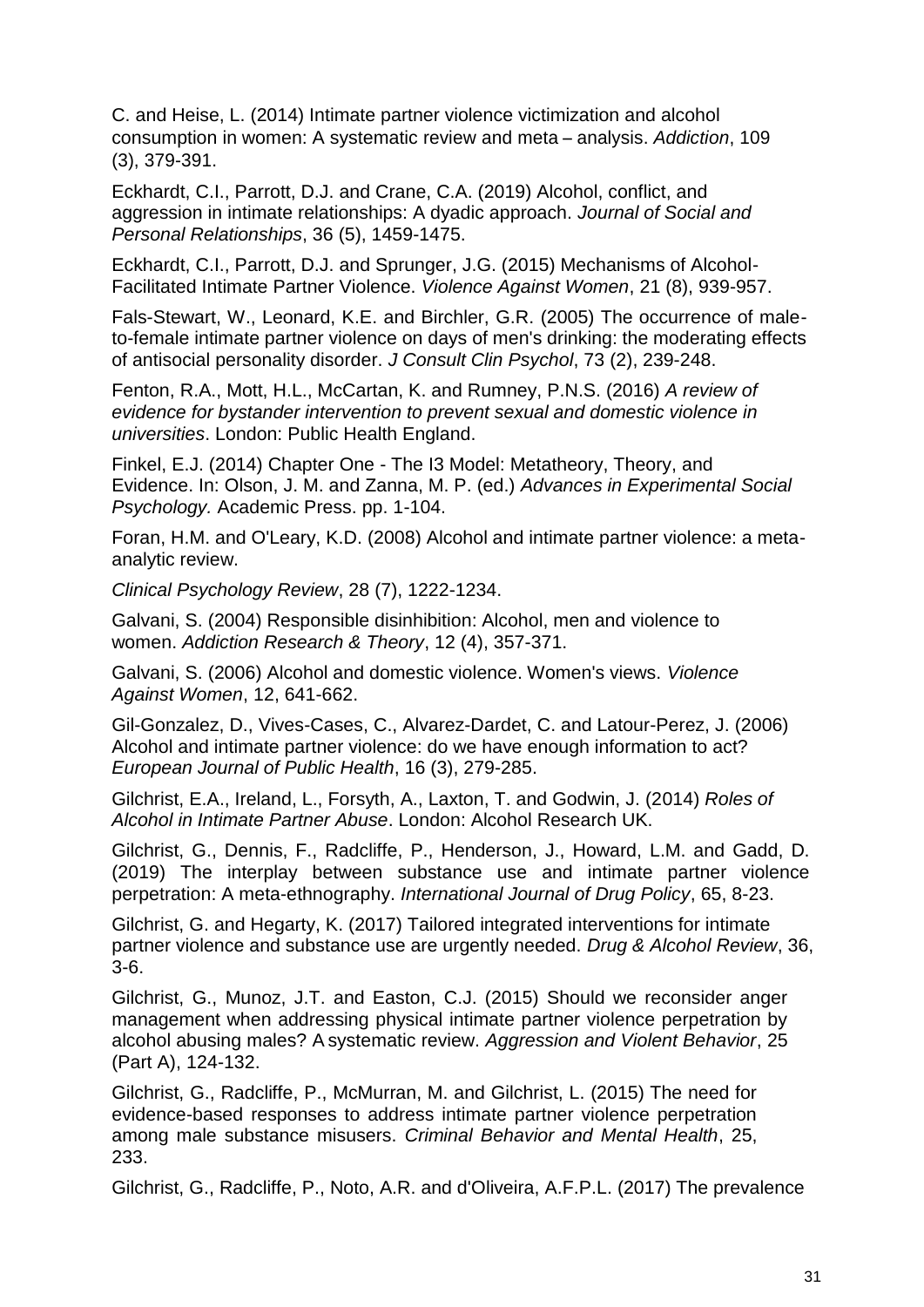and factors associated with ever perpetrating intimate partner violence by men receiving substance use treatment in Brazil and England: A cross-cultural comparison. *Drug and Alcohol Review*, 36 (1), 34-51.

Gmel, G. (2014) Commentary on Rossow et al. (2014) and Norström & Svensson (2014): We want to believe—or do we have to? *Addiction*, 109, 1459-1461.

Graham, K., Bernards, S., Wilsnack, S.C. and Gmel, G. (2011) Alcohol May Not Cause Partner Violence But It Seems to Make It Worse: A Cross National Comparison of the Relationship Between Alcohol and Severity of Partner Violence. *Journal of Interpersonal Violence*, 26 (8), 1503-1523.

Graham, K., Wilson, I. and Taft, A. (2017) The broader context of preventing alcohol – related intimate partner violence. *Drug and Alcohol Review*, 36 (1), 10-12.

Greenfield, T., Karriker-Jaffe, K., Kaplan, L., Kerr, W. and Wilsnack, S. (2015) Trends in alcohol's harms to others (AHTO) and co-occurrence of family-related AHTO: the four US National Alcohol Surveys, 2000–2015. *Substance Abuse: Research and Treatment*, 9, 23-31.

Gruenewald, P.J. (2007) The spatial ecology of alcohol problems: niche theory and assortative drinking. *Addiction*, 102 (6), 870-878.

Gruenewald, P.J., Remer, L. and Lipton, R. (2002) Evaluating the alcohol environment: community geography and alcohol problems. *Alcohol Research and Health*, 26 (1), 42-48.

Hamby, S., Finkelhor, D., Turner, H. and Ormrod, R. (2010) The overlap of witnessing partner violence with child maltreatment and other victimizations in a nationally representative survey of youth. *Child Abuse and Neglect*, 34 (10), 734-741.

Heise, L.L. (1998) Violence Against Women:An Integrated, Ecological Framework. *Violence Against Women*, 4 (3), 262-290.

Jackson, R., Johnson, M., Campbell, F., Messina, J., Guillaume, L., Meier, P., Goyder, E., Chilcott, J. and Payne, N. (2010) *Interventions on control of alcohol price, promotion and availability for prevention of alcohol use disorders in adults and young people*. Sheffield: School of Health and Related Research, University of Sheffield.

Kelley, H.H. and Thibaut, J.W. (1978) *Interpersonal relations: A theory of interdependence*. New York: Wiley.

Kelly, J.B. and Johnson, M.P. (2008) Differentiation among types of intimate partner violence: Research update and implications for interventions. *Family Court Review*, 46 (3), 476-499.

Laslett, A.-M., Catalano, P., Chikritzhs, T., Dale, C., Doran, C., Ferris, J., Jainullabudeen, T., Livingston, M., Matthews, S., Mugavin, J., Room, R., Schlotterlein, M. and Wilkinson, C. (2010) *The range and magnitude of alcohol's harm to others.* Fitzroy, Victoria: AER Centre for Alcohol Policy Research, Turning Point Alcohol and Drug Centre, Eastern Health.

Laslett, A.-M., Jiang, H. and Room, R. (2017) Alcohol's involvement in an array of harms to intimate partners. *Drug and Alcohol Review*, 36 (1), 72-79.

Laslett, A.-M., Room, R., Ferris, J., Wilkinson, C., Livingston, M. and Mugavin, J.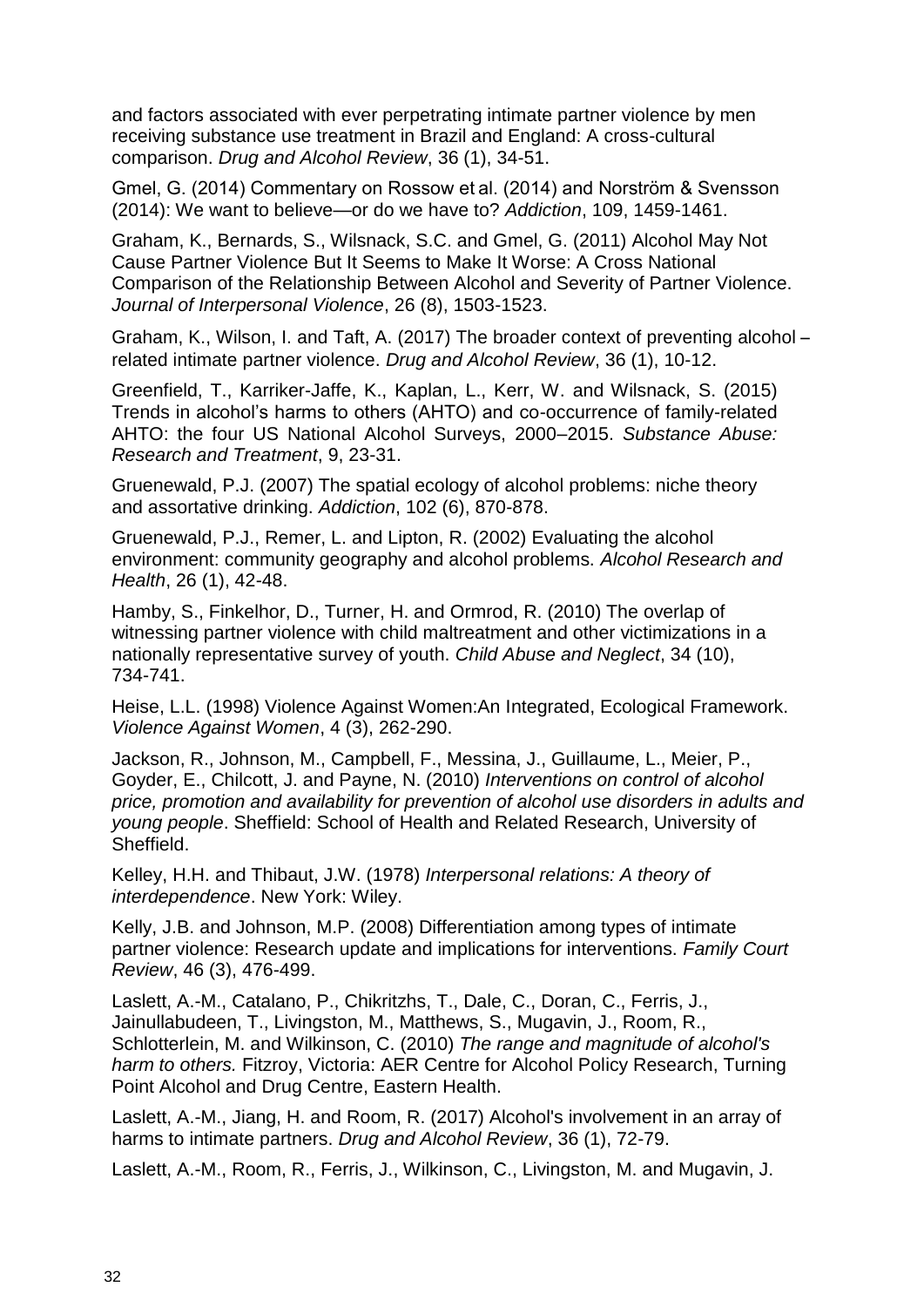(2011) Surveying the range and magnitude of alcohol's harm to others in Australia. *Addiction*, 106, 1603-1611.

Lawson, J. (2012) Sociological Theories of Intimate Partner Violence. *Journal of Human Behavior in the Social Environment*, 22 (5), 572-590.

Leadley, K., Clark, C.L. and Caetano, R. (2000) Couples' drinking patterns, intimate partner violence, and alcohol-related partnership problems. *Journal of Substance Abuse*, 11 (3), 253-263.

Leonard, K.E. (2005) Alcohol and intimate partner violence: when can we say that heavy drinking is a contributing cause of violence? *Addiction*, 100 (4), 422-425.

Leonard, K.E. and Quigley, B.M. (1999) Drinking and marital aggression in newlyweds: an event- based analysis of drinking and the occurrence of husband marital aggression. *Journal of Studies on Alcohol*, 60 (4), 537-545.

Leonard, K.E. and Quigley, B.M. (2017) Thirty years of research show alcohol to be a cause of intimate partner violence: future research needs to identify who to treat and how to treat them. *Drug and Alcohol Review*, 36, 7-9.

Leonard, K.E. and Roberts, L.J. (1998) The effects of alcohol on the marital interactions of aggressive and nonaggressive husbands and their wives. *Journal of abnormal psychology*, 107 (4), 602.

Livingston, M. and Room, R. (2014) Commentary on Norstrom & Svensson (2014) and Rossow et al. (2014): Understanding how population-level alcohol consumption changes. *Addiction*, 109, 1456- 1458.

McCollum, E.E. and Stith, S.M. (2007) Conjoint couple's treatment for intimate partner violence.

*Journal of Couple and Relationship Therapy*, 6 (1-2), 71-82.

McKinney, C.M., Caetano, R., Rodriguez, L.A. and Okoro, N. (2010) Does alcohol involvement increase the severity of intimate partner violence? *Alcoholism: Clinical and Experimental Research*, 34 (4), 655-658.

McManus, S., Bebbington, P., Jenkins, R., Brugha, T. and (eds.) (2016) *Mental*  health and wellbeing in England: Adult Psychiatric Morbidity Survey 2014. Leeds: NHS Digital.

McTavish, J.R., MacGregor, J.C.D., Wathen, C.N. and MacMillan, H.L. (2016) Children's exposure to intimate partner violence: an overview. *International Review of Psychiatry*, 28 (5), 504-518.

Moore, T.M., Elkins, S.R., McNulty, J.K., Kivisto, A.J. and Handsel, V.A. (2011) Alcohol use and intimate partner violence perpetration among college students: Assessing the temporal association using electronic diary technology. *Psychology of Violence*, 1 (4), 315-328.

Murphy, C.M., O'Farrell, T.J., Fals-Stewart, W. and Feehan, M. (2001) Correlates of intimate partner violence among male alcoholic patients. *J Consult Clin Psychol*, 69 (3), 528.

Murray, C.J.L., Richards, M.A., Newton, J.N., Fenton, K.A. and al., e. (2013) UK health performance: findings of the Global Burden of Disease Study 2010. *Lancet*, 381, 997-1020.

Office for National Statistics (2018) *Domestic abuse: findings from the Crime*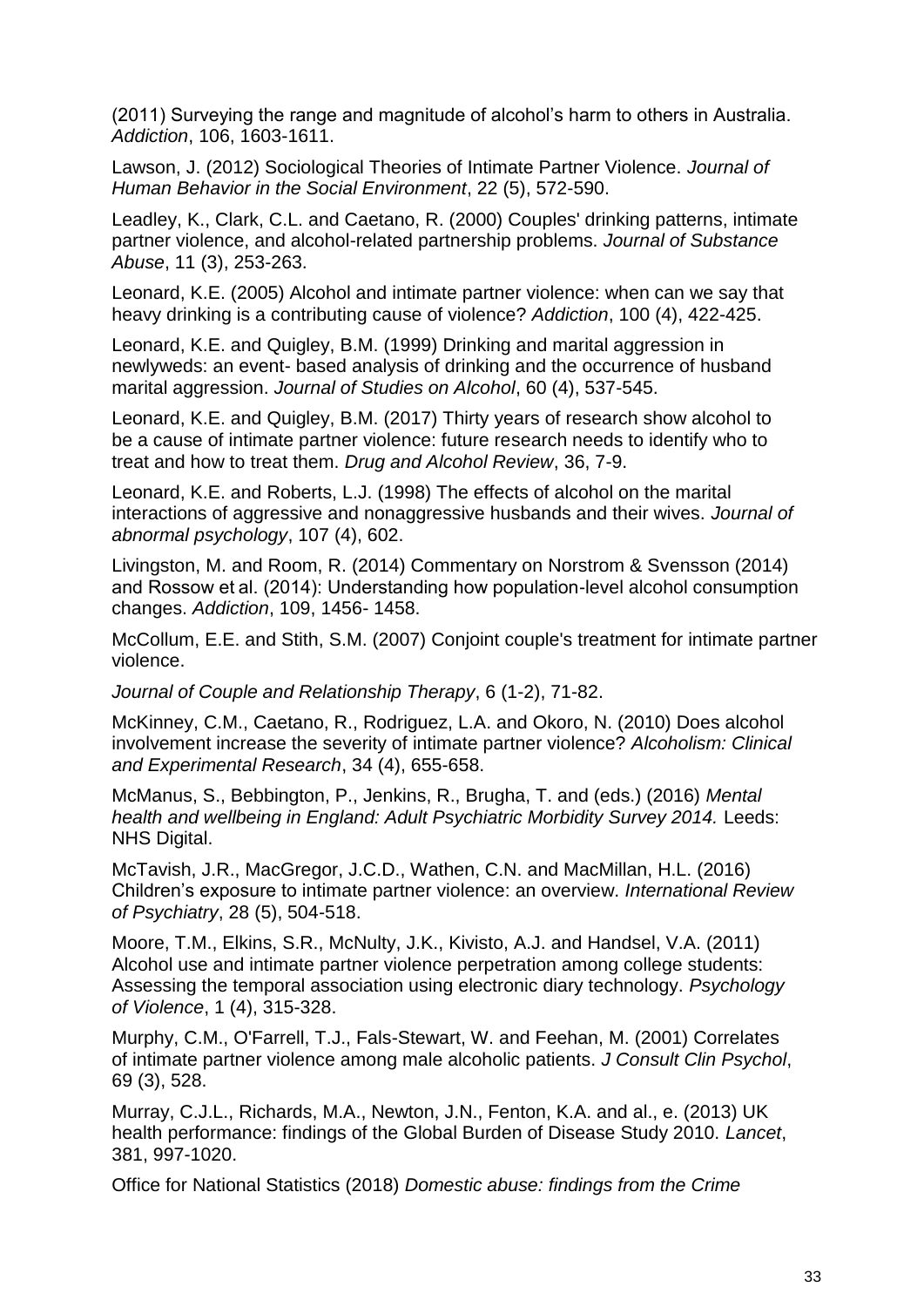*Survey for England and Wales: year ending March 2018*. Newport: Office for National Statistics.

Oliver, R., Alexander, B., Roe, S. and Wlasny, M. (2019) *The economic and social costs of domestic abuse*. London: Home Office.

Popova, S., Giesbrecht, N., Bekmuradov, D. and Patra, J. (2009) Hours and days of sale and density of alcohol outlets: impacts on alcohol consumption and damage: a systematic review. *Alcohol and Alcoholism*, 44, 500-516.

Powers, M.B., Vedel, E. and Emmelkamp, P.M. (2008) Behavioral couples therapy (BCT) for alcohol and drug use disorders: a meta-analysis. *Clinical Psychology Review*, 28 (6), 952-962.

Quigg, Z., Bellis, M.A., Grey, H., Webster, J. and Hughes, K. (2019) Alcohol's harms to others in Wales, United Kingdom: Nature, magnitude and associations with mental well-being. *Addictive Behaviors Reports*, 9, 100162.

Rehm, J. (2014) Re-examining the theory about the collectivity of changes in alcohol consumption.

*Addiction*, 109, 1397-1398.

Roberts, L.J. and Leonard, K.E. (1997) Gender differences and similarities in the alcohol and marriage relationship. In: (ed.) *Gender and alcohol: Individual and social perspectives.* Piscataway, NJ, US: Rutgers Center of Alcohol Studies. pp. 289-311.

Room, R., Ferris, J., Laslett, A.-M., Livingston, M., Mugavin, J. and Wilkinson, C. (2010) The drinker's effect on the social environment: a conceptual framework for studying alcohol's harm to others.

*International journal of environmental research and public health*, 7 (4), 1855-1871.

Room, R., Laslett, A.-M. and Jiang, H. (2016) Conceptual and methodological issues in studying alcohol's harm to others. *Nordic Studies on Alcohol and Drugs*, 33, 455- 478.

Rothman, E.F., McNaughton Reyes, L., Johnson, R.M. and LaValley, M. (2012) Does the alcohol make them do it? Dating violence perpetration and drinking among youth. *Epidemiologic Reviews*, 34, 103-119.

Shorey, R.C., Stuart, G.L., McNulty, J.K. and Moore, T.M. (2014) Acute alcohol use temporally increases the odds of male perpetrated dating violence: A 90-day diary analysis. *Addictive Behaviors*, 39 (1), 365-368.

Skog, O.J. (1985) The collectivity of drinking cultures: a theory of the distribution of alcohol consumption. *British Journal of Addiction*, 80, 83-99.

Spencer, C.M., Stith, S.M. and Cafferky, B. (2019) Risk markers for physical intimate partner violence victimization: A meta-analysis. *Aggression and Violent Behavior*, 44, 8-17.

Stanesby, O., Callinan, S., Graham, K., Wilson, I.M., Greenfield, T.K., Wilsnack, S.C., Hettige, S., Hanh, H.T.M., Siengsounthone, L., Waleewong, O. and Laslett, A.-M. (2018) Harm from Known Others' Drinking by Relationship Proximity to the Harmful Drinker and Gender: A Meta-Analysis Across 10 Countries. *Alcoholism: Clinical and Experimental Research*, 42 (9), 1693-1703.

Stephens-Lewis, D., Johnson, A., Huntley, A., Gilchrist, E., McMurran, M.,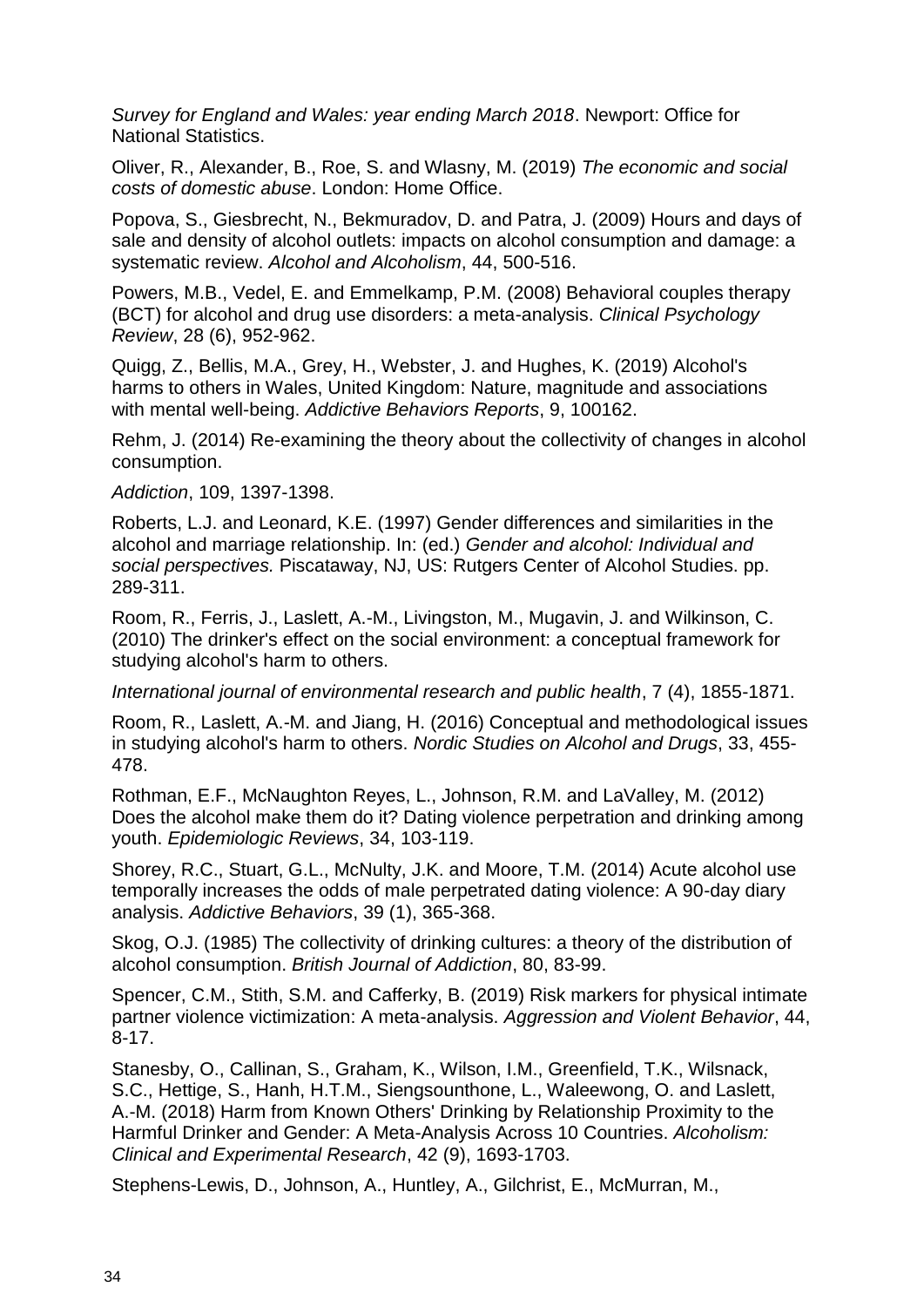Henderson, J., Feder, G., Howard, L.M. and Gilchrist, G. (under review) Interventions to reduce intimate partner violence perpetration by men who use substances: a systematic review and meta-analysis of efficacy. *Trauma Violence and Abuse*.

Stith, S.M., Rosen, K.H., Middleton, K.A., Busch, A.L., Lundeberg, K. and Carlton, R.P. (2000) The Intergenerational Transmission of Spouse Abuse: A Meta-Analysis. *Journal of Marriage and Family*, 62 (3), 640-654.

Stockwell, T. and Gruenewald, P. (2004a) Controls on the physical availability of alcohol. *The essential handbook of treatment and prevention of alcohol problems*, 213-233.

Stockwell, T. and Gruenewald, P.J. (2004b) Controls on the physical availability of alcohol. In: Heather, N. and Stockwell, T. (ed.) *The essential handbook of treatment and prevention of alcohol problems.* Chichester: Wiley and Sons. pp. 213-233.

Tait, R.J. and Lenton, S. (2015) Online alcohol interventions, sexual violence and intimate partner violence: A systematic review. *Internet Interventions*, 2 (2), 152-160.

Tarzia, L., Forsdike, K., Feder, G. and Hegarty, K. (2017) Interventions in Health Settings for Male Perpetrators or Victims of Intimate Partner Violence. *Trauma Violence and Abuse*, 1524838017744772.Testa, M., Livingston, J.A. and Leonard, K.E. (2003) Women's substance use and experiences of intimate partner violence: A longitudinal investigation among a community sample. *Addictive Behaviors*, 28 (9), 1649-1664.

Wagenaar, A.C., Salois, M.J. and Komro, K.A. (2009) Effects of beverage alcohol price and tax levels on drinking: a meta-analysis of 1003 estimates from 112 studies. *Addiction*, 104, 179-190.

Warmling, D., Lindner, S.R. and Coelho, E.B.S. (2017) Intimate partner violence prevalence in the elderly and associated factors: systematic review. *Ciencia and Saude Coletiva*, 22 (9), 3111-3125.

Wee, S., Todd, M.-J., Oshiro, M., Greene, E. and Frye, V. (2016) Modifiers of Neighbors' Bystander Intervention in Intimate Partner Violence: A Concept Mapping Study. *Violence and gender*, 3 (1), 55- 63.

Whitaker, D.J., Hall, D.M. and Coker, A.L. (2009) Primary prevention of intimate partner violence: toward a developmental, social-ecological model. In: Mitchell, C. and Anglin, D. (ed.) *Intimate partner violence: a health-based perspective.* New York: Oxford University Press. pp. 289-305.

WHO (2013a) *Global and regional estimates of violence against women: Prevalence and health effects of intimate partner violence and non-partner sexual violence.* Geneva: World Health Organization.

WHO (2013b) *Global and regional estimates of violence against women: prevalence and health effects of intimate partner violence and non‐partner sexual violence.* Geneva: World Health Organization.

WHO/LJMU (2006) *Intimate partner violence and alcohol.* Geneva: World Health Organization.

WHO/LJMU (2009) *Preventing violence by reducing the availability and harmful use of alcohol.*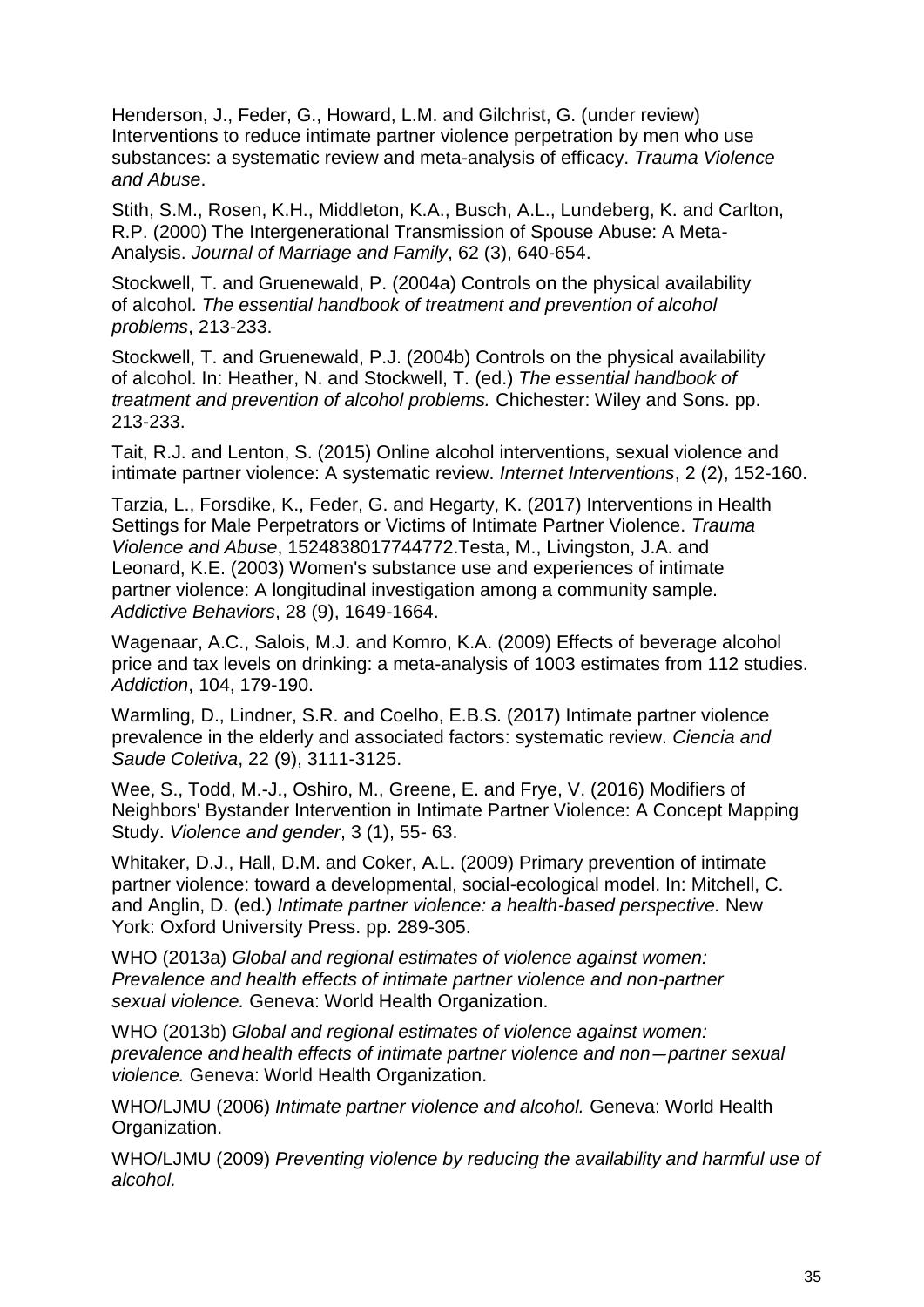Geneva: World Health Organization.

WHO/LSHTM (2010) *Preventing intimate partner and sexual violence against women: taking action and generating evidence*. Geneva: World Health Organization.

Wilson, I.M., Graham, K. and Taft, A. (2014) Alcohol interventions, alcohol policy and intimate partner violence: a systematic review. *BMC Public Health*, 14, 881.

Wupperman, P., Amble, P., Devine, S., Zonana, H., Fals-Stewart, W. and Easton, C. (2009) Violence and substance use among female partners of men in treatment for intimate-partner violence. *Journal of the American Academy of Psychiatry the Law*, 37 (1), 75-81.

Yakubovich, A.R., Heron, J., Feder, G., Fraser, A. and Humphreys, D.K. (2019) Intimate partner violence victimisation in early adulthood: psychometric properties of a new measure and gender differences in the Avon Longitudinal Study of Parents and Children. *BMJ Open*, 9, e025621.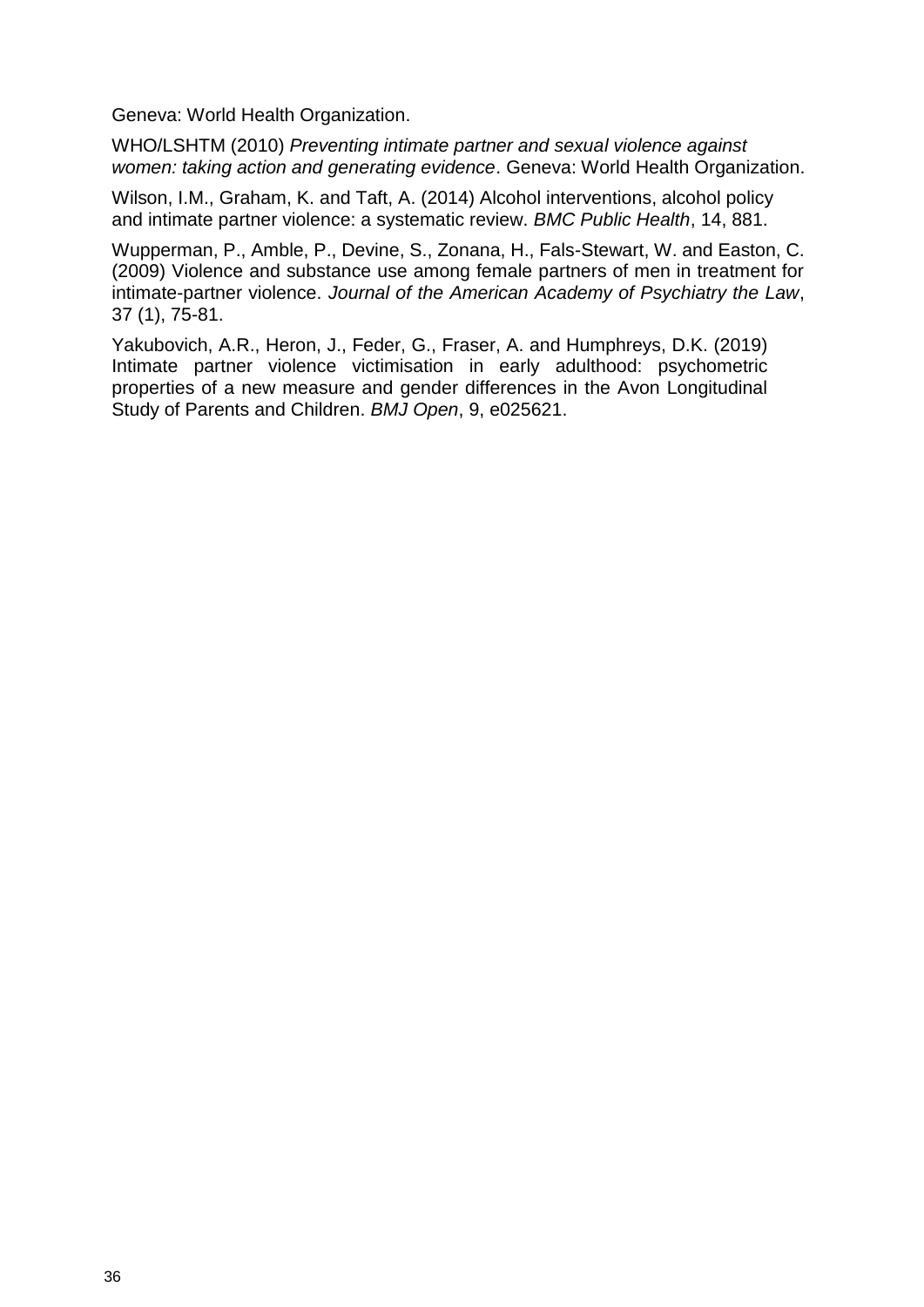# <span id="page-40-0"></span>Appendices

#### **Appendix 1. Detailed methods**

#### **Searching**

A database of literature was compiled in EndNote based on systematic searches of the literature.

(i) *Systematic identification of theory*: Drawing on methods for the systematic identification of theory [15], including searches of electronic sources (Box 1), we identified theoretical and conceptual models of the relationship between alcohol and IPV. Targeted search strategies were developed by combining keyword terms for IPV and alcohol use with generic theory-related terms (i.e. theor\* or concept\* or framework).

(ii) *Systematic reviews and meta-analyses*: We identified relevant systematic reviews and meta-analyses through searches of electronic sources (Medline, PsycINFO, CINAHL, Web of Science Social Science Citation Index, Criminal Justice Abstracts and ETOH) and by drawing on the project team's previous work and knowledge of the alcohol and violence prevention literature (e.g. Violence Info). We developed targeted search strategies by combining keyword terms for IPV and alcohol use with a search filter for systematic reviews and meta-analyses. We also searched review- specific databases (Cochrane Database of Systematic Reviews, DARE, DoPHER, JBI Database and Epistemonikos) that index systematic reviews of effectiveness and costeffectiveness.

Example Ovid Medline search strategy:

| #              | <b>Search terms</b>                                                                                                                                                                     |
|----------------|-----------------------------------------------------------------------------------------------------------------------------------------------------------------------------------------|
| $\mathbf{1}$   | intimate partner violence/ or spouse abuse/ or domestic violence/ or battered<br>women/                                                                                                 |
| 2              | ((abuse* or violen* or rape or abuse or batter*) adj3 (woman or women or<br>spous* or partner* or wife or wives or domestic* or home* or date or dating or<br>marital or marriage)).tw. |
| 3              | 1 or 2                                                                                                                                                                                  |
| $\overline{4}$ | alcohol drinking/ or binge drinking/ or drinking behavior/ or alcoholism/                                                                                                               |
| 5              | (alcohol or drinking or binge or intoxication or intoxicated or alcoholi*).tw.                                                                                                          |
| 6              | 4 or 5                                                                                                                                                                                  |
| $\overline{7}$ | (search <sup>*</sup> or meta analy <sup>*</sup> or medline or pubmed or (systematic and review) or                                                                                      |
|                | meta-review or meta-synthesis).tw.                                                                                                                                                      |
| 8              | (review or meta analy*).pt.                                                                                                                                                             |
| 9              | $7$ or $8$                                                                                                                                                                              |
| 10             | 3 and 6 and 9                                                                                                                                                                           |

#### Study selection

We screened the results of the search to identify relevant studies in two stages. Firstly, two reviewers from a group of three (LJ, HG, NB) double screened 20% of titles and abstracts and we established levels of agreement between the reviewers. Any discrepancies were identified and resolved through discussion. A single reviewer (from the team of three) screened the remaining titles and abstracts. Full-text publications of any potentially relevant titles were retrieved and assessed against the inclusion criteria by two reviewers (LJ, HG).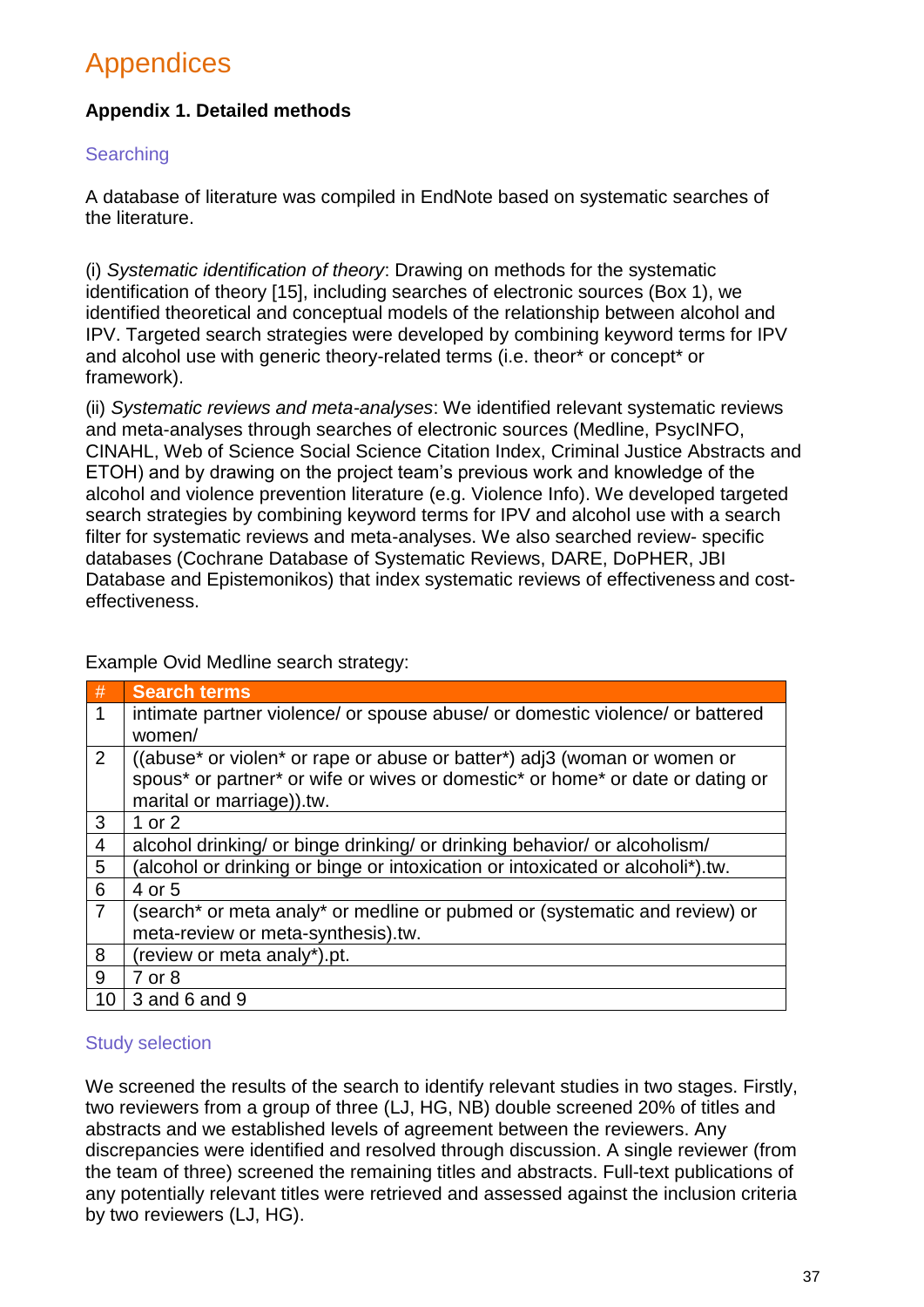*Theoretical and conceptual models of the relationship between alcohol use and IPV:*  We included studies of any design that explicitly mentioned conceptual models or theories in the context of the relationship between IPV and alcohol use. Only studies that provided a clear description of the framework/theory/model were eligible for inclusion.

*Empirical evidence underpinning the relationship between alcohol use and IPV:*  Systematic reviews and meta-analyses of observational studies that examined exposure to alcohol and the outcome of interest (IPV) were eligible for inclusion. We included systematic reviews and meta-analyses that (i) examined alcohol use among perpetrators and/or victims and its relationship to IPV; and (ii) examined IPV as the exposure and alcohol use as the outcome of interest.

*Evidence on the effectiveness and cost-effectiveness of interventions that aim to prevent, respond to, or treat alcohol-related IPV*: We included systematic reviews and meta-analyses of effectiveness studies based on experimental or observational designs, and cost-effectiveness studies that were full economic evaluations. Interventions of interest were all types of interventions that aimed to: (i) indirectly address IPV by aiming to reduce the availability and harmful use of alcohol; or (ii) directly addressed alcohol use and IPV together in any type of intervention or approach. Participants of interest included general population groups, those considered at high-risk of perpetrating or becoming a victim of IPV, and perpetrators and victims of IPV. The outcome of interest was IPV perpetration or victimisation.

#### Data extraction and quality assessment

We used a coding strategy to concisely record information from the included systematic reviews and meta-analyses. This included details about methods and findings in order to judge their relevance and reliability in addressing the overarching review questions. Details of the identified theories, frameworks and models were also extracted, including the framework name and a short description of their components.

For systematic reviews and meta-analyses, we judged quality according to the items on the AMSTAR 2 quality checklist<sup>1</sup>.

#### Analysis

Findings were grouped by the review aims. A conceptual framework guided the overall analysis of the evidence, and the relevance and coherence of emerging conclusions was checked by reference to this framework. Initial assumptions were tested through an iterative process and the conceptual framework revised as necessary. For the review of effectiveness and cost-effectiveness, summary and tabulation of findings from the included studies was used to bring together the evidence on what works to prevent, respond to and treat alcohol-related IPV.

<sup>1</sup> Shea, B.J., Reeves, B.C., Wells, G., Thuku, M., Hamel C., Moran, J. et al. (2017) AMSTAR 2: a critical appraisal tool for systematic reviews that include randomised or non-randomised studies of healthcare interventions, or both. BMJ, 358, j4008.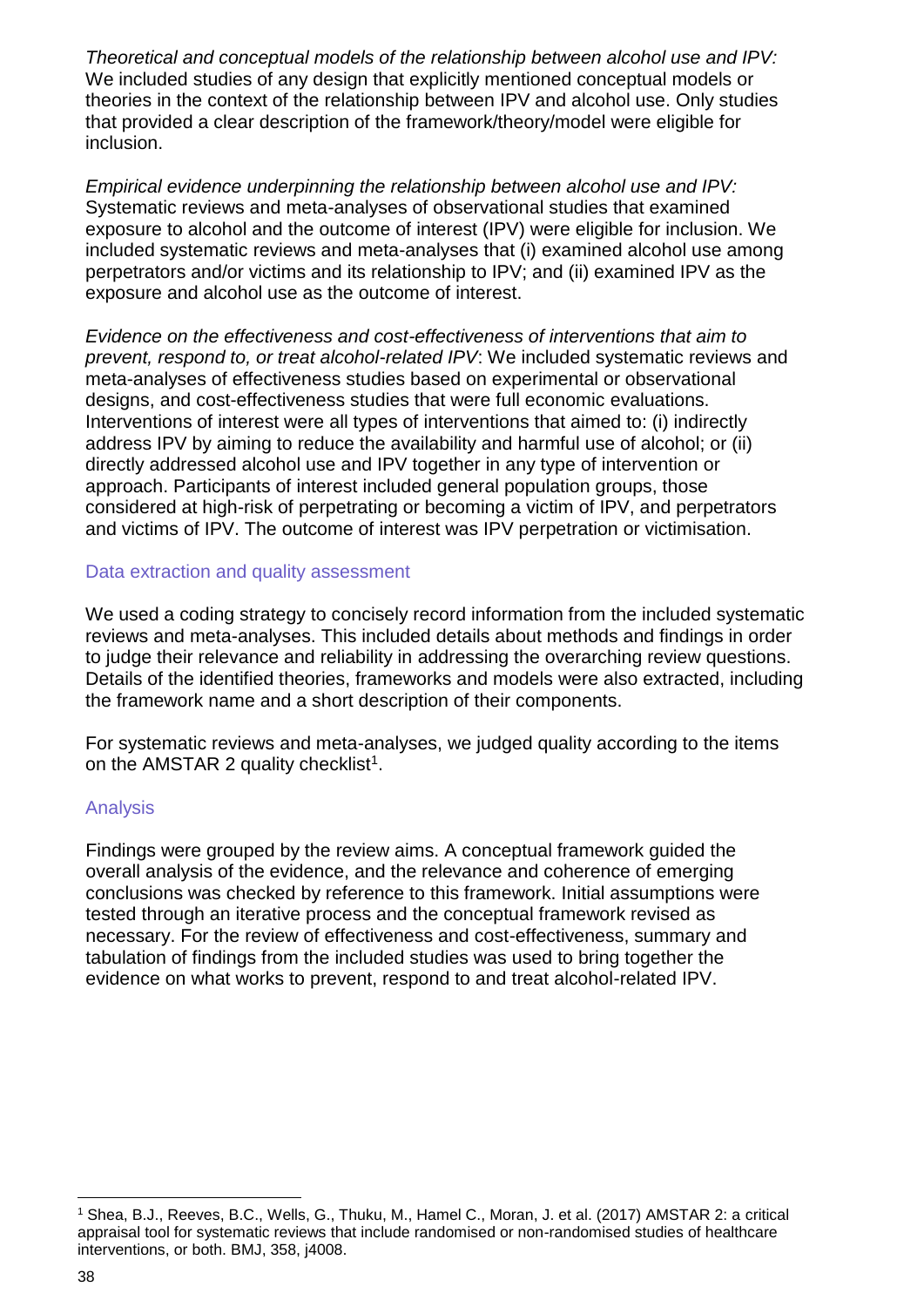#### **Appendix 2. Data extraction tables**

| <b>Reference</b>                   | <b>Search strategy</b>                                                                                                                                                                                                                                                                                                                                                                                                   | <b>Inclusion criteria</b>                                                                                                                                                                                                                                                                                                                                                                                                                                                                                                                                                                                                           | Data extraction and QA                                                                                                                                                                                                                                                                                                                                                                                                                                                                                                                                                                                                                                                   | <b>Methods of analysis</b>                                                                                                                                                                                                                                                  |
|------------------------------------|--------------------------------------------------------------------------------------------------------------------------------------------------------------------------------------------------------------------------------------------------------------------------------------------------------------------------------------------------------------------------------------------------------------------------|-------------------------------------------------------------------------------------------------------------------------------------------------------------------------------------------------------------------------------------------------------------------------------------------------------------------------------------------------------------------------------------------------------------------------------------------------------------------------------------------------------------------------------------------------------------------------------------------------------------------------------------|--------------------------------------------------------------------------------------------------------------------------------------------------------------------------------------------------------------------------------------------------------------------------------------------------------------------------------------------------------------------------------------------------------------------------------------------------------------------------------------------------------------------------------------------------------------------------------------------------------------------------------------------------------------------------|-----------------------------------------------------------------------------------------------------------------------------------------------------------------------------------------------------------------------------------------------------------------------------|
| Bacchus et al.,<br>2018            | Databases searched: Medline.<br><b>EMBASE and PsycINFO</b><br>Years searched: Beginning to 2016<br>Keywords/MeSH terms: Full example<br>strategy provided in Supplementary<br>Materials.<br>Other strategies: Reference list<br>screening<br>Limits: English-language publications.                                                                                                                                      | Population(s): Women who<br>experienced IPV within the past 12<br>months; aged 15 years and over.<br><b>Exposure: Recent IPV victimisation;</b><br>conceptualised as either the<br>independent or dependent variable. All<br>author definitions of 'recent IPV<br>victimisation' that occurred up to and<br>including 12 months prior were eligible.<br><b>Outcome(s): Adverse health outcomes</b><br>or health risk behaviours<br>Study design(s): Longitudinal (cohort)<br>studies (exposure or the outcome was<br>measured on at least two occasions).<br><b>Process for selection: One reviewer</b><br>screened title/abstracts | Data extraction variables: Not reported<br><b>Process for data extraction: One</b><br>reviewer completed data extraction<br>Details of QA tool/checklist: Reviewer<br>quality appraisal<br>Process for quality assessment:<br>Attrition, timeframe, adjusted for<br>confounders, effect estimate                                                                                                                                                                                                                                                                                                                                                                         | How were studies combined:<br>Random effects meta-analysis<br><b>Measure of effect: Odds ratio</b><br>Assessment of heterogeneity: 12<br><b>Assessment of publication bias: Not</b><br>possible to quantitatively assess as too<br>few studies.<br>Sensitivity analyses: NR |
| Badenes-<br>Ribera et al.,<br>2016 | Databases searched: Pubmed &<br>PsycInfo<br>Years searched: 1990 to 2013<br>Keywords/MeSH terms: Intimate<br>partner violence and lesbian, lesbian<br>domestic violence, lesbian violence,<br>lesbian battering, and abusive lesbian<br>relationship<br>Other strategies: Manual search<br>performed of journals; manual review of<br>included reference lists; contacted<br>experts in the field<br><b>Limits: None</b> | Population(s): General population;<br>self-identified lesbians in same-sex<br>couples, aged 16 years old or more<br>(excluded studies of drug users;<br>persons accessing domestic violence<br>assistance resources; or samples<br>coming from psychological treatment,<br>therapies, prison, racial minorities)<br><b>Exposure:</b> Alcohol consumption<br>Outcome(s): IPV<br><b>Study design(s): Quantitative studies</b><br>reporting prevalence of IPV and/or its<br>correlates. Sample size ≥50.<br>Process for selection: Independently<br>by two researchers                                                                 | Data extraction variables: n study<br>characteristics (authors and year, research<br>design, geographic location, definition of<br>violence, and measurement instrument),<br>sample characteristics (size, age, ethnicity,<br>educational level, and income level),<br>prevalence of victimisation and<br>perpetration of intimate partner violence,<br>and IPV correlates.<br><b>Process for data extraction:</b><br>Independently by two researchers<br><b>Details of QA tool/checklist:</b><br>Methodological criteria rating guide for<br>descriptive studies on same-sex partner<br>violence<br>Process for quality assessment:<br>Independently by two researchers | How were studies combined:<br>Narrative synthesis<br><b>Measure of effect: NA</b><br>Assessment of heterogeneity: NA<br><b>Assessment of publication bias: NA</b><br>Sensitivity analyses: NA                                                                               |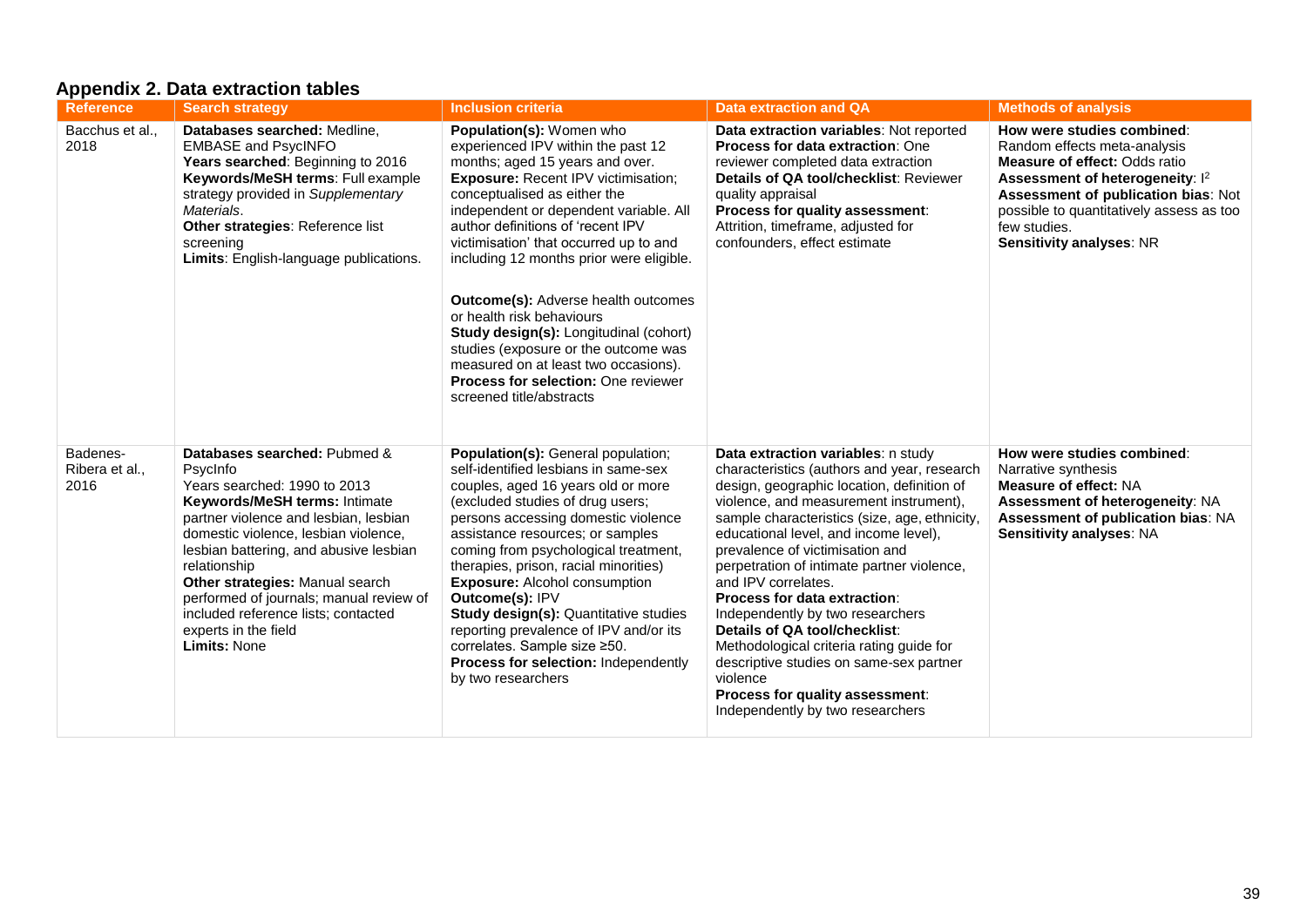| <b>Reference</b>       | <b>Search strategy</b>                                                                                                                                                                                                                                                                                                                                                                                                                                                                                                                                                     | <b>Inclusion criteria</b>                                                                                                                                                                                                                                                                                                                                                                                                                                                                                                                                                                                                                                                                          | Data extraction and QA                                                                                                                                                                                                                                                                                                                                                                                                                                                                                                                                          | <b>Methods of analysis</b>                                                                                                                                                                                                                                  |
|------------------------|----------------------------------------------------------------------------------------------------------------------------------------------------------------------------------------------------------------------------------------------------------------------------------------------------------------------------------------------------------------------------------------------------------------------------------------------------------------------------------------------------------------------------------------------------------------------------|----------------------------------------------------------------------------------------------------------------------------------------------------------------------------------------------------------------------------------------------------------------------------------------------------------------------------------------------------------------------------------------------------------------------------------------------------------------------------------------------------------------------------------------------------------------------------------------------------------------------------------------------------------------------------------------------------|-----------------------------------------------------------------------------------------------------------------------------------------------------------------------------------------------------------------------------------------------------------------------------------------------------------------------------------------------------------------------------------------------------------------------------------------------------------------------------------------------------------------------------------------------------------------|-------------------------------------------------------------------------------------------------------------------------------------------------------------------------------------------------------------------------------------------------------------|
| Buller et al.,<br>2014 | Databases searched: MEDLINE,<br>EMBASE, Global Health, PsycINFO,<br>HMIC, CINAHL, Social Policy and<br>Practice, IBSS, Web of Science, Africa<br>Web, IMSEAR, IMEMR, LILACS<br>Years searched: First record to<br>23 October 2013<br>Keywords/MESH terms: Terms for IPV<br>and MSM were adapted from Cochrane<br>protocols and peer-reviewed systematic<br>reviews<br>Other strategies: Reference lists of all<br>included studies were searched;<br>backward and forward citation tracking;<br>hand searched three journals; consulted<br>experts.<br><b>Limits: None</b> | Population(s): Men who have sex with<br>men<br><b>Exposure*:</b> Experience and<br>perpetration of IPV<br><b>Outcome(s):</b> Health and sexual risk<br>behaviours<br><b>Study design(s): Cohort studies, case-</b><br>control studies, or cross-sectional<br>studies<br><b>Process for selection:</b> Two authors<br>screened abstracts and full texts<br>*Excluded if: (a) reported on adult<br>sexual assault or non-consensual sex<br>outside of an intimate relationship;<br>(b) reported IPV in a specific group that<br>made it difficult to generalise the results<br>to the wider population, such as IPV in<br>the armed forces, among prison<br>inmates, or in HIV positive individuals. | Data extraction variables: Study design;<br>sample characteristics; definitions and<br>measures of IPV; the health conditions<br>and sexual risk behaviours measured; and<br>their effect estimates and measures of<br>uncertainty. Details about confounders<br>controlled for were also recorded.<br><b>Process for data extraction:</b> Two authors<br>extracted data<br>Details of QA tool/checklist:<br>Strengthening the Reporting of<br>Observational Studies in Epidemiology<br><b>Process for quality assessment: Two</b><br>authors appraised quality | How were studies combined:<br>Random effects meta-analysis<br><b>Measure of effect: Odds ratio</b><br><b>Assessment of heterogeneity:</b><br>Higgins' $1^2$<br>Assessment of publication bias:<br>Funnel plot assessment<br><b>Sensitivity analyses: NR</b> |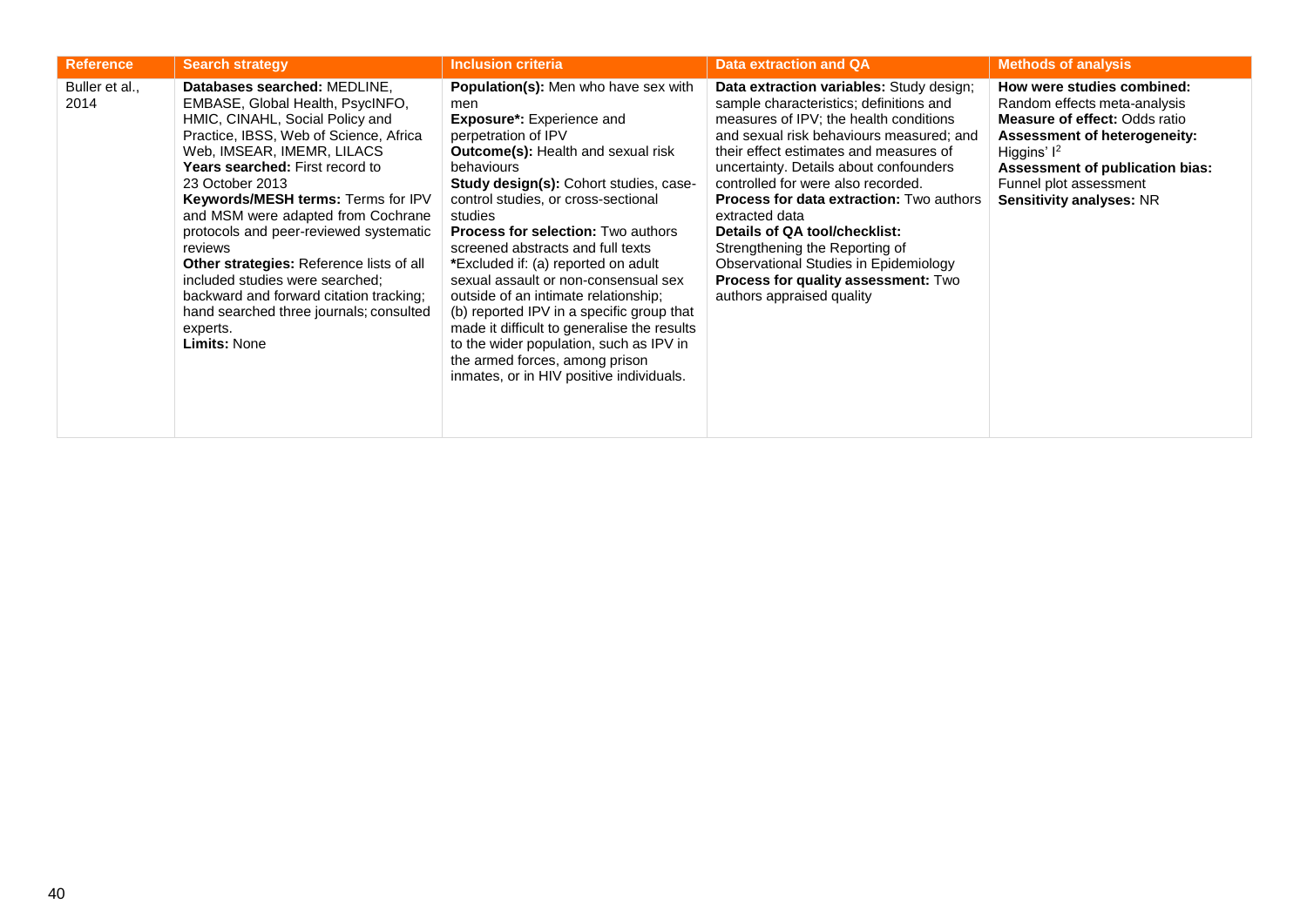| <b>Reference</b>         | <b>Search strategy</b>                                                                                                                                                                                                                                                                                                                                                                                                                                                                                                                                                                                                                                                                                                                                                                                                                                                                            | <b>Inclusion criteria</b>                                                                                                                                                                                                                                                                                                                                                                                                                                                  | <b>Data extraction and QA</b>                                                                                                                                                                                                                                                                                                                                                                                                                                                                                                                                                                                                                                                                                                                                                   | <b>Methods of analysis</b>                                                                                                                                                                                                                                                                                         |
|--------------------------|---------------------------------------------------------------------------------------------------------------------------------------------------------------------------------------------------------------------------------------------------------------------------------------------------------------------------------------------------------------------------------------------------------------------------------------------------------------------------------------------------------------------------------------------------------------------------------------------------------------------------------------------------------------------------------------------------------------------------------------------------------------------------------------------------------------------------------------------------------------------------------------------------|----------------------------------------------------------------------------------------------------------------------------------------------------------------------------------------------------------------------------------------------------------------------------------------------------------------------------------------------------------------------------------------------------------------------------------------------------------------------------|---------------------------------------------------------------------------------------------------------------------------------------------------------------------------------------------------------------------------------------------------------------------------------------------------------------------------------------------------------------------------------------------------------------------------------------------------------------------------------------------------------------------------------------------------------------------------------------------------------------------------------------------------------------------------------------------------------------------------------------------------------------------------------|--------------------------------------------------------------------------------------------------------------------------------------------------------------------------------------------------------------------------------------------------------------------------------------------------------------------|
| Cafferky et al.,<br>2018 | Databases searched: ERIC, Medline,<br>PsychLit, Social Sciences Abstracts,<br>Sociological Abstracts, and Social<br>Sciences Citations Index, Web of<br>Science, PROQUEST, MEDLINE,<br>PsycINFO, Social Services Abstracts,<br>and Sociological Abstracts<br>Years searched: 1980 to 2000; 2001 to<br>2012; prior to 2013<br>Keywords/MESH terms: intimate<br>partner and abuse, intimate; partner and<br>violence; spousal/spouse and violence,<br>spousal/spouse abuse, spousal/spouse<br>and aggression, family and violence,<br>family and abuse, family and<br>aggression, couple and violence, couple<br>etc.<br>Other strategies: Handpicked through<br>family violence journals, and abstracts<br>from national conferences. Prominent<br>IPV researchers were contacted.<br>Handpicked references from 12<br>comprehensive reviews/meta-analyses<br>on IPV.<br>Limits: English language. | <b>Population(s):</b> Heterosexual adults.<br>Excluded studies that used adolescent<br>or university samples which focused on<br>dating violence.<br><b>Exposure:</b> Alcohol consumption<br>Outcome(s): Physical IPV. Excluded if<br>did not differentiate results by<br>victimisation or perpetration.<br>Study design(s): Not reported;<br>included if statistics sufficient for<br>calculating at least one bivariate ES<br><b>Process for selection: Not reported</b> | Data extraction variables: Published or<br>unpublished, type of publication (e.g.<br>journal article, thesis, or dissertation),<br>dyadic or non-dyadic data, domestic or<br>international sample, substance use<br>measurement instrument, and nonclinical<br>or clinical populations (a study was coded<br>as clinical if participants were from a<br>women's shelter, hospital/emergency care,<br>couples therapy, batterer intervention or<br>substance use program,<br>psychologist/psychiatrist/outpatient mental<br>health clinic, or prison)<br><b>Process for data extraction: Graduate</b><br>student research coding team who met<br>with project leaders<br><b>Details of QA tool/checklist: Not</b><br>reported<br>Process for quality assessment: Not<br>reported | How were studies combined:<br>Random effects meta-analysis<br><b>Measure of effect: Correlation</b><br>coefficient r<br>Assessment of heterogeneity: I <sup>2</sup><br>statistic<br>Assessment of publication bias: the<br>trim and fill test; the Fail-safe N;<br>Orwin's Fail-safe N<br>Sensitivity analyses: NR |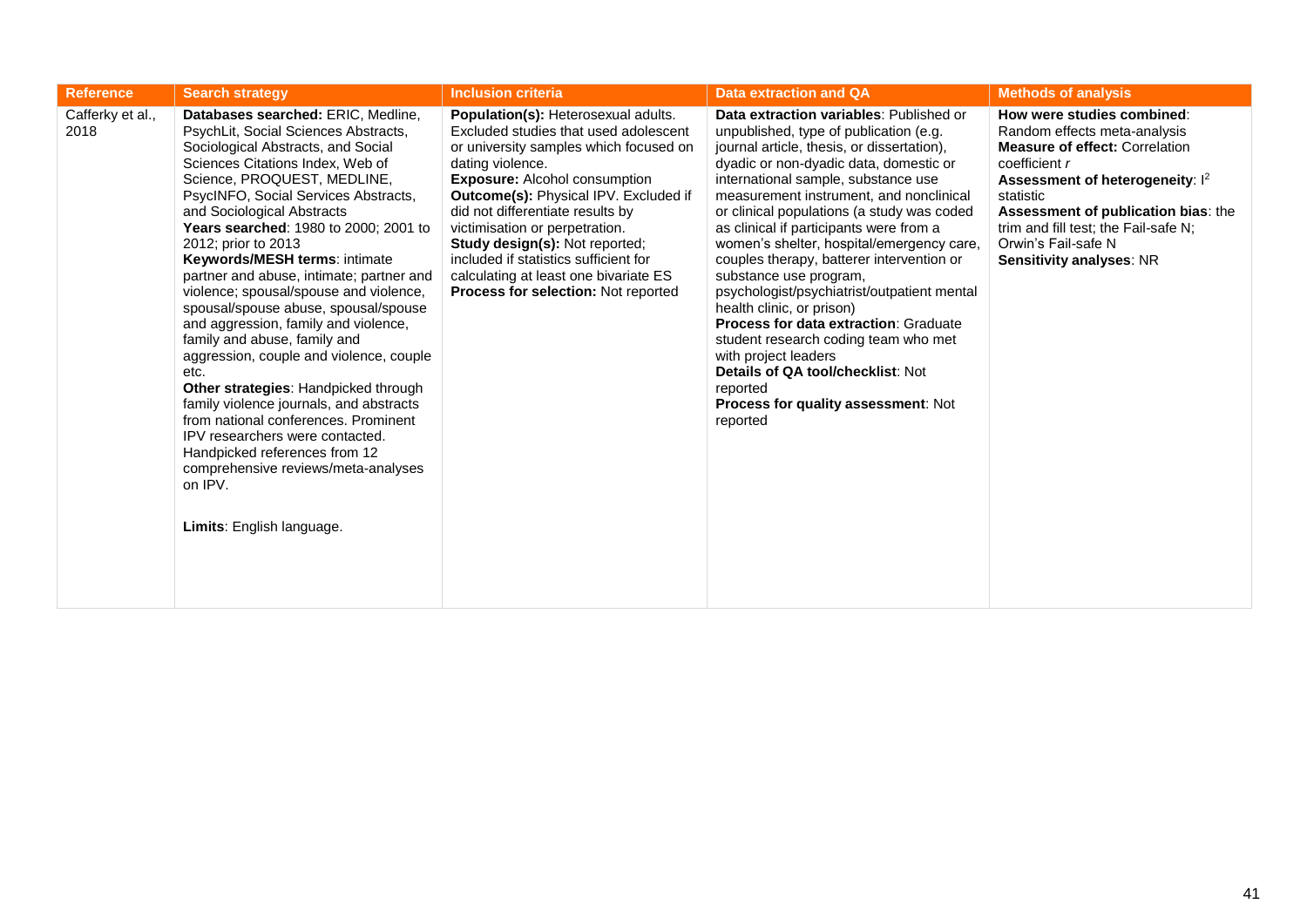| <b>Reference</b>      | <b>Search strategy</b>                                                                                                                                                                                                                                                                                                                                                                                                                                       | <b>Inclusion criteria</b>                                                                                                                                                                                                                                                                                                                                                       | Data extraction and QA                                                                                                                                                                                                                                                                                                                                                                                                                                                                                                                                                                                                                                                    | <b>Methods of analysis</b>                                                                                                                                                                                             |
|-----------------------|--------------------------------------------------------------------------------------------------------------------------------------------------------------------------------------------------------------------------------------------------------------------------------------------------------------------------------------------------------------------------------------------------------------------------------------------------------------|---------------------------------------------------------------------------------------------------------------------------------------------------------------------------------------------------------------------------------------------------------------------------------------------------------------------------------------------------------------------------------|---------------------------------------------------------------------------------------------------------------------------------------------------------------------------------------------------------------------------------------------------------------------------------------------------------------------------------------------------------------------------------------------------------------------------------------------------------------------------------------------------------------------------------------------------------------------------------------------------------------------------------------------------------------------------|------------------------------------------------------------------------------------------------------------------------------------------------------------------------------------------------------------------------|
| Crane et al.,<br>2016 | Databases searched: PsycINFO,<br>PubMed<br>Years searched: Prior to 2014<br>Keywords/MESH terms: Aggression<br>(i.e. Sexual Aggression, Sexual Assault,<br>Sexual Violence, Partner Aggression,<br>Partner Violence, Domestic Violence,<br>Marital Violence, Dating Violence) and<br>laboratory (i.e. Challenge, Manipulation,<br>Placebo, BAC, BAL, BIAC, BrAC)<br>Other strategies: Review through<br>the references included<br>Limits: English language. | Population(s): Alcohol consumption<br>and male-to-female aggression<br>Exposure: An alcohol exposed group<br>and a suitable control group (e.g. no<br>alcohol or placebo)<br>Outcome(s): Male-to-female<br>aggression<br>Study design(s): Experimental studies.<br>Needed to present data pertaining to a<br>laboratory-based experiment<br>Process for selection: Not reported | Data extraction variables: Sample<br>characteristics (e.g. size, age, and ethnic<br>composition), measures of aggression,<br>and the alcohol manipulation. The<br>aggression paradigm, interactive nature of<br>the paradigm, the method of quantifying<br>the outcome, the participant's relationship<br>to the victim, and aggression scores.<br>Finally, coders recorded the active alcohol<br>dose and the specified type of control<br>group.<br>Process for data extraction: Double<br>coding<br>Details of QA tool/checklist: Not<br>reported<br>Process for quality assessment: Not<br>reported                                                                   | How were studies combined:<br>Random effects meta-analysis<br>Measure of effect: Cohen's d<br>Assessment of heterogeneity:<br>Cochran's Q<br>Assessment of publication bias:<br>Failsafe N<br>Sensitivity analyses: NR |
| Devries et al<br>2014 | Databases searched: 23 databases<br>Years searched: First records to 2008<br>Keywords/MESH terms: Terms<br>included 'domestic violence', 'alcohol'<br>Other strategies: Researchers were<br>contacted to identify additional studies,<br>and searched the internet to find<br>additional population-based surveys<br>Limits: None                                                                                                                            | Population(s): Women who had<br>experienced IPV<br>Exposure: IPV/Alcohol consumption<br><b>Outcome(s):</b> Alcohol consumption in<br>women/IPV<br>Study design(s): Cross-sectional and<br>longitudinal<br>Process for selection: Not reported                                                                                                                                   | Data extraction variables: Study<br>characteristics, quality information and<br>estimates of association<br>Process for data extraction: Data from<br>studies were extracted by trained violence<br>researchers fluent in the language used by<br>study authors. Extracted data for all<br>included studies were checked for<br>accuracy and completeness.<br>Details of QA tool/checklist: A range of<br>items to collect information related to<br>quality, drawing on bias assessment tools<br>for different study designs from the UK<br>National Institutes of Clinical Excellence<br>and the Cochrane EPOC Group<br>Process for quality assessment: Not<br>reported | How were studies combined:<br>Random effects meta-analysis<br><b>Measure of effect: Odds ratio</b><br>Assessment of heterogeneity:  2<br>statistic<br>Assessment of publication bias: NR<br>Sensitivity analyses: NR   |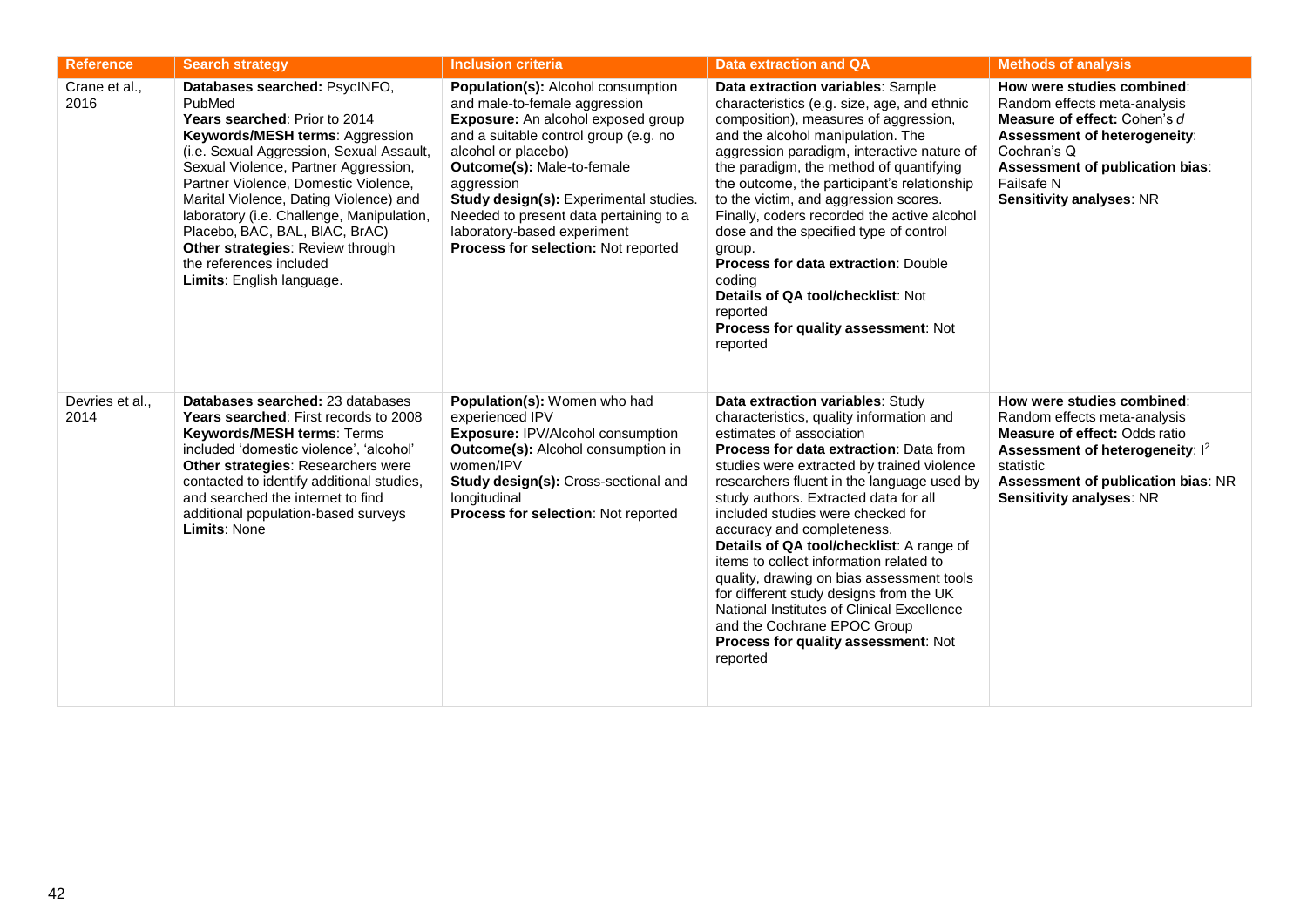| <b>Reference</b>             | <b>Search strategy</b>                                                                                                                                                                                                                                                                                                                                                                                                                                                                                                                                                                                                                                                                           | <b>Inclusion criteria</b>                                                                                                                                                                                                                                                                                                                                                                                                                                                                                                                                                                                                                                                                                        | <b>Data extraction and QA</b><br><b>Methods of analysis</b>                                                                                                                                                                                                                                                                                                                                                                    |                                                                                                                                                                                                                                                                                        |  |  |  |  |
|------------------------------|--------------------------------------------------------------------------------------------------------------------------------------------------------------------------------------------------------------------------------------------------------------------------------------------------------------------------------------------------------------------------------------------------------------------------------------------------------------------------------------------------------------------------------------------------------------------------------------------------------------------------------------------------------------------------------------------------|------------------------------------------------------------------------------------------------------------------------------------------------------------------------------------------------------------------------------------------------------------------------------------------------------------------------------------------------------------------------------------------------------------------------------------------------------------------------------------------------------------------------------------------------------------------------------------------------------------------------------------------------------------------------------------------------------------------|--------------------------------------------------------------------------------------------------------------------------------------------------------------------------------------------------------------------------------------------------------------------------------------------------------------------------------------------------------------------------------------------------------------------------------|----------------------------------------------------------------------------------------------------------------------------------------------------------------------------------------------------------------------------------------------------------------------------------------|--|--|--|--|
| Foran &<br>O'Leary, 2008     | Databases searched: PsycINFO,<br><b>PsycARTICLES</b><br>Years searched: 1980 and 2006<br>Keywords/MESH terms: alcohol,<br>partner aggression, domestic violence,<br>intimate partner violence, couples,<br>aggression, physical abuse, and alcohol<br>abuse<br>Other strategies: Reference lists of<br>identified articles<br>Limits: Published, peer-reviewed<br>studies. English language.                                                                                                                                                                                                                                                                                                     | Population(s): Perpetrators of abuse.<br>Study participants had to be at least 18<br>years of age.<br>Exposure: Alcohol use. Multiple effect<br>sizes from a single study were included<br>to permit comparisons across measures<br>(e.g. frequency consumed vs.<br>abuse/dependence);<br>Outcome(s): Female-to-male or male-<br>to-female physical IPV. Had to be<br>reported alone not as a combined-<br>report of sexual and/or psychological<br>aggression.<br>Study design(s): Not reported. Studies<br>had to report enough information to<br>compute an effect size for perpetrator<br>alcohol use/abuse and physical<br>aggression and have a sample size<br>>20.<br>Process for selection: Not reported | Data extraction variables: Type of<br>sample (clinical, community, clinical vs.<br>non-clinical) and characteristics of alcohol<br>and aggression measurement.<br>Process for data extraction: A graduate<br>student in clinical psychology coded 30%<br>of the studies<br>Details of QA tool/checklist: Not<br>reported<br>Process for quality assessment: Not<br>reported                                                    | effect model' meta-analysis<br><b>Measure of effect: Point-biserial</b><br>correlation or Pearson's r<br>Assessment of heterogeneity:<br>Cochran's Q<br>Assessment of publication bias: NR<br>Sensitivity analyses: NR                                                                 |  |  |  |  |
| Gil-Gonzalez et<br>al., 2006 | Databases searched: ISI Current<br>Population(s): Not reported<br><b>Exposure:</b> Male alcohol consumption<br>Contents, Medline, CINAHL, Psycinfo,<br>Econlit, Francis, Sociological Abstracts,<br><b>Outcome(s): Physical intimate partner</b><br>and Eric.<br>violence<br>Years searched: Inception to<br>Study design(s): Quantitative empirical<br>February/March 2004<br>research<br>Keywords/MESH terms: Battered<br>Process for selection: Not reported<br>women and alcohol, violence against<br>women and alcohol, domestic violence<br>and alcohol, gender-based violence and<br>alcohol, and gender violence and<br>alcohol<br>Other strategies: Not reported<br><b>Limits: None</b> |                                                                                                                                                                                                                                                                                                                                                                                                                                                                                                                                                                                                                                                                                                                  | Data extraction variables: Degree of<br>alcohol consumption, how alcohol<br>consumption was measured,<br>epidemiological design used, and<br>sampling method; control of confounding<br>variables; and, possible biases within the<br>studies<br>Process for data extraction: Coded<br>independently by two authors<br><b>Details of QA tool/checklist: Not</b><br>reported<br>Process for quality assessment: Not<br>reported | How were studies combined:<br>Random effects meta-analysis<br><b>Measure of effect: Odds ratio</b><br>Assessment of heterogeneity: Visual<br>assessment of funnel plot and forest<br>plot<br>Assessment of publication bias:<br>Narrative overview of bias<br>Sensitivity analyses: NR |  |  |  |  |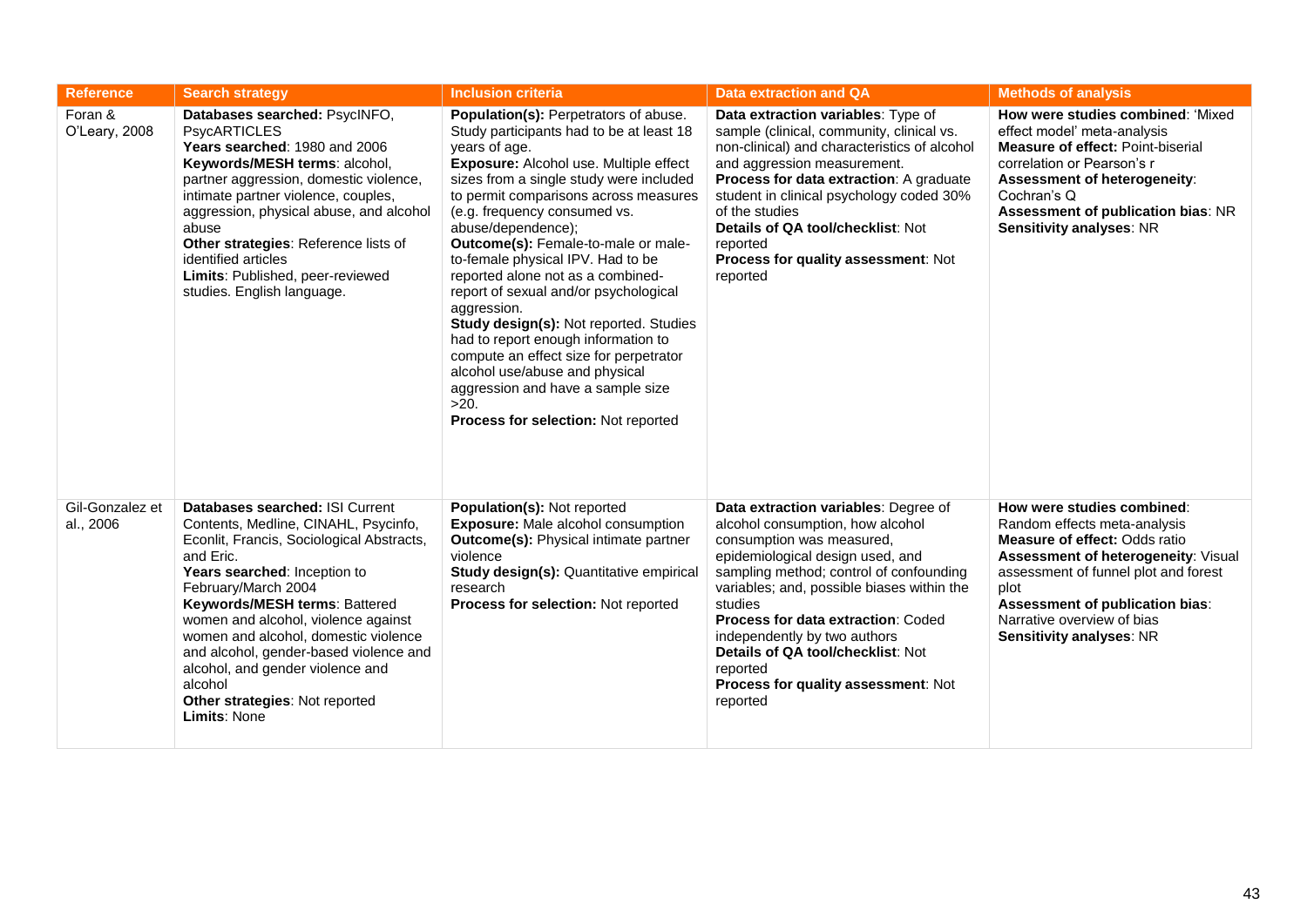| <b>Reference</b>          | <b>Search strategy</b>                                                                                                                                                                                                                                                                                                                                                                                                                                                                            | <b>Inclusion criteria</b>                                                                                                                                                                                                                                                                                                                                                                                                                                                                                                                                 | <b>Data extraction and QA</b>                                                                                                                                                                                                                                                                                                                                                                                                                                                                                                                                                                                                                                                                                                                                     | <b>Methods of analysis</b>                                                                                                                                                                                                                                                              |  |  |  |
|---------------------------|---------------------------------------------------------------------------------------------------------------------------------------------------------------------------------------------------------------------------------------------------------------------------------------------------------------------------------------------------------------------------------------------------------------------------------------------------------------------------------------------------|-----------------------------------------------------------------------------------------------------------------------------------------------------------------------------------------------------------------------------------------------------------------------------------------------------------------------------------------------------------------------------------------------------------------------------------------------------------------------------------------------------------------------------------------------------------|-------------------------------------------------------------------------------------------------------------------------------------------------------------------------------------------------------------------------------------------------------------------------------------------------------------------------------------------------------------------------------------------------------------------------------------------------------------------------------------------------------------------------------------------------------------------------------------------------------------------------------------------------------------------------------------------------------------------------------------------------------------------|-----------------------------------------------------------------------------------------------------------------------------------------------------------------------------------------------------------------------------------------------------------------------------------------|--|--|--|
| Gilchrist et al.,<br>2019 | Databases searched: PsycINFO,<br>ASSIA, Web of Science<br>Years searched: Jan 1995 - Dec 2016.<br>Updated to Dec 2017.<br>Keywords/MESH terms: IPV act terms,<br>qualitative research terms, and IPV actor<br>terms (full list provided in table).<br>Other strategies: Experts were<br>contacted; key author forward and<br>backward citation tracking<br>Limits: English language studies.                                                                                                      | Population(s): Heterosexual adult (≥18<br>years old) IPV survivors and/or<br>perpetrators<br><b>Phenomenon of Interest: Survivor or</b><br>perpetrator accounts of IPV (as<br>opposed to, for example, coping with<br>IPV or help seeking for IPV)<br>Context: Interplay between substance<br>use and IPV perpetration<br>Study design(s): Primary qualitative<br>studies or studies that had a qualitative<br>component (e.g. mixed-methods)<br>studies)<br>Process for selection: One reviewer<br>screened the texts; 10% checked by<br>second reviewer | Data extraction variables: Studies' aims.<br>context, methods, sample, and<br>perspective, alongside relevant participant<br>quotes and authors' key concepts and<br>interpretations<br>Process for data extraction: Four<br>reviewers independently built third order<br>interpretations<br>Details of QA tool/checklist: 'Eight Big-<br><b>Tent Criteria for Excellent Qualitative</b><br>Research'<br>Process for quality assessment: Two<br>reviewers independently assessed the<br>quality of included studies                                                                                                                                                                                                                                               | How were studies combined:<br>'Translation-based' meta-ethnography<br><b>Measure of effect: NA</b><br>Assessment of heterogeneity: NA<br>Assessment of publication bias: NA<br>Sensitivity analyses: NA                                                                                 |  |  |  |
| Rothman et al<br>2012     | Databases searched: ISI Web of<br>Knowledge database, PsycINFO<br>Years searched: 1985 to 2010<br>Keywords/MESH terms: "alcohol" and<br>"dating abuse" was used, as well as the<br>combinations of each of the following<br>keywords with "alcohol": "dating<br>violence," "dating aggression," "partner<br>violence," "partner abuse," "date<br>fighting," and "courtship violence."<br>Other strategies: The reference<br>sections of obtained articles were<br>searched<br><b>Limits: None</b> | Population(s): Youth aged 11 to 21<br>years. Excluded studies that analysed<br>sexual violence against non-dating<br>partners.<br>Exposure: Alcohol use<br><b>Outcome(s): Dating violence</b><br>perpetration.<br>Study design(s): Longitudinal and<br>cross-sectional<br>Process for selection: Not reported                                                                                                                                                                                                                                             | Data extraction variables: Analytic<br>sample size, sample population, and<br>setting of study (abbreviated as sample),<br>age of study participants (abbreviated as<br>age), way that alcohol use was<br>operationalised in the calculation of<br>interest for this review (abbreviated as<br>alcohol), way that partner violence<br>perpetration was operationalised in the<br>calculation of interest (abbreviated as<br>DVP), any covariates included in adjusted<br>analyses, where relevant, crude effect of<br>the relation between alcohol use and DVP,<br>and adjusted effect of the same.<br><b>Process for data extraction: 2 reviewers</b><br>Details of QA tool/checklist: Not<br>reported<br><b>Process for quality assessment: Not</b><br>reported | How were studies combined: Fixed<br>and random effects meta-analysis<br><b>Measure of effect: Odds ratio</b><br>Assessment of heterogeneity:<br>Cochran's Q, l <sup>2</sup> statistic<br>Assessment of publication bias:<br>Visually inspected funnel plots<br>Sensitivity analyses: NR |  |  |  |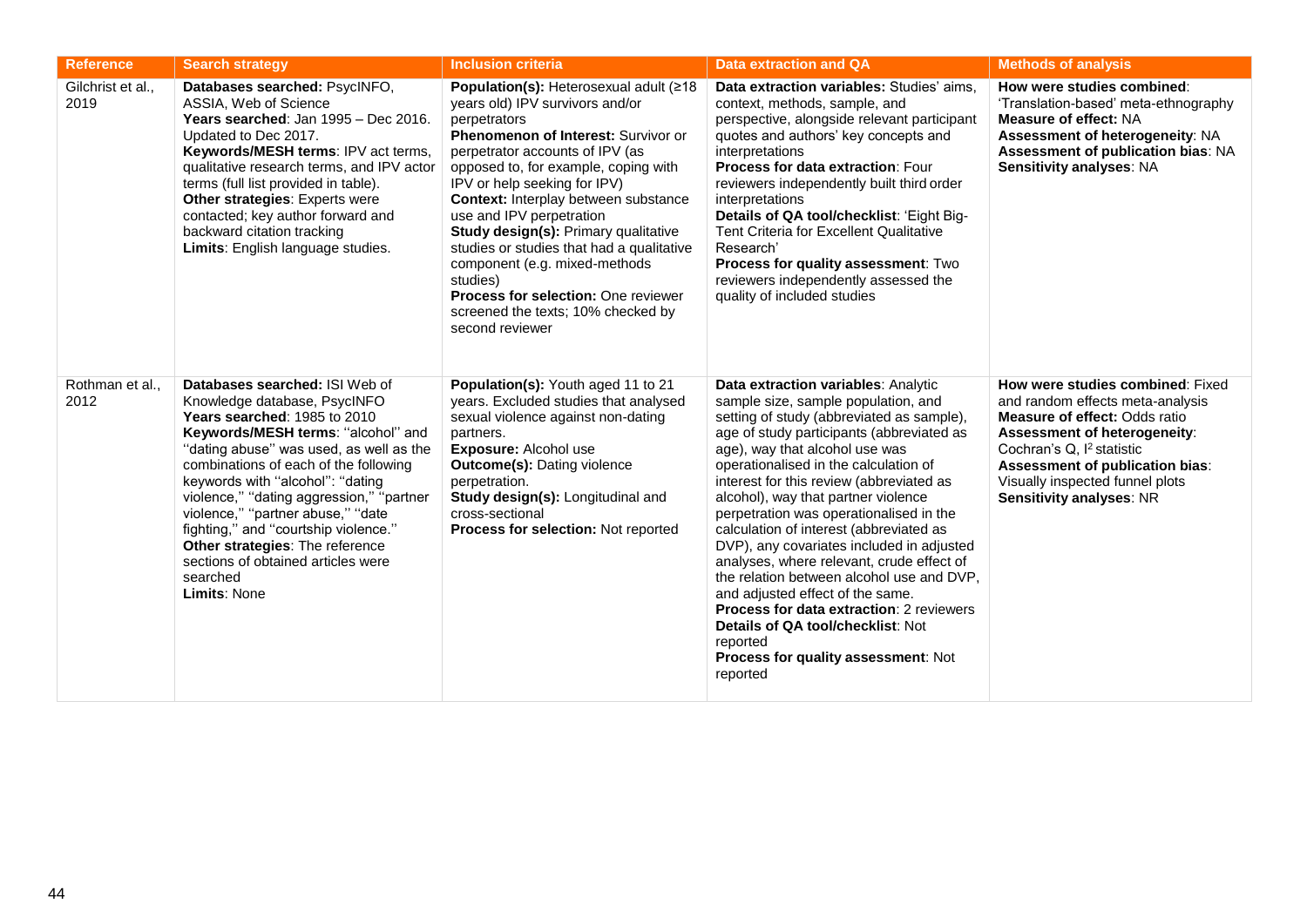| <b>Reference</b>                                                       | <b>Search strategy</b>                                                                                                                                                                                                                                                                                                                                                                                                                                                                    | <b>Inclusion criteria</b>                                                                                                                                                                                                                                                                                                                                                     | <b>Data extraction and QA</b>                                                                                                                                                                                                                                                                                                                                                                                                                                                                                                       | <b>Methods of analysis</b>                                                                                                                                                                                                                                                                         |
|------------------------------------------------------------------------|-------------------------------------------------------------------------------------------------------------------------------------------------------------------------------------------------------------------------------------------------------------------------------------------------------------------------------------------------------------------------------------------------------------------------------------------------------------------------------------------|-------------------------------------------------------------------------------------------------------------------------------------------------------------------------------------------------------------------------------------------------------------------------------------------------------------------------------------------------------------------------------|-------------------------------------------------------------------------------------------------------------------------------------------------------------------------------------------------------------------------------------------------------------------------------------------------------------------------------------------------------------------------------------------------------------------------------------------------------------------------------------------------------------------------------------|----------------------------------------------------------------------------------------------------------------------------------------------------------------------------------------------------------------------------------------------------------------------------------------------------|
| Spencer et al.,<br>2019                                                | Databases searched: ProQuest<br>ResearchLibrary, ProQuest Theses and<br>Dissertations Global, PsycINFO,<br>SocialServices Abstracts, Sociological<br>Abstracts<br>Years searched: 1980 to 2016<br>Keywords/MESH terms: Intimate<br>partner, spouse abuse, domestic<br>violence, aggression,<br>maltreatment, violence, risk,<br>factors<br><b>Other strategies: Screening</b><br>conference abstracts or reference lists<br>from comprehensive reviews<br><b>Limits:</b> English language | <b>Population(s):</b> Heterosexual adults in<br>married or cohabitating samples<br><b>Exposure:</b> Univariate or bivariate<br>effect sizes of risk markers<br><b>Outcome(s): Physical IPV victimisation</b><br>Study design(s): Not reported, studies<br>had to report univariate or bivariate<br>effect sizes of risk markers<br><b>Process for selection: Not reported</b> | <b>Data extraction variables: Not</b><br>reported<br>Process for data extraction:<br>Used 37-item coding sheet to<br>gather study information and effect<br>sizes<br><b>Details of QA tool/checklist: Not</b><br>reported<br>Process for quality assessment:<br>Not reported                                                                                                                                                                                                                                                        | How were studies combined:<br>Random effects meta-analysis<br><b>Measure of effect: Correlation</b><br>coefficient r<br>Assessment of heterogeneity:<br>Cochran's Q<br>Assessment of publication bias: the<br>trim and fill test; fail-safe N; Orwin's fail-<br>safe N<br>Sensitivity analyses: NR |
| Warmling et al.,<br>2017<br>(Warmling,<br>Lindner and<br>Coelho, 2017) | Databases searched: PubMed, Lilacs,<br>PsycInfo<br>Years searched: NR<br>Keywords/MESH terms: "Intimate<br>Partner Violence"; "Spouse abuse";<br>"Prevalence"; "Cross-Sectional Studies";<br>"aged"; "aged, 80 and over"; "80 and<br>over aged"; elderly<br>Other strategies: Manual search was<br>done for other potentially eligible<br>publications<br><b>Limits: None</b>                                                                                                             | Population(s): Elderly<br><b>Exposure: IPV and associated factors</b><br><b>Outcome(s): IPV and associated</b><br>factors<br>Study design(s): Cross-<br>sectional population-based<br>studies<br><b>Process for selection: Selected by</b><br>two independent reviewers                                                                                                       | Data extraction variables: Year and<br>place of collection, gender and age of<br>respondents, sample size and violence<br>measurement tool, prevalence and factors<br>associated with IPV<br>Process for data extraction: Not reported<br>Details of QA tool/checklist: QA tool<br>proposed by Loney et al. 1998 (Ref title:<br>Critical appraisal of the health research<br>literature: prevalence or incidence of a<br>health problem. Chronic Dis Can 1998;<br>19(4):170-176)<br>Process for quality assessment: Not<br>reported | How were studies combined:<br>Narrative synthesis<br><b>Measure of effect: NA</b><br>Assessment of heterogeneity: NA.<br><b>Assessment of publication bias: NA</b><br>Sensitivity analyses: NA                                                                                                     |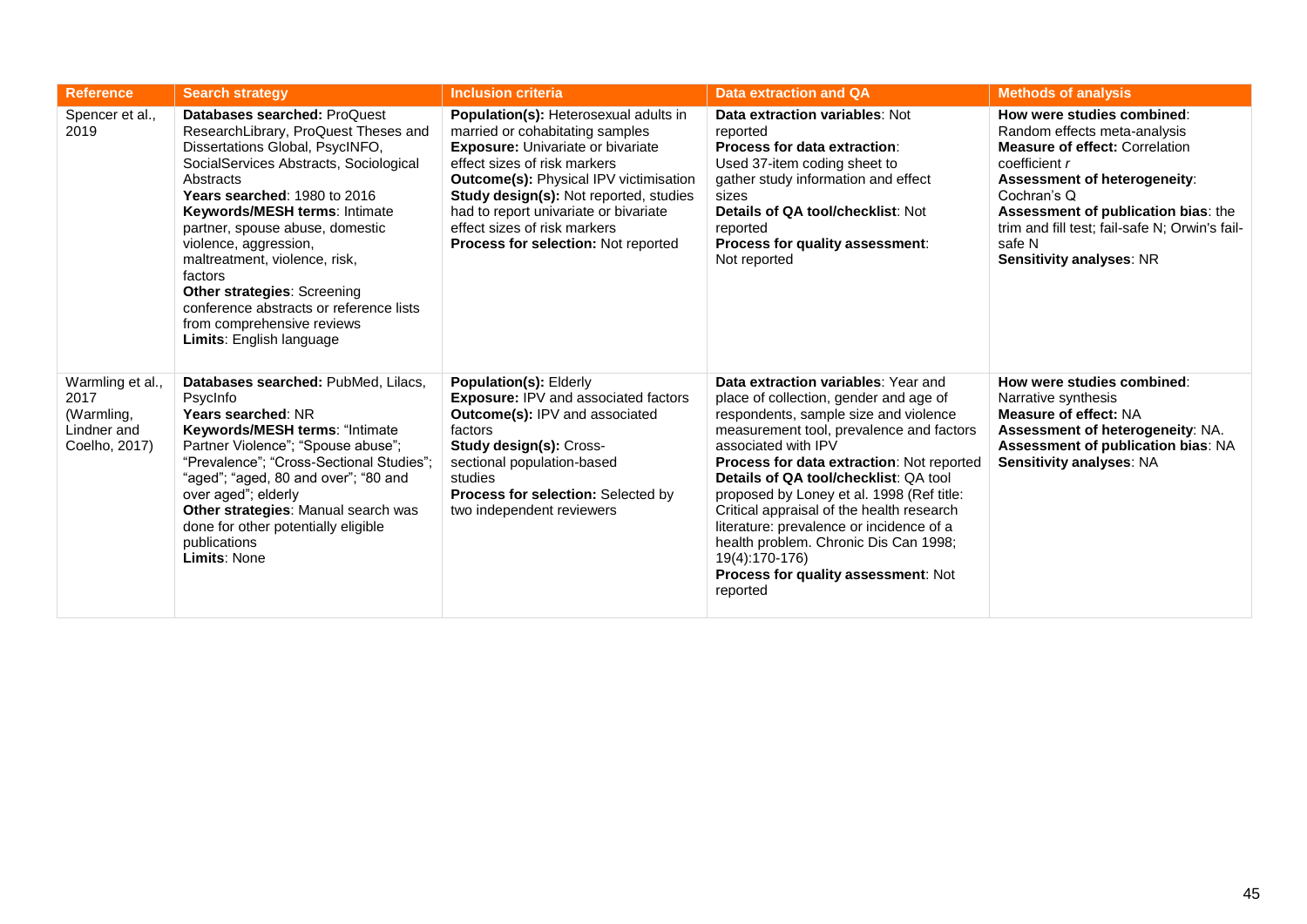| <b>Reference</b>                   | <b>Search strategy</b>                                                                                                                                                                                                                                                                                                                                                                                                                                                                                                                                                   | <b>Inclusion criteria</b>                                                                                                                                                                                                                                                                                                                                                                                                                                                                                                                                                                                                                                             | <b>Data extraction and QA</b>                                                                                                                                                                                                                                                                                                                                            | <b>Methods of analysis</b>                                                                                                                                                                                                                             |  |  |  |
|------------------------------------|--------------------------------------------------------------------------------------------------------------------------------------------------------------------------------------------------------------------------------------------------------------------------------------------------------------------------------------------------------------------------------------------------------------------------------------------------------------------------------------------------------------------------------------------------------------------------|-----------------------------------------------------------------------------------------------------------------------------------------------------------------------------------------------------------------------------------------------------------------------------------------------------------------------------------------------------------------------------------------------------------------------------------------------------------------------------------------------------------------------------------------------------------------------------------------------------------------------------------------------------------------------|--------------------------------------------------------------------------------------------------------------------------------------------------------------------------------------------------------------------------------------------------------------------------------------------------------------------------------------------------------------------------|--------------------------------------------------------------------------------------------------------------------------------------------------------------------------------------------------------------------------------------------------------|--|--|--|
| Gilchrist et al.,<br>2015          | Databases searched: Cochrane Library<br>(Issue 2, 2012), MEDLINE (1950 to 1<br>January 2012), CINAHL (1982 to<br>January 2012) and PsycINFO (1806 to<br>week 4, January 2012)<br>Years searched: See above<br>Keywords/MESH terms: Anger Control,<br>Anger, Intervention Therapy, Conflict<br>Resolution, Anger Management,<br>Relationship Therapy or "intervention<br>types" and both "Intimate partner<br>violence" and "substance abuse" terms<br>Other strategies: Articles were reviewed<br>for relevant studies; backward and<br>forward citation<br>Limits: None | Population(s): Adult male physical IPV<br>offenders. All available trials where<br>alcohol use was assessed or described<br>at baseline were included.<br>Intervention: CBT and included<br>components of anger management.<br><b>Comparator:</b> Other intervention or no<br>intervention.<br>Outcome(s): Physical IPV<br>Study design(s): Randomised<br>controlled trials<br>Process for selection: Two authors<br>independently assessed all articles                                                                                                                                                                                                              | Data extraction variables: The<br>sample, setting and inclusion criteria,<br>the intervention and control conditions,<br>assessments and results<br><b>Process for data extraction: Two</b><br>authors independently extracted all data<br>Details of QA tool/checklist: JADAD<br>scale<br>Process for quality assessment: Two<br>authors independently assessed quality | How were studies combined:<br>Narrative synthesis<br><b>Measure of effect: NA</b><br>Assessment of heterogeneity: NA<br>Assessment of publication bias: NA<br>Sensitivity analyses: NA                                                                 |  |  |  |
| Stephens-Lewis<br>et al., in press | Databases searched: MEDLINE,<br>EMBASE, CINAHL, PsycINFO, SSCI,<br><b>IBSS and Social Services Abstracts</b><br>Years searched: Inception to May 2018.<br>MEDLINE searches updated to April<br>2019.<br>Keywords/MESH terms: IPV,<br>interventions, and substance use.<br>Example strategy provided in online file.<br>Other strategies: Consulting experts;<br>clinical trial databases; forward and<br>backward citation searching<br><b>Limits: None</b>                                                                                                              | Population(s): Adult heterosexual<br>males. At least 60% described as current<br>hazardous drinker or met criteria for<br>abuse or dependence on alcohol or<br>drugs<br>Intervention: Targeted IPV or<br>relationship<br>Comparator: IPV perpetrator or<br>substance use treatment as usual, or<br>intervention or lesser intensity or<br>frequency<br><b>Outcome(s): Perpetrator and/or victim</b><br>reports of IPV perpetration, and/or SU,<br>and/or marital satisfaction/conflict<br>Study design(s): Randomised<br>controlled trials or non-randomised<br>controlled trials<br>Process for selection: Titles and<br>abstracts were assessed by two<br>reviewers | Data extraction variables: Based on<br><b>TIDieR</b> checklist<br><b>Process for data extraction: Two</b><br>reviewers extracted data<br>Details of QA tool/checklist: Cochrane<br>EPOC tool for assessing risk of bias<br>Process for quality assessment: Two<br>reviewers assessed trial methodological<br>quality.                                                    | How were studies combined:<br>Narrative synthesis, random effects<br>meta-analysis<br>Measure of effect: Mean difference<br>Assessment of heterogeneity: I <sup>2</sup><br>statistic<br>Assessment of publication bias: NR<br>Sensitivity analyses: NR |  |  |  |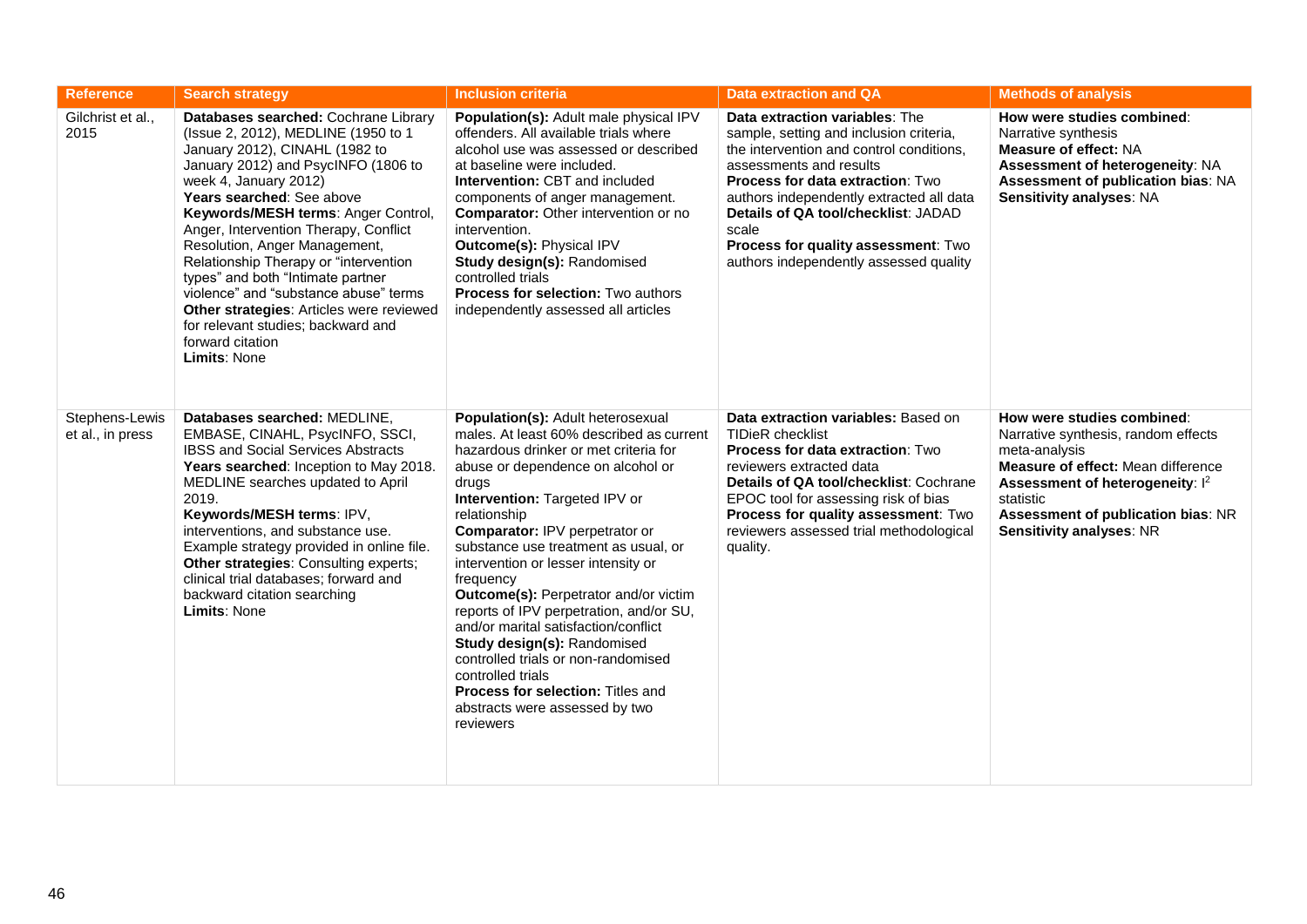| <b>Reference</b>       | <b>Search strategy</b>                                                                                                                                                                                                                                                                                                                                                                                                                                    | <b>Inclusion criteria</b>                                                                                                                                                                                                                                                                                                                                                                                                                                                                                                                                                                          | <b>Data extraction and QA</b>                                                                                                                                                                                                                                                                                                                                                                                                                    | <b>Methods of analysis</b>                                                                                                                                                                                                  |  |  |  |
|------------------------|-----------------------------------------------------------------------------------------------------------------------------------------------------------------------------------------------------------------------------------------------------------------------------------------------------------------------------------------------------------------------------------------------------------------------------------------------------------|----------------------------------------------------------------------------------------------------------------------------------------------------------------------------------------------------------------------------------------------------------------------------------------------------------------------------------------------------------------------------------------------------------------------------------------------------------------------------------------------------------------------------------------------------------------------------------------------------|--------------------------------------------------------------------------------------------------------------------------------------------------------------------------------------------------------------------------------------------------------------------------------------------------------------------------------------------------------------------------------------------------------------------------------------------------|-----------------------------------------------------------------------------------------------------------------------------------------------------------------------------------------------------------------------------|--|--|--|
| Tait et al., 2015      | Databases searched: PsycInfo,<br>Embase, Global Health, and Medline,<br>CINAHI, Pubmed, ProQuest<br>Years searched: June 2003 to January<br>2015<br>Keywords/MESH terms: (computer OR<br>online OR CD-ROM) AND (alcohol OR<br>alcohol intoxication OR alcohol abuse<br>OR alcohol related problems) AND (rape<br>OR sexual assault OR intimate partner<br>violence OR date rape)<br>Other strategies: NR<br>Limits: Peer reviewed publications.           | Population(s): Studies of male-to-<br>female, female-to-male and same-sex<br>partner violence were eligible<br>Intervention: Online or computer-based<br>brief interventions<br><b>Comparator: Not reported</b><br><b>Outcome(s):</b> Measures of changes in<br>alcohol use and outcomes relating to<br>sexual assault (excluded engaging in<br>unsafe sex or sex that was later<br>regretted but included sexual events<br>where there was no consent) or IPV.<br>Study design(s): Any design; not limited<br>to RCTs<br><b>Process for selection: NR</b>                                         | Data extraction variables: Study<br>characteristics (interventions, measures),<br>effect sizes, characteristics of sample<br><b>Process for data extraction: Not</b><br>reported<br>Details of QA tool/checklist: Cochrane<br>Risk of Bias tool<br>Process for quality assessment: Not<br>reported                                                                                                                                               | How were studies combined:<br>Narrative synthesis<br>Measure of effect: Cohen's d<br>calculated for individual studies<br>Assessment of heterogeneity: NA<br>Assessment of publication bias: NA<br>Sensitivity analyses: NA |  |  |  |
| Tarzia et al.,<br>2017 | Databases searched: Medline,<br>CINAHL, PsycInfo, EMBASE, Cochrane<br>Library, and Google Scholar<br>Years searched: Prior to March 2017<br>Keywords/MESH terms: Full example<br>strategy provided.<br>Other strategies: World Health<br>Organization website and Google were<br>searched for additional grey literature.<br>Reference lists of identified papers were<br>examined in order to identify other<br>relevant studies.<br><b>Limits: None</b> | Population(s): Men aged over 16 years<br>of age who were victims and/or<br>perpetrators of IPV<br><b>Intervention:</b> Any type of intervention<br>intended to identify or respond to male<br>perpetrators or victims of IPV<br><b>Comparator: Not reported</b><br><b>Outcome(s): IPV perpetration or</b><br>victimisation<br>Study design(s): Systematic reviews,<br>meta-analyses, randomized controlled<br>trials [RCTs], case-control studies,<br>cohort studies, cross-sectional studies,<br>and qualitative studies<br>Process for selection: Two reviewers<br>screened titles and abstracts | Data extraction variables: Year,<br>study type, sample size and<br>characteristics, type of intervention,<br>and outcomes<br><b>Process for data extraction: Two</b><br>reviewers extracted data with a third and<br>fourth consulted<br>Details of QA tool/checklist: Grades of<br>Recommendation, Assessment,<br>Development, and Evaluation (GRADE)<br>Process for quality assessment: Two<br>reviewers quality assessed included<br>articles | How were studies combined:<br>Narrative synthesis<br><b>Measure of effect: NA</b><br>Assessment of heterogeneity: NA<br>Assessment of publication bias: NA<br>Sensitivity analyses: NA<br>Dose-response analyses: NA        |  |  |  |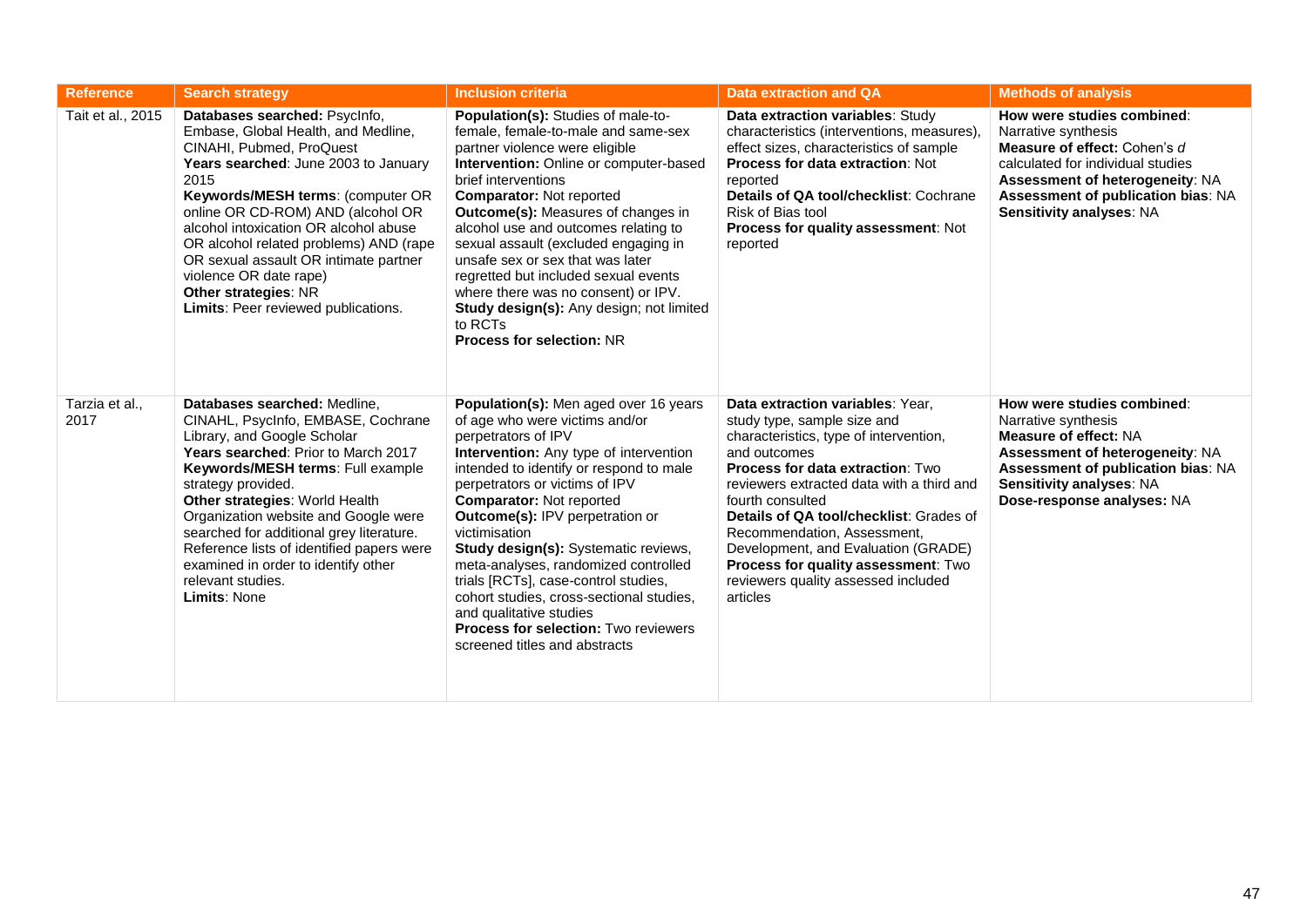| <b>Reference</b>       | <b>Search strategy</b>                                                                                                                                                                                                                                                                                                                                                                                                                                                              | <b>Inclusion criteria</b>                                                                                                                                                                                                                                                                                                                                                                                                                                                                                                                               | Data extraction and QA                                                                                                                                                                                                                                                                                                                                                                                     | <b>Methods of analysis</b>                                                                                                                                                                                           |
|------------------------|-------------------------------------------------------------------------------------------------------------------------------------------------------------------------------------------------------------------------------------------------------------------------------------------------------------------------------------------------------------------------------------------------------------------------------------------------------------------------------------|---------------------------------------------------------------------------------------------------------------------------------------------------------------------------------------------------------------------------------------------------------------------------------------------------------------------------------------------------------------------------------------------------------------------------------------------------------------------------------------------------------------------------------------------------------|------------------------------------------------------------------------------------------------------------------------------------------------------------------------------------------------------------------------------------------------------------------------------------------------------------------------------------------------------------------------------------------------------------|----------------------------------------------------------------------------------------------------------------------------------------------------------------------------------------------------------------------|
| Wilson et al.,<br>2014 | Databases searched: Medline.<br>CINAHL, EMBASE, PsycINFO, Proquest<br>Central, Cochrane Library, Campbell<br>Collaboration Library, ATSI Health, Drug<br>and Rural Health, and Women's Studies<br>International<br>Years searched: 1992 to 2013<br>Keywords/MESH terms: (i) Alcohol use,<br>(ii) IPV, and (iii) interventions, using<br>medical subject headings<br><b>Other strategies: Hand searching</b><br>reference lists and contacting key<br>experts<br><b>Limits: None</b> | <b>Population(s):</b> Aged 18 years and older<br>and IPV perpetration by either sex within<br>a current heterosexual or homosexual<br>dating, co-habiting or marital<br>relationship, or from a former partner<br><b>Intervention:</b> Any intervention or policy<br>to reduce alcohol consumption<br><b>Comparator: Not reported</b><br><b>Outcome(s):</b> Change in any form of IPV<br>Study design(s): Randomised<br>controlled trials, longitudinal studies<br><b>Process for selection: One reviewer</b><br>initially reviewed title and abstracts | Data extraction variables: PICOS<br>criteria - population/sample, intervention,<br>controls or comparisons, outcomes (IPV<br>and alcohol consumption and other<br>measures pertaining to IPV) and study<br>design<br><b>Process for data extraction: Two</b><br>reviewers extracted date<br><b>Details of QA tool/checklist: Not</b><br>reported<br><b>Process for quality assessment: Not</b><br>reported | How were studies combined:<br>Narrative synthesis<br><b>Measure of effect: NA</b><br>Assessment of heterogeneity: NA<br>Assessment of publication bias: NA<br>Sensitivity analyses: NA<br>Dose-response analyses: NA |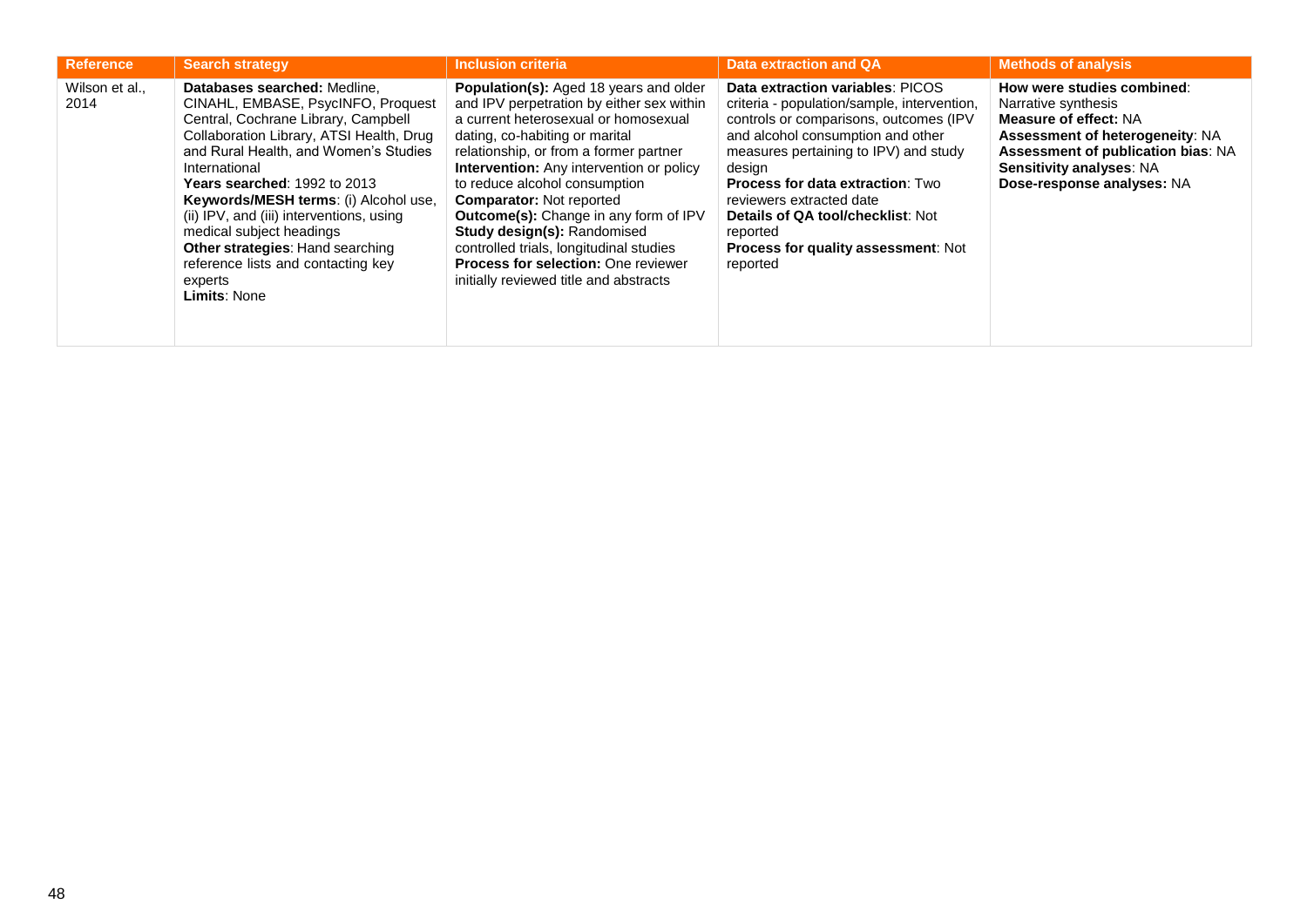#### **Appendix 3. AMSTAR 2 assessment**

| <b>Author &amp; Year</b>                                         | Q <sub>1</sub> | Q2             | Q3             | Q <sub>4</sub> | Q <sub>5</sub> | Q6             | Q7                      | Q8             | Q9        | Q10            | Q11            | Q12            | Q13                     | Q14            | Q15            | Q16            |
|------------------------------------------------------------------|----------------|----------------|----------------|----------------|----------------|----------------|-------------------------|----------------|-----------|----------------|----------------|----------------|-------------------------|----------------|----------------|----------------|
| Bacchus et al., 2018                                             | N              | PY             | N              | PY             | N              | N              | N                       | <b>PY</b>      | <b>NA</b> | $\mathsf{N}$   | Y              | N              | N                       | Y              | N              | Y              |
| Badenes-Ribera et<br>al., 2016                                   | $\mathsf{N}$   | N              | N              | PY             | Y              | Y              | ${\sf N}$               | PY             | <b>NA</b> | $\overline{N}$ | <b>NMA</b>     | <b>NMA</b>     | N                       | ${\sf N}$      | <b>NMA</b>     | Y              |
| Buller et al., 2014                                              | $\mathsf{N}$   | PY             | Y              | Y              | Y              | Y              | ${\sf N}$               | PY             | Y         | $\overline{N}$ | N              | N              | N                       | Y              | Y              | Y              |
| Cafferky et al., 2018                                            | $\mathsf{N}$   | $\mathsf{N}$   | N              | Y              | $\overline{?}$ | Y              | ${\sf N}$               | PY             | PY        | $\mathsf{N}$   | $\overline{Y}$ | $\overline{Y}$ | ${\sf N}$               | Y              | Y              | $\mathsf{N}$   |
| Crane et al., 2016                                               | N              | $\overline{N}$ | Y              | PY             | $\overline{?}$ | Y              | $\overline{N}$          | PY             | N         | $\overline{N}$ | $\overline{Y}$ | $\overline{N}$ | $\overline{N}$          | Y              | $\mathsf{N}$   | $\overline{N}$ |
| Devries et al., 2014                                             | $\mathsf{N}$   | $\mathsf{N}$   | Y              | PY             | $\overline{?}$ | Y              | ${\sf N}$               | PY             | PY        | $\mathsf{N}$   | $\overline{Y}$ | ${\sf N}$      | $\overline{Y}$          | Y              | Y              | N              |
| Foran & O'Leary,<br>2008                                         | ${\sf N}$      | ${\sf N}$      | N              | PY             | $\overline{?}$ | N              | ${\sf N}$               | PY             | N         | N              | $\overline{Y}$ | ${\sf N}$      | ${\sf N}$               | Y              | N              | $\mathsf{N}$   |
| Gilchrist et al., 2015                                           | Y              | $\mathsf{N}$   | N              | PY             | Y              | Y              | $\overline{N}$          | <b>PY</b>      | PY        | N              | <b>NMA</b>     | <b>NMA</b>     | $\overline{N}$          | $\overline{N}$ | <b>NMA</b>     | $\overline{N}$ |
| Gilchrist et al., 2019                                           | $\overline{N}$ | $\overline{N}$ | $\overline{Y}$ | PY             | $\overline{Y}$ | Y              | ${\sf N}$               | $\overline{Y}$ | <b>NA</b> | $\overline{N}$ | <b>NMA</b>     | <b>NMA</b>     | $\overline{N}$          | $\overline{N}$ | <b>NMA</b>     | $\overline{Y}$ |
| Gil-Gonzalez et al.,<br>2006                                     | N              | $\overline{N}$ | N              | PY             | $\overline{?}$ | Y              | ${\sf N}$               | PY             | PY        | $\overline{N}$ | $\overline{Y}$ | N              | N                       | $\overline{Y}$ | N              | N              |
| Rothman et al., 2012                                             | N              | N              | N              | PY             | $\overline{?}$ | Y              | N                       | PY             | PY        | $\overline{N}$ | $\overline{Y}$ | N              | $\mathsf{N}$            | Y              | N              | Y              |
| Spencer, 2019                                                    | Y              | N              | N              | $\overline{Y}$ | $\overline{?}$ | $\overline{Y}$ | ${\sf N}$               | N              | PY        | $\overline{N}$ | $\overline{Y}$ | $\overline{?}$ | $\mathsf{N}$            | $\mathsf{N}$   | $\overline{Y}$ | N              |
| Stephens-Lewis et<br>al., in press                               | Y              | Y              | Y              | Y              | Y              | Y              | ${\sf N}$               | Y              | Y         | $\mathsf{N}$   | $\overline{Y}$ | Y              | $\overline{Y}$          | Y              | N              | Y              |
| Tait et al., 2015                                                | $\mathsf{N}$   | $\mathsf{N}$   | Y              | PY             | $\overline{?}$ | $\overline{?}$ | ${\sf N}$               | PY             | PY        | $\mathsf{N}$   | <b>NMA</b>     | <b>NMA</b>     | $\mathsf{N}$            | $\mathsf{N}$   | <b>NMA</b>     | Y              |
| Tarzia et al., 2017                                              | $\mathsf{N}$   | PY             | Y              | <b>PY</b>      | Y              | N              | $\mathsf{N}$            | PY             | PY        | $\overline{N}$ | <b>NMA</b>     | <b>NMA</b>     | $\overline{Y}$          | $\overline{Y}$ | <b>NMA</b>     | $\overline{Y}$ |
| Warmling et al., 2017                                            | $\mathsf{N}$   | PY             | N              | PY             | $\overline{Y}$ | $\gamma$       | $\overline{\mathsf{N}}$ | PY             | N         | $\overline{N}$ | <b>NMA</b>     | <b>NMA</b>     | $\overline{\mathsf{N}}$ | $\overline{Y}$ | <b>NMA</b>     | $\overline{N}$ |
| Wilson et al., 2014                                              | Y              | ${\sf N}$      | Y              | PY             | $\overline{?}$ | Y              | ${\sf N}$               | N              | <b>NA</b> | $\mathsf{N}$   | <b>NMA</b>     | <b>NMA</b>     | ${\sf N}$               | Y              | <b>NMA</b>     | Y              |
| N=No. Y=Yes. PY=Partial Yes. NMA=No meta-analysis. ?=Can't tell. |                |                |                |                |                |                |                         |                |           |                |                |                |                         |                |                |                |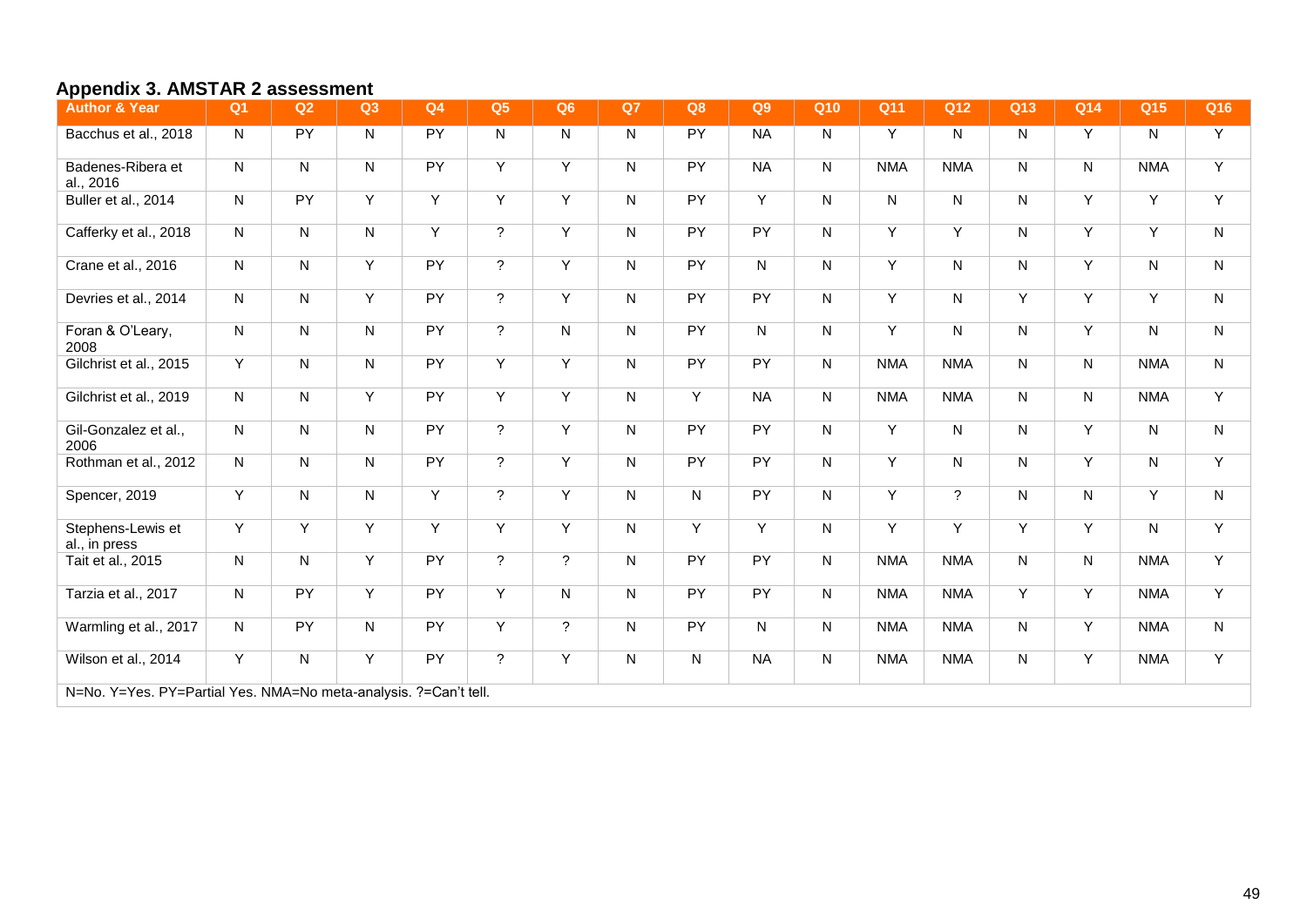#### **Appendix 4. References to primary studies summarised in Table 2**

Alexander, P.C., Morris, E., Tracy, A. and Frye, A. (2010) Stages of change and the group treatment of batterers: A randomized clinical trial. *Violence and Victims*, 25 (5), 571-587.

Brannen, S.J. and Rubin, A. (1996) Comparing the effectiveness of gender-specific and couples groups in a court- mandated spouse abuse treatment program. *Research on Social Work Practice*, 6 (4), 405-424.

Cunradi, C.B., Mair, C., Ponicki, W. and Remer, L. (2011) Alcohol outlets, neighborhood characteristics, and intimate partner violence: ecological analysis of a California city. *Journal of Urban Health*, 88 (2), 191–200.

Cunradi, C.B., Mair, C., Ponicki, W. and Remer, L. (2012) Alcohol outlet density and intimate partner violence-related emergency department visits. *Alcoholism: Clinical and Experimental Research*, 36 (5), 847–853.

Duailibi, S., Ponicki, W., Grube, J., Pinsky, I., Laranjeira, R. and Raw, M. (2007) The effect of restricting opening hours on alcohol-related violence. *American Journal of Public Health*, 97 (12), 2276-2280.

Dunford, F.W. (2000) The San Diego Navy experiment: an assessment of interventions for men who assault their wives. *Journal of Consulting and Clinical Psychology*, 68 (3), 468-476.

Durrance, C.P., Golden, S., Perreira, K. and Cook, P. (2011) Taxing sin and saving lives: Can alcohol taxation reduce female homicides? *Social Science and Medicine*, 73 (1), 169–176.

Easton, C.J., Crane, C.A. and Mandel, D. (2018) A randomized controlled trial assessing the efficacy of cognitive behavioral therapy for substance-dependent domestic violence offenders: an integrated Substance Abuse-Domestic Violence Treatment Approach (SADV). *Journal of Marital and Family Therapy*, 44 (3), 483-498.

Easton, C.J., Mandel, D.L., Hunkele, K.A., Nich, C., Rounsaville, B.J. and Carroll, K.M. (2007) A cognitive behavioural therapy for alcohol-dependent domestic violence offenders: An integrated substance abuse-domestic violence treatment approach (SADV). *American Journal on Addictions*, 16(1), 24-31.

Fals-Stewart, W. and Clinton-Sherrod, M., 2009. Treating intimate partner violence among substance-abusing dyads: The effect of couples therapy. *Professional Psychology: Research and Practice*, 40 (3), 257-263.

Kistenmacher, B.R. and Weiss, R.L. (2008) Motivational interviewing as a mechanism for change in men who batter: a randomized controlled trial. *Violence and Victims*, 23 (5), 558-570.

Kraanen, F.L., Vedel, E., Scholing, A. and Emmelkamp, P.M. (2013) The comparative effectiveness of Integrated treatment for Substance abuse and Partner violence (I-StoP) and substance abuse treatment alone: a randomized controlled trial. *BMC Psychiatry*, 13 (1), 189.

Livingston, M. (2011) A longitudinal analysis of alcohol outlet density and domestic violence. *Addiction*, 106 (5), 919– 925.

Markowitz, S. (2000) The price of alcohol, wife abuse, and husband abuse. *Southern Economic Journal*, 279-303.

Mbilinyi, L.F., Neighbors, C., Walker, D.D., Roffman, R.A., Zegree, J., Edleson, J. and O'Rourke, A. (2011) A telephone intervention for substance-using adult male perpetrators of intimate partner violence. *Research on Social Work Practice*, 21 (1), 43-56.

Murphy, C.M., Ting, L.A., Jordan, L.C., Musser, P.H., Winters, J.J., Poole, G.M. and Pitts, S.C. (2018) A randomized clinical trial of motivational enhancement therapy for alcohol problems in